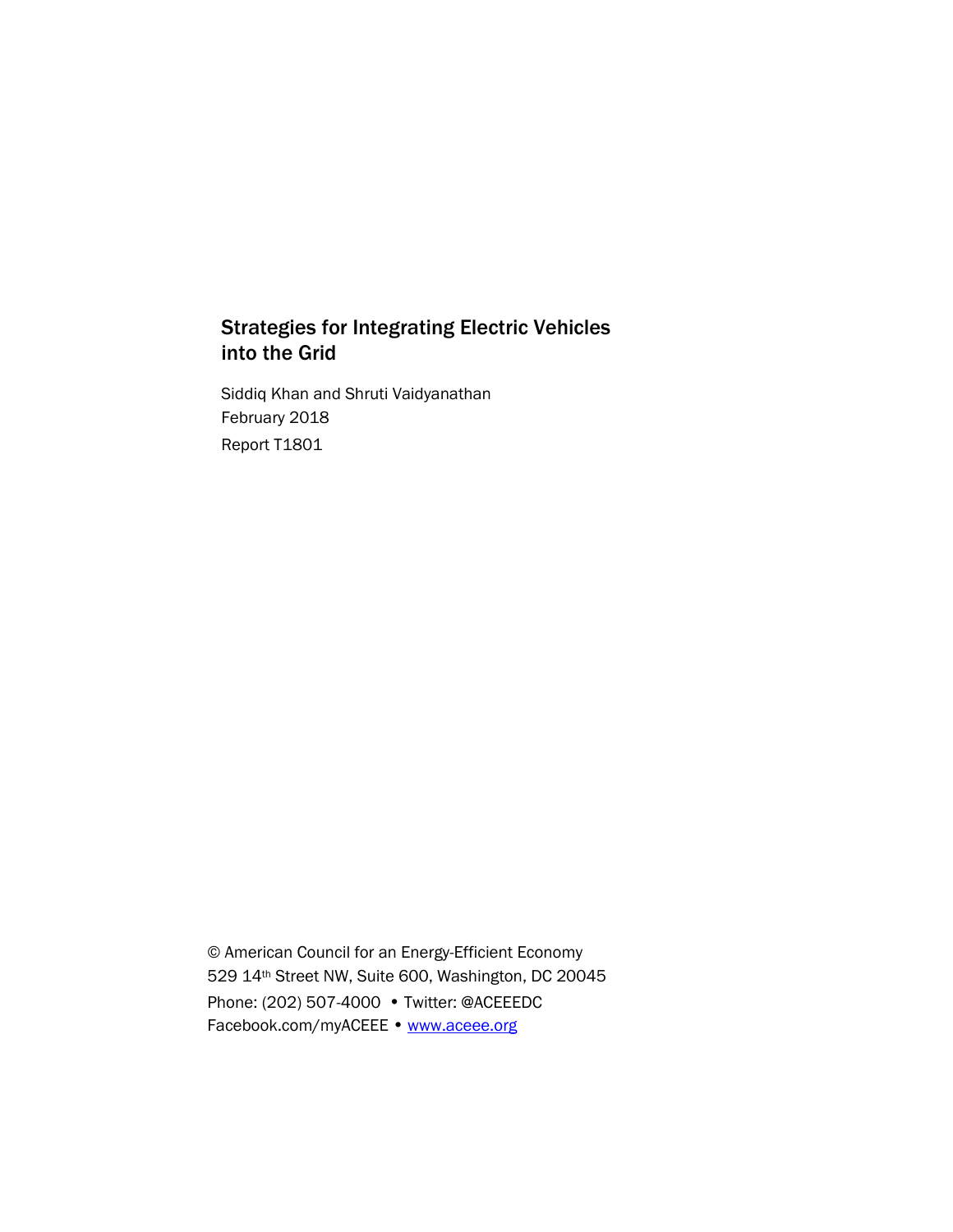# **Contents**

| $\begin{minipage}{0.9\linewidth} \textbf{Execute Summary} \end{minipage} \begin{minipage}{0.9\linewidth} \textbf{if} \begin{minipage}{0.9\linewidth} \textbf{if} \begin{minipage}{0.9\linewidth} \textbf{if} \begin{minipage}{0.9\linewidth} \textbf{if} \begin{minipage}{0.9\linewidth} \textbf{if} \begin{minipage}{0.9\linewidth} \textbf{if} \begin{minipage}{0.9\linewidth} \textbf{if} \begin{minipage}{0.9\linewidth} \textbf{if} \begin{minipage}{0.9\linewidth} \textbf{if} \begin{minipage}{0.9\linewidth} \textbf{if} \begin{$ |     |
|-------------------------------------------------------------------------------------------------------------------------------------------------------------------------------------------------------------------------------------------------------------------------------------------------------------------------------------------------------------------------------------------------------------------------------------------------------------------------------------------------------------------------------------------|-----|
|                                                                                                                                                                                                                                                                                                                                                                                                                                                                                                                                           |     |
|                                                                                                                                                                                                                                                                                                                                                                                                                                                                                                                                           |     |
|                                                                                                                                                                                                                                                                                                                                                                                                                                                                                                                                           |     |
|                                                                                                                                                                                                                                                                                                                                                                                                                                                                                                                                           |     |
|                                                                                                                                                                                                                                                                                                                                                                                                                                                                                                                                           |     |
|                                                                                                                                                                                                                                                                                                                                                                                                                                                                                                                                           |     |
|                                                                                                                                                                                                                                                                                                                                                                                                                                                                                                                                           |     |
|                                                                                                                                                                                                                                                                                                                                                                                                                                                                                                                                           |     |
|                                                                                                                                                                                                                                                                                                                                                                                                                                                                                                                                           |     |
|                                                                                                                                                                                                                                                                                                                                                                                                                                                                                                                                           |     |
|                                                                                                                                                                                                                                                                                                                                                                                                                                                                                                                                           |     |
|                                                                                                                                                                                                                                                                                                                                                                                                                                                                                                                                           |     |
|                                                                                                                                                                                                                                                                                                                                                                                                                                                                                                                                           |     |
|                                                                                                                                                                                                                                                                                                                                                                                                                                                                                                                                           |     |
|                                                                                                                                                                                                                                                                                                                                                                                                                                                                                                                                           |     |
|                                                                                                                                                                                                                                                                                                                                                                                                                                                                                                                                           |     |
|                                                                                                                                                                                                                                                                                                                                                                                                                                                                                                                                           |     |
|                                                                                                                                                                                                                                                                                                                                                                                                                                                                                                                                           |     |
|                                                                                                                                                                                                                                                                                                                                                                                                                                                                                                                                           |     |
|                                                                                                                                                                                                                                                                                                                                                                                                                                                                                                                                           | .33 |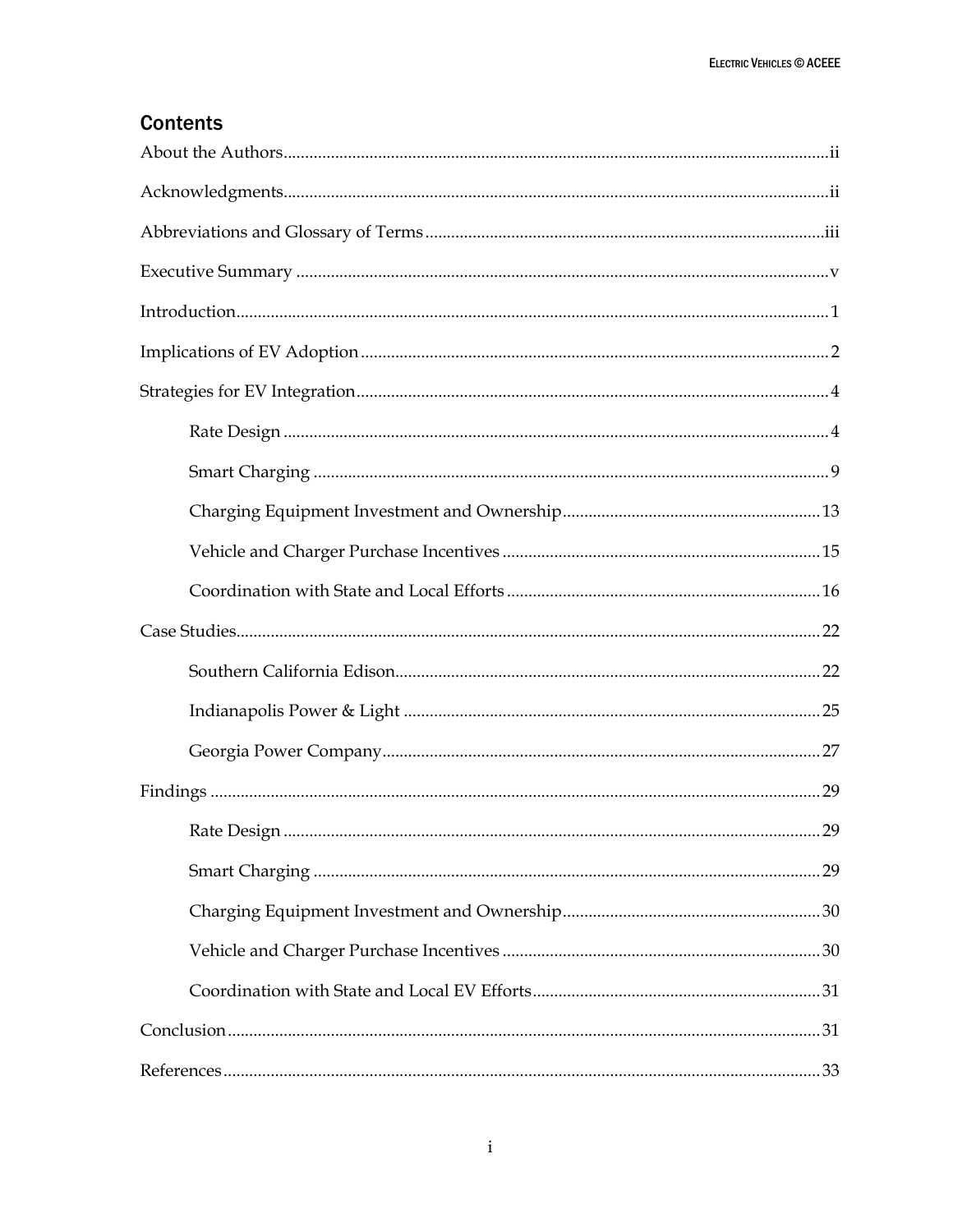# <span id="page-2-0"></span>About the Authors

**Siddiq Khan** leads heavy-duty vehicle research at ACEEE. He analyzes technologies and policies to improve the fuel efficiency and reduce emissions of light- and heavy-duty vehicles. He also investigates the potential impacts of electric vehicles in the US transportation mix. Siddiq contributes to the conferences and committee work of the Transportation Research Board (TRB) and the Society of Automotive Engineers (SAE). He earned an MSc and a PhD in mechanical engineering from West Virginia University.

**Shruti Vaidyanathan** is senior advisor for research at ACEEE. As lead analyst for ACEEE's Greenercars.org, she focuses on improving mobility at the state and local levels and on evaluating vehicle life-cycle emissions. She also leads international research for ACEEE. Shruti holds an MSc in public policy and management from the Heinz College at Carnegie Mellon University and a BA in economics and environmental studies from Grinnell College.

# <span id="page-2-1"></span>Acknowledgments

This report was funded by Southern California Edison and internal ACEEE funds. The authors gratefully acknowledge external reviewers, internal reviewers, colleagues, and sponsors who supported this project. We profoundly appreciate the helpful reviews and comments of these external reviewers: Penelope Conner from Eversource, Karen Glitman from Vermont Energy Investment Corporation (VEIC), Rachael Nealer from Department of Energy (DOE), Mike Salisbury from SW Energy, David Farnsworth from the Regulatory Assistance Project (RAP), Karl Popham from Austin Energy, Cole Willis from Indianapolis Power & Light (IPL), Mark Martinez from Southern California Edison (SCE), Carolyn Wright from Tennessee Valley Authority (TVA), Daniel Bresette and Natasha Vidangos from Alliance to Save Energy (ASE), Shannon Baker-Branstetter from Consumer Union, Joe Halso from Sierra Club, and Vignesh Gowrishankar and Noah Garcia from Natural Resources Defense Council (NRDC). We also thank Eric Junga for analytic work and our internal reviewers: Naomi Baum, Neal Elliott, Maggie Molina, and Brendon Baatz. Special thanks to Therese Langer and Steve Nadel for their direction, reviews, and input. Finally, we would like to thank Fred Grossberg for developmental editing and managing the editorial process; Keri Schreiner, Sean O'Brien, and Roxanna Usher for copy editing; and Eric Schwass, Maxine Chikumbo, Dawn Selak, and Wendy Koch for their help in launching this report.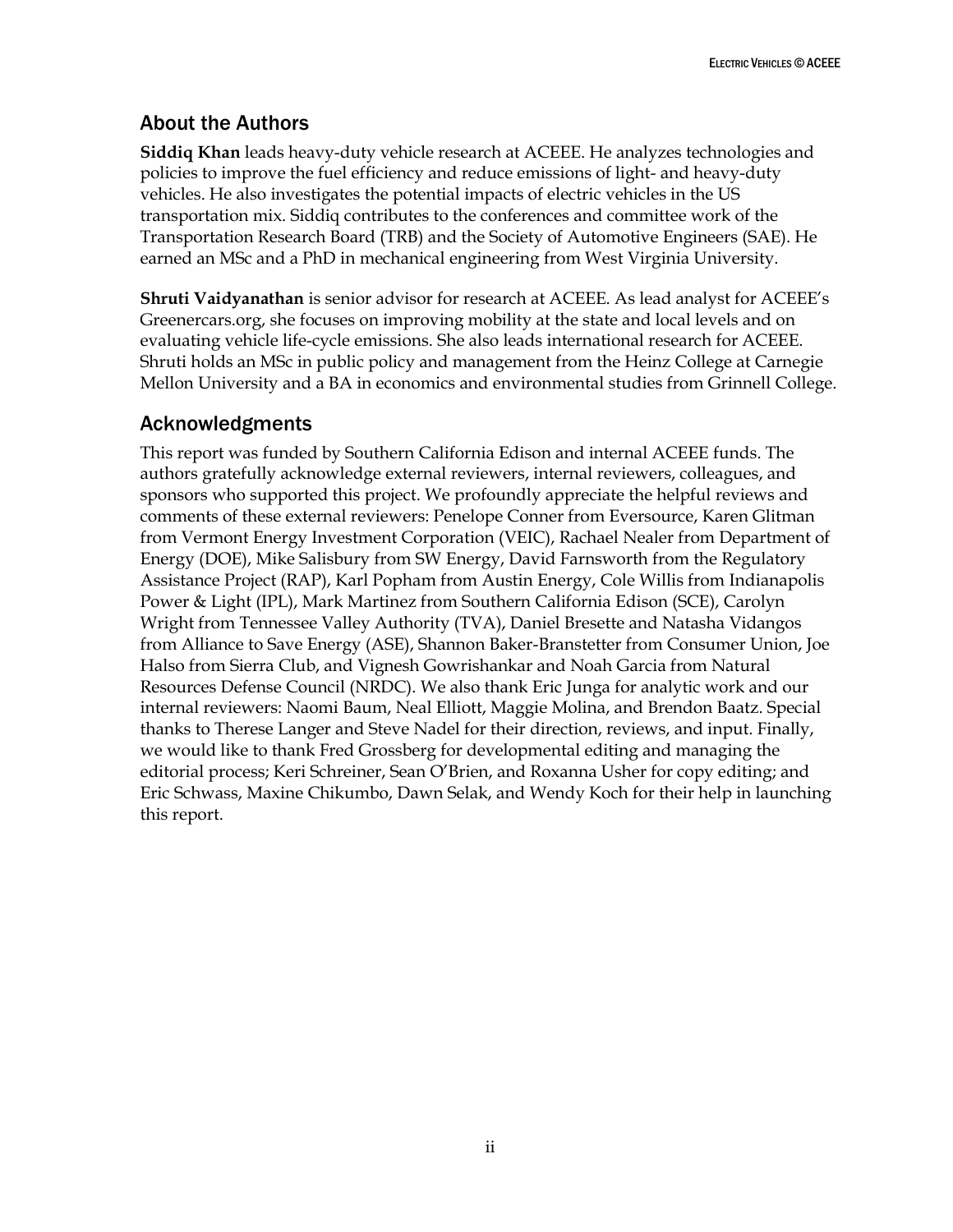# <span id="page-3-0"></span>Abbreviations and Glossary of Terms

| <b>ACEEE</b>     | American Council for an Energy-Efficient Economy                    |
|------------------|---------------------------------------------------------------------|
| <b>AFDC</b>      | Alternative Fuels Data Center                                       |
| <b>ANL</b>       | <b>Argonne National Laboratory</b>                                  |
| <b>ASE</b>       | Alliance to Save Energy                                             |
| CAISO            | California Independent System Operator                              |
| CARB             | California Air Resources Board                                      |
| CO <sub>2</sub>  | Carbon dioxide                                                      |
| <b>CPUC</b>      | California Public Utilities Commission                              |
| <b>CSIS</b>      | Center for Strategic and International Studies                      |
| <b>CUB</b>       | Citizens Utility Board                                              |
| <b>DOE</b>       | Department of Energy                                                |
| <b>DOT</b>       | Department of Transportation                                        |
| DR               | Demand response                                                     |
| <b>DSM</b>       | Demand-side management                                              |
| <b>DTE</b>       | Detroit Electric Company                                            |
| <b>EDTA</b>      | <b>Electric Drive Transportation Association</b>                    |
| EΕ               | <b>Energy Efficiency</b>                                            |
| <b>EIA</b>       | Energy Information Administration                                   |
| <b>ESN</b>       | <b>Energy Services Network</b>                                      |
| EV               | Electric vehicle                                                    |
| <b>EVSE</b>      | Electric vehicle supply equipment (EV charging equipment)           |
| <b>EVTC</b>      | Electric Vehicle Transportation Center                              |
| <b>FTC</b>       | <b>Federal Trade Commission</b>                                     |
| GCC              | Georgetown Climate Center                                           |
| <b>GHG</b>       | Greenhouse gas emissions                                            |
| <b>GPSC</b>      | Georgia Public Service Commission                                   |
| GWh              | Gigawatt hours                                                      |
| <b>HECO</b>      | Hawaiian Electric Company                                           |
| <b>HEI</b>       | Health Effects Institute                                            |
| IEA              | <b>International Energy Agency</b>                                  |
| <b>IER</b>       | Institute for Energy Research                                       |
| IPL              | Indianapolis Power & Light                                          |
| KCP&L            | Kansas City Power & Light                                           |
| <b>KWh</b>       | Kilowatt hours                                                      |
| <b>LEED</b>      | Leadership in Energy and Environmental Design                       |
| Level 1 charging | Also called home charging; EVs charged at 110V wall outlet.         |
| Level 2 charging | EVs charged at 240V outlet; needs additional charging<br>equipment. |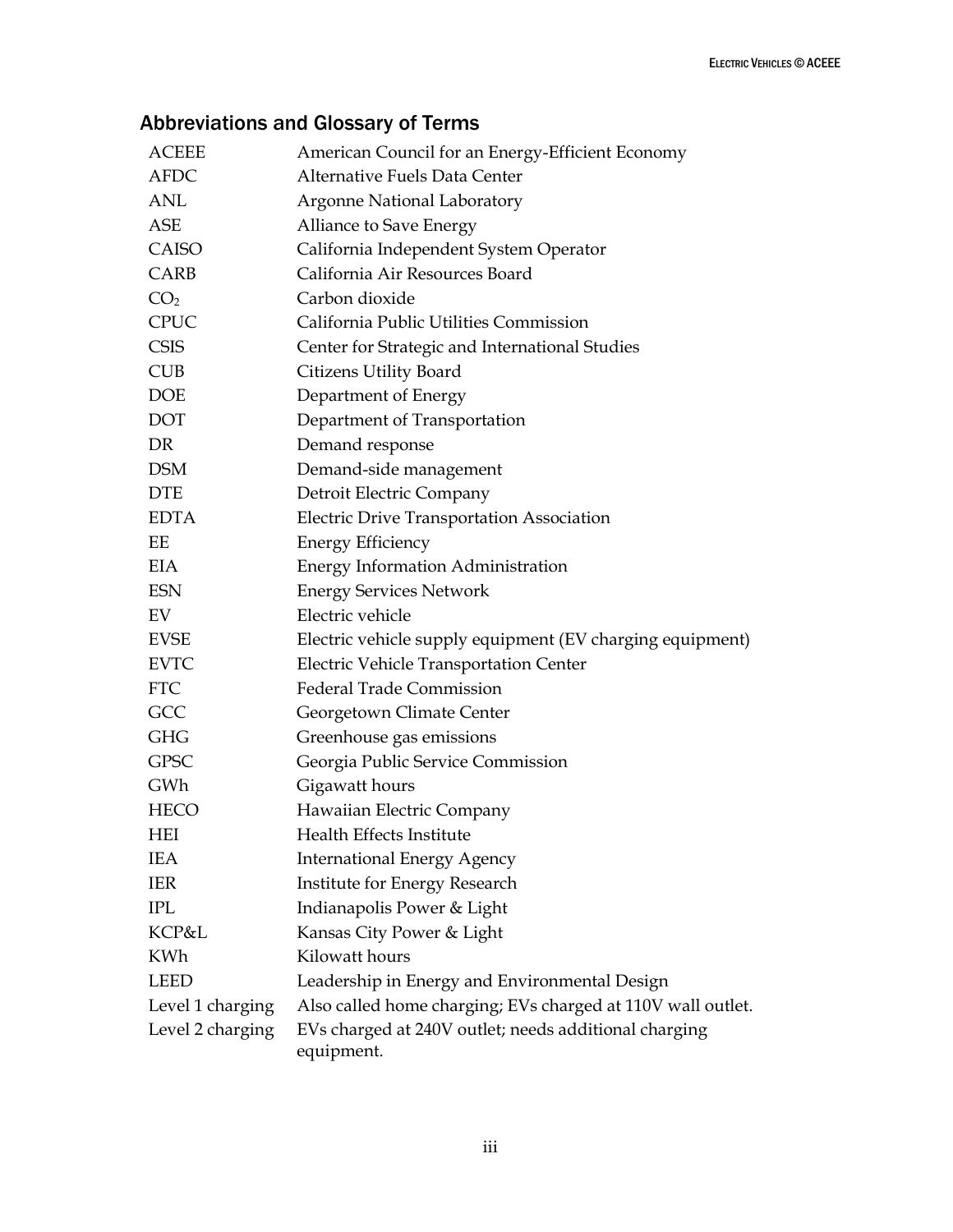| Level 3 charging | Also called DC fast charging; typically 208/480V AC three-phase<br>input. |
|------------------|---------------------------------------------------------------------------|
| <b>MOU</b>       | Memorandum of understanding                                               |
| <b>MRSC</b>      | Municipal Research and Services Center                                    |
| <b>NPR</b>       | National Public Radio                                                     |
| <b>NRDC</b>      | Natural Resources Defense Council                                         |
| <b>NREL</b>      | National Renewable Energy Laboratory                                      |
| <b>NYSERDA</b>   | New York State Energy Research and Development Authority                  |
| OpenADR          | Open automated demand response                                            |
| <b>PEVC</b>      | Plug-in Electric Vehicle Collaborative                                    |
| PG&E             | Pacific Gas & Electric                                                    |
| <b>PNNL</b>      | Pacific Northwest National Laboratory                                     |
| <b>PUC</b>       | Public utility commission                                                 |
| <b>RAP</b>       | <b>Regulatory Assistance Project</b>                                      |
| <b>SCAG</b>      | Southern California Association of Governments                            |
| <b>SCE</b>       | Southern California Edison                                                |
| SDG&E            | San Diego Gas & Electric                                                  |
| <b>TOU</b>       | Time-of-use                                                               |
| <b>TVA</b>       | <b>Tennessee Valley Authority</b>                                         |
| <b>USGBC</b>     | <b>US Green Building Council</b>                                          |
| V <sub>1</sub> G | Controlled or managed charging of EVs                                     |
| V2B              | Vehicle-to-building                                                       |
| V2G              | Vehicle-to-grid two-way power flow                                        |
| V2H              | Vehicle-to-house                                                          |
| <b>VEIC</b>      | Vermont Energy Investment Corporation                                     |
| <b>ZEV</b>       | Zero-emission vehicle                                                     |
| <b>ZTF</b>       | Multi-State ZEV Task Force                                                |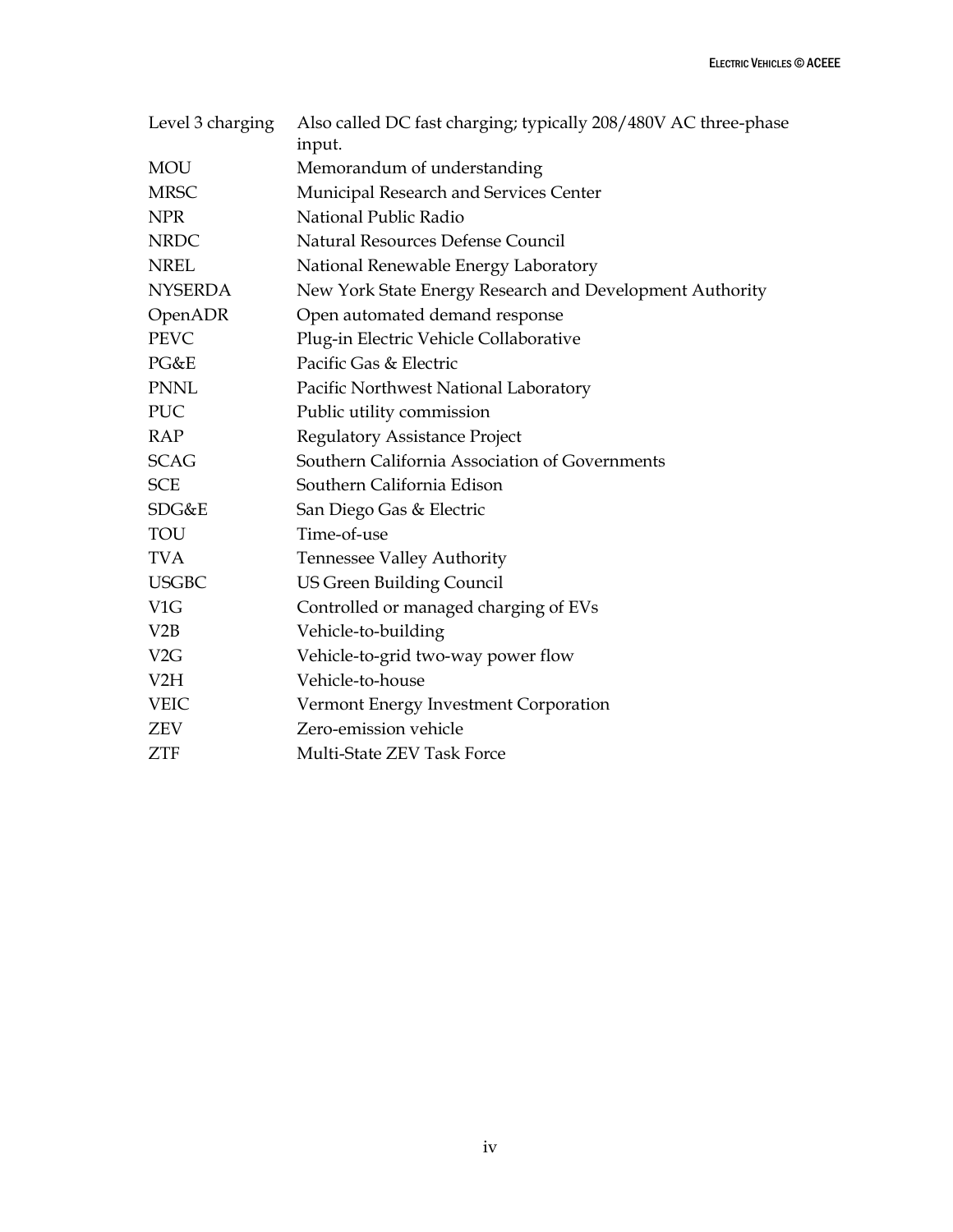# <span id="page-5-0"></span>Executive Summary

Electric vehicles (EVs) are becoming more prominent in the US vehicle market and are expected to number in the tens of millions globally within a decade. EVs have the potential to dramatically reduce transportation-sector energy use and the associated emissions, as well as to support the transition to a more sustainable transportation system. Barriers to EV adoption include high upfront vehicle costs, limited access to charging infrastructure, and limited range.

Large-scale EV adoption will create both opportunities and challenges for the electric power sector. While EV charging represents an opportunity for growth for utilities—some of which have been experiencing flat or declining sales in recent years—EVs also can be used to more efficiently deploy existing resources and the growing renewable power supply. However EVs could place high demand on local distribution infrastructure and add to peak demand, so utility resource planning processes will need to consider future EV adoption.

Maximizing broader societal benefits from a shift to EVs will require collaboration between utilities and other stakeholders. Utilities are uniquely positioned to guide EVs' interaction with the grid, but they will need to develop strategies that complement those of state and local governments to ensure that both power sector and societal benefits follow from EV adoption.

This report focuses on five categories of utility strategies to integrate EVs into the grid: rate design, smart charging, charging station investment and ownership, vehicle purchase incentives, and coordination with state and local efforts. We describe these strategies and identify major issues associated with each. To gain insight into some of these strategies in action, we provide case studies of three utilities that have created multifaceted EV integration plans: Southern California Edison, Indianapolis Power & Light, and Georgia Power Company. The report concludes with our findings on utility strategies to accommodate and promote EV growth, which we now summarize.

## *SUMMARY OF FINDINGS*

## Rate Design

Certain rate structures can benefit EV owners and utilities alike by incentivizing charging when power demand is low. With time-of-use (TOU) rates, EV owners save money by charging at off-peak hours while utilities reduce peak demand and promote grid stability. EV-specific TOU rates can be designed to treat utility customers equitably. Dynamic rates could be beneficial for fast charging of EVs but may prove challenging for most EV owners, who typically cannot adjust charging times to respond to variable and unpredictable pricing. Demand charges, which charge customers based on maximum power draw, are a potential concern for DC fast charging (Level 3 charging). Overall, utilities can help to maximize EVs' pollution reduction benefits by using rate structures that promote EV charging with electricity from renewables or other low-carbon generation sources.

# Smart Charging

While still in the exploratory stage, smart charging offers opportunities to increase EVs' value to owners and utilities. Pilot projects can test solutions to smart charging's technical challenges and gauge customer receptivity. Integrated assessment of the system benefits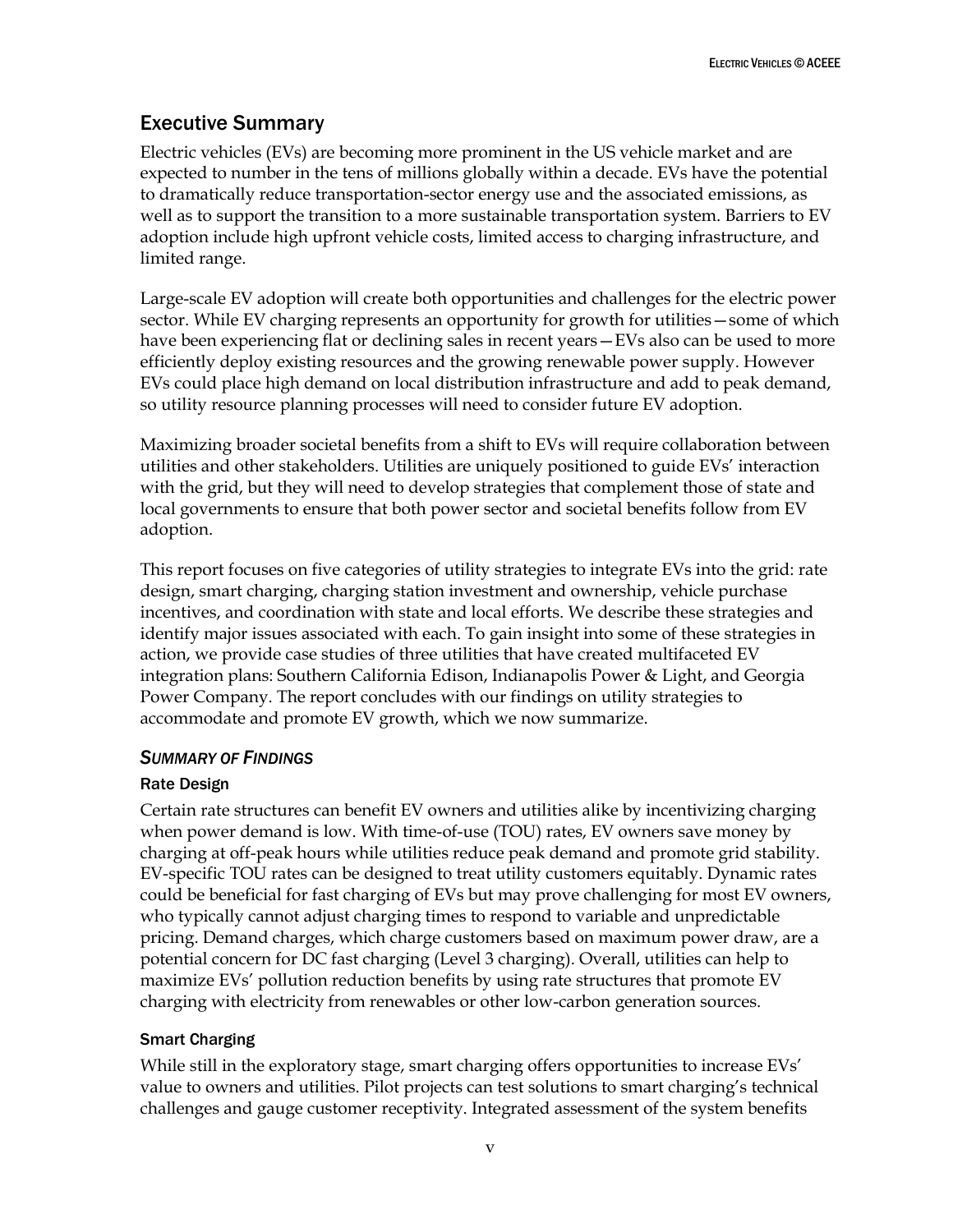and emissions impacts of charging algorithms will help to maximize the benefits of smart charging. In the future, vehicle-to-grid (V2G) capabilities may open the door to new business models involving utilities, automakers, and EV owners.

### Charging Equipment Investment and Ownership

Most states have yet to address utility investment in charging infrastructure, and utility efforts have been limited to pilot programs, shareholder investment, or public–private partnerships. Several states permit utility investments in charging stations and cost recovery for those investments, though the investments are often subject to public-interest evaluation. Where EV adoption is projected to benefit the power system, the public at large, or underserved communities, some utilities are considering investing customer funds in EV charging equipment.

### Vehicle and Charger Purchase Incentives

A variety of EV stakeholders, including utilities, offer purchase incentives to boost sales of EVs and chargers. The motivation for offering incentives, whether to create new business opportunities for the utility, to permit more efficient deployment of generation resources, or to support state and local goals, influences the funding source and design. Utilities are exploring opportunities to enter into partnerships to make EVs accessible to all potential owners, users, and communities.

## Coordination with State and Local EV Efforts

Collaboration between utilities and state and local governments can create a supportive environment for accelerating EV ownership, while ensuring that EVs help jurisdictions realize their visions for transportation's future. Utilities' EV policies can support state and local energy and greenhouse gas targets and action plans, as well as complement their purchase incentives. Multi-stakeholder efforts and decision making can help ensure that EV deployment benefits all stakeholder groups. Emerging mobility options could give residents access to EVs without their having to purchase them and simultaneously increase the use of other modes. Utilities can help to ensure that charging infrastructure is accessible to municipal vehicle fleets, shared-use fleets, and underserved communities, and that it supports the use of other modes of transportation. Rate structures can also be designed to support the use of EVs in municipal fleets, shared-use fleets, and underserved communities, and to encourage public transit use during peak commute hours.

EVs are gaining a foothold in the transportation sector. Utilities can take advantage of this new business opportunity by carefully designing policy options that encourage EV adoption, provide customer benefits, and achieve the full measure of EV system benefits. Further, utility coordination between states and cities can result in environmental gains from EVs and, more broadly, can facilitate a scenario in which EVs complement existing transportation choices and create a more sustainable, equitable, and low-cost transportation system in the United States.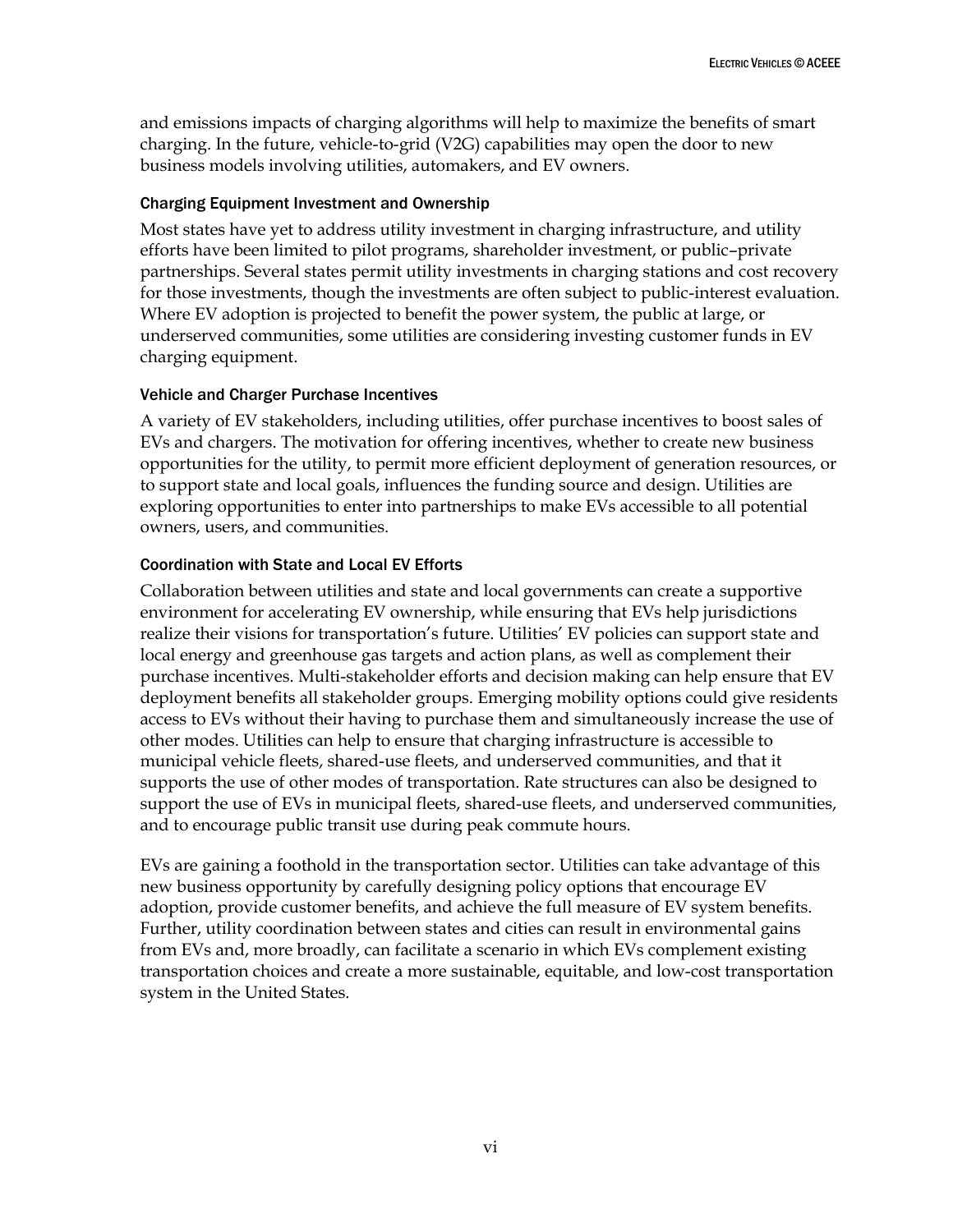# <span id="page-7-0"></span>Introduction

Electric vehicles (EVs) are becoming more prominent on US roads. More than half a million EVs were sold between 2012 and 2016, and 200,000 were sold between July 2016 and June 2017 (Klippenstein 2017). Car manufacturers including BMW, Ford, GM, Honda, and Nissan have introduced various consumer-friendly battery electric and plug-in hybrid models to the American market in recent years. EV sales also continue to grow globally. A 2016 analysis projects that more than 37 million EVs will be in use globally by 2025 (Navigant 2017). The Paris Declaration on Electro-Mobility and Climate Change and Call to Action sets a global deployment target of 100 million electric cars, out of an expected 1.5–2 billion total car population, by 2030 (IEA 2016).

Several factors are contributing to growth in EV production and sales in the United States, including battery improvement and cost reduction, purchase incentives at the state and federal levels, and state sales mandates. The introduction of many new EV models from both domestic and foreign manufacturers have given consumers more options, which has led to a growth in consumer interest in buying EVs (Cooper and Gillis 2017). Focus at the local level on electrifying the transportation system has further contributed to this EV rampup. Thus, technology advances, manufacturing strategy, consumer interest, and public policy all play important roles in these developments. At the same time, EV adoption faces multiple barriers, including high vehicle purchase cost, inadequate charging infrastructure, and limited vehicle range.

As we discuss below, EVs can provide substantial environmental benefits over petroleumfueled vehicles. EV motors are far more efficient than internal combustion engines. Consequently, an EV typically uses less than half the energy and produces fewer than half the carbon dioxide  $(CO<sub>2</sub>)$  emissions than the average gasoline-powered vehicle, even when upstream emissions from power generation are taken into account (AFDC 2017b). Because the magnitude of environmental and other benefits of EVs vary greatly depending on how they are introduced and used, careful planning among the many parties involved is essential.

Given EVs' large potential benefits, various jurisdictions and private-sector entities are moving to prepare for and accelerate their adoption. Among these entities are utilities, which stand to benefit from added electricity sales due to EV charging and from EV benefits to the electricity system, including improved system reliability, smooth net load, and additional revenues (VEIC and RAP 2015). Many utilities across the country have recently taken steps to attract EVs in their service territories.

Utilities can guide and plan for EV growth in ways that also benefit society at large, ensuring that the environmental benefits of EVs are realized while taking advantage of the new business opportunities they present. This report discusses the strategies of utilities and others to integrate EVs with the grid, and how they relate to broader environmental goals.

Planning for EVs requires coordination among utilities and state and local governments, so we also discuss how these parties can work together to create a supportive policy environment and an infrastructure network that promotes vehicle electrification while ensuring that the vehicles provide public benefits.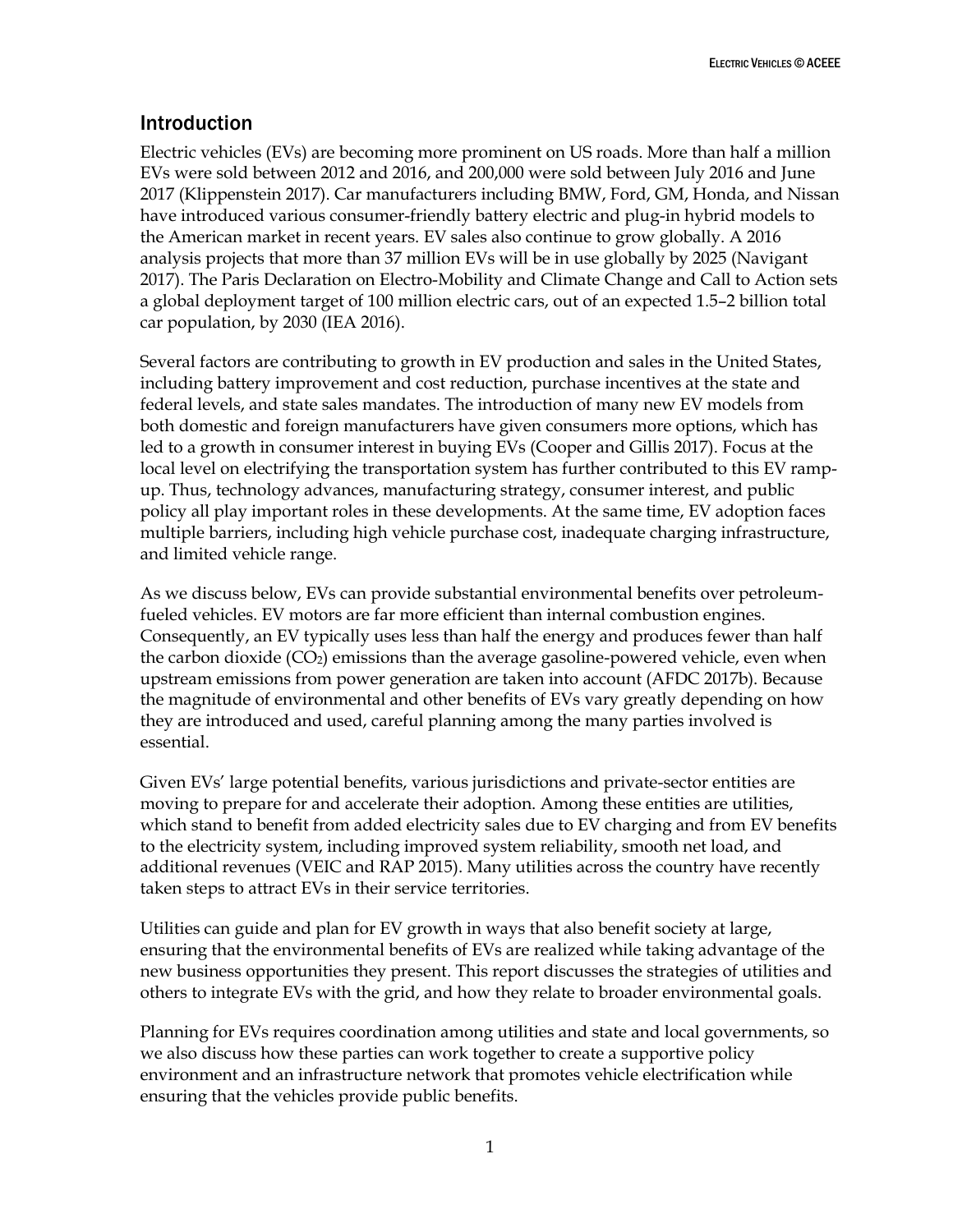# <span id="page-8-0"></span>Implications of EV Adoption

# *ENVIRONMENTAL IMPLICATIONS*

The electrification of vehicles could dramatically reduce the transportation sector's environmental impact. While the electricity used to charge EVs generates both greenhouse gas (GHG) and smog-forming pollutants, EVs are energy efficient relative to vehicles with internal combustion engines; they thus deliver net reductions in energy use and emissions. DOE calculations show that EVs result in less than half the  $CO<sub>2</sub>$  emissions associated with an average gasoline vehicle in almost all US regions (AFDC 2017b). GHG emissions from EVs will decrease further with the trend toward lower carbon intensity in the US electricity sector (Denis, Colburn, and Lazar 2016). Figure 1 shows a comparison of well-to-wheels  $CO<sub>2</sub>$ emissions for different vehicle technologies based on average national electricity generation mix. Detailed assumptions for this analysis are available at the Alternative Fuels Data Center (AFDC 2017b).



Figure 1. Annual CO<sub>2</sub> equivalent emissions per vehicle with average national grid mix. *Source:* AFDC 2017b.

To ensure these net emissions reduction benefits, however, sound management of the additional load from EVs is required. If additional coal power generation were required to charge EVs, for example, then EVs would typically have negative emissions impacts.

Because EVs do not produce emissions while on the road, they reduce air pollution in the immediate vicinity of roadways. Local air pollution often poses an elevated health risk to humans, especially those who live near highways and major transport corridors. Trafficgenerated pollution can cause the onset of asthma, impaired lung function, cardiovascular disease, and premature death for those who live closest to main thoroughfares (HEI 2010). A 2013 Massachusetts Institute of Technology study found that, of all sectors, the transportation sector was the greatest contributor to premature emissions–related deaths in the United States, resulting in 53,000 early deaths per year from vehicle tailpipe emissions (Caiazzo et al. 2013).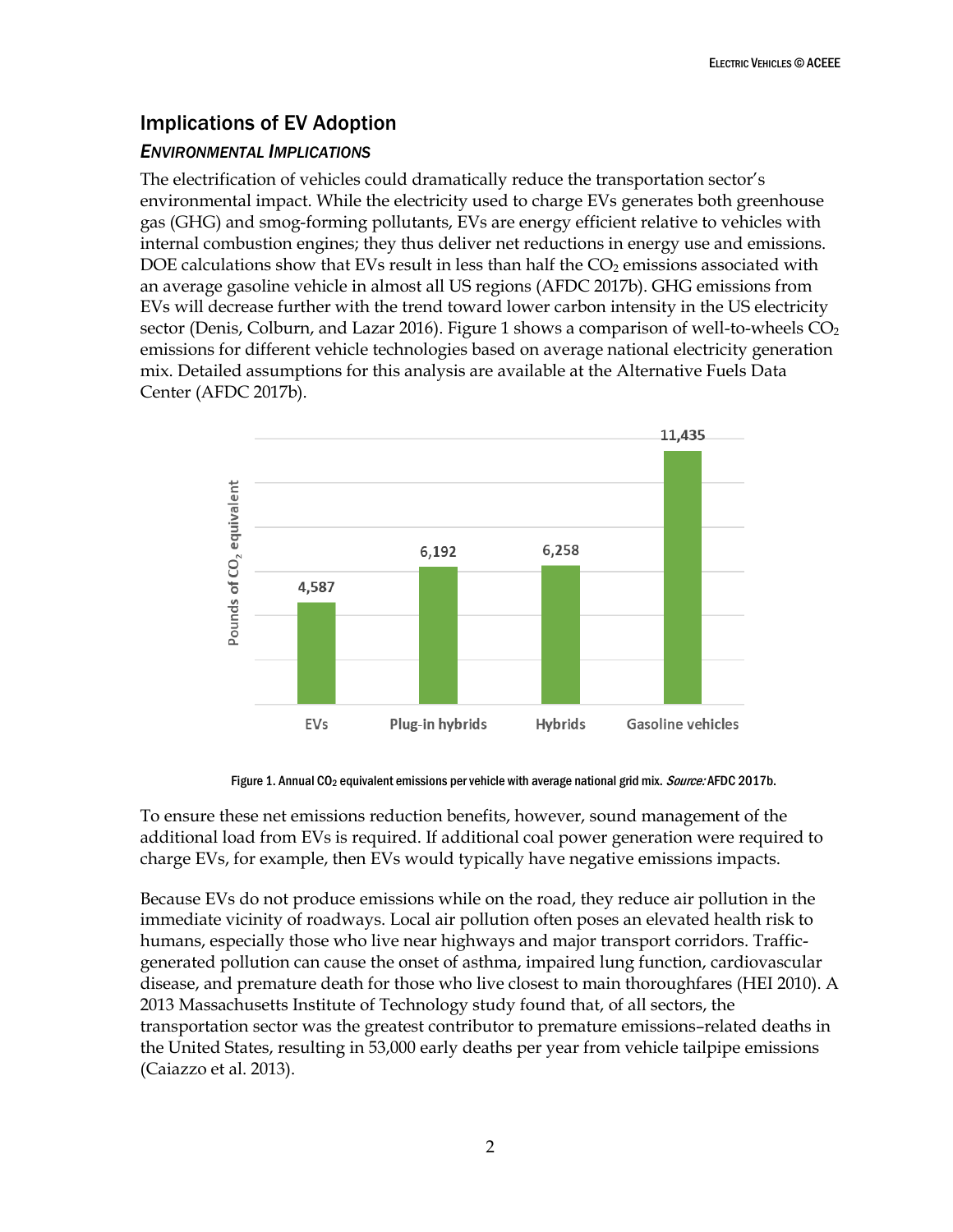EVs may offer other societal benefits as well. EVs generate less urban heat and less noise pollution than other vehicle types, benefitting dwellers in congested cities (Schaal 2016). They are also compatible with future transportation scenarios that include shared mobility and a high level of vehicle automation.

### *IMPLICATIONS FOR UTILITIES*

The arrival of EVs in large numbers will create both opportunities and challenges for utilities. EVs could create sizeable loads on the grid and associated distribution systems. In particular, the potential for neighborhood clusters of early EV adopters has raised concerns about local transformer capacity. Unless managed correctly, multiple Level 2 chargers in a single neighborhood could strain the power distribution system when many EVs are charging simultaneously (CUB 2017). Yet these impacts remain limited today, even in areas with high EV penetration. In California, where approximately half of US EVs are registered, only a tiny fraction has required a service line or distribution system upgrade to support the load at residential charging locations (SCE, SDG&E, and PG&E 2016).

EV growth also presents three key opportunities for utilities.

*Increased electricity sales.* Large-scale EV adoption will provide new end-use electric loads at a time when many utilities have been experiencing negative growth. Retail sales of electricity dropped from 3.765 million-gigawatt hours (GWh) in 2007 to 3.759 million GWh in 2015 (EIA 2017). EV charging systems could increase electricity consumption by a modest to substantial amount in 2040, depending on their penetration in the vehicle stock. For example, EVs could increase electricity sales in the southeastern United States by as much as 60,000 GWh in 2040 relative to business as usual (Nadel 2017). Importantly, despite this increase, EV deployment will reduce combined utility and transportation energy consumption, assuming the EVs replace internal combustion engine vehicles that are less efficient on a well-to-wheels basis and do not increase vehicle miles traveled. In addition, the increased demand from EVs will not necessarily require major new generating capacity as long as the vehicles are charged primarily during off-peak hours (AFDC 2017a).

*Diversified electricity consumers.* In terms of electricity, residential and commercial buildings consume the most with 37% and 36% shares, respectively, in 2015, followed by the industrial sector at 26% (EIA 2017). The transportation sector—which is the second largest overall energy consumer in the United States—consumed less than half a percent of total electricity usage in 2015. Therefore EVs could represent an important opportunity for utilities looking to diversify their consumer rate base. The industry recognizes transportation electrification as a long-term opportunity for load growth, system benefits, and new types of customer engagement, in which customers and investors who care about the environment and corporate sustainability can participate and give feedback (EEI 2014).

*Optimized grid capacity.* If EVs were to charge at off-peak hours when utilities have underutilized capacity, it could reduce cost per kilowatt-hour of generation and sales, because the fixed capital costs of generating capacity would be spread over more kilowatthours of usage. Thus, for vertically integrated utilities, EVs' use of this underutilized capacity could reduce rates for all customers (Salisbury and Toor 2016). EVs can also reduce the cost of renewables by providing a new, flexible load to use renewable energy that would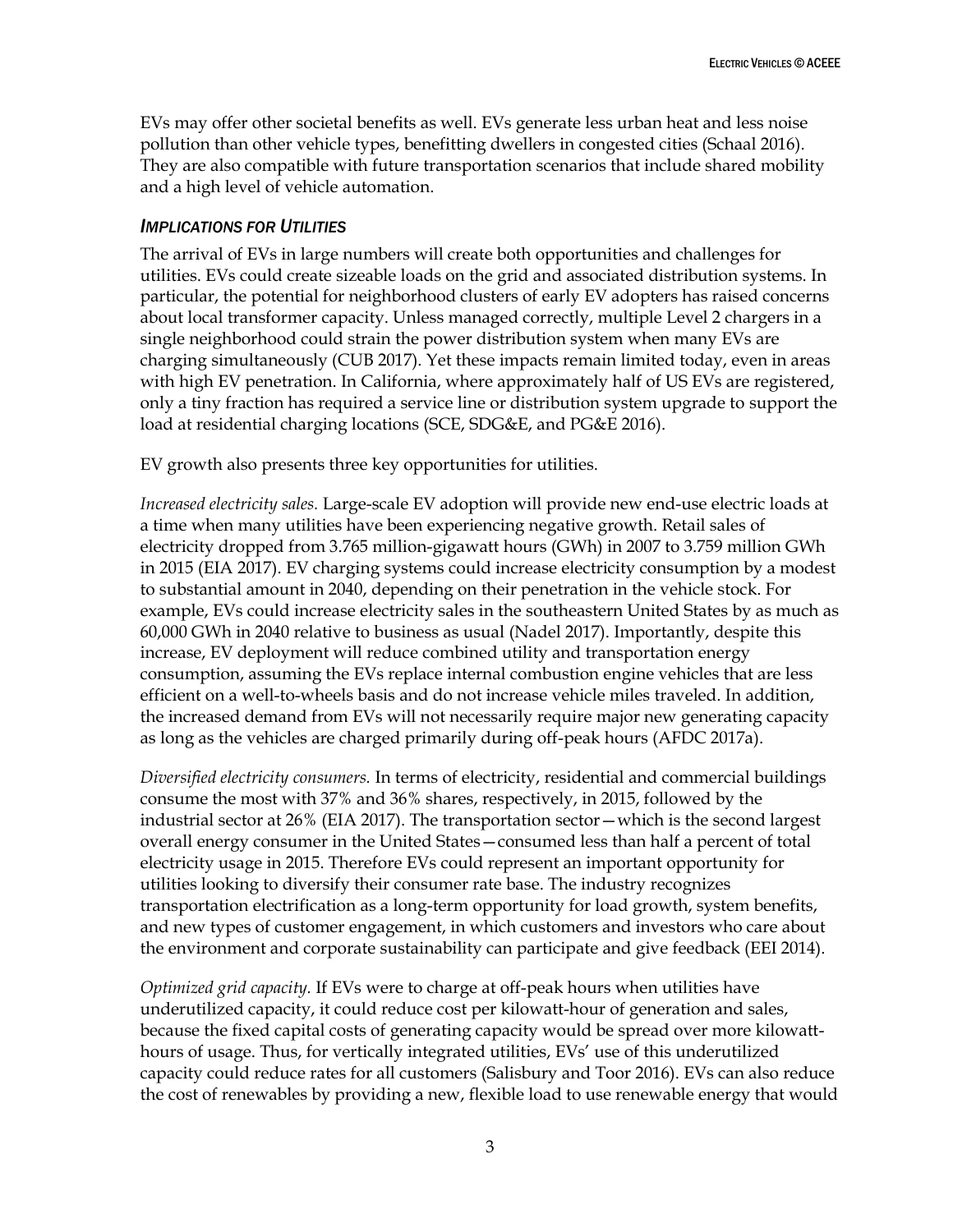otherwise be curtailed due to lack of demand. Moreover, if electric system planners and operators are able to control EV charging in real time, EVs could become a demand response (DR) resource for optimizing the grid by balancing electricity supply and demand. DR can also help lower the cost of electricity and potentially lead to lower retail rates. In the future, bidirectional electricity flow between the grid and EVs during charging could allow them to provide vehicle-to-grid (V2G) services of distributed storage, generation service, and frequency regulation (Jacobson 2015).

Given these potential benefits, many utilities support public policies that will accelerate EV adoption. Some have voiced their support for strong federal fuel efficiency and GHG standards for light-duty vehicles to incentivize EV production. These utilities also have committed to reducing GHG emissions from the grid and providing support for increased market penetration of EVs (Bradley 2017).

# <span id="page-10-0"></span>Strategies for EV Integration

Given the potential for major EV growth in the coming decades, utilities across the country are folding EVs into their planning processes. Utilities are experimenting with various approaches to achieve the full range of benefits that EVs can provide. They seek to ensure that customer EV charging activity supports utility and system objectives, and many are working to accelerate EV adoption by addressing barriers such as high upfront vehicle costs, limited access to charging infrastructure, and range anxiety. Some utilities are also focused on ensuring that EV deployment delivers environmental and other societal benefits.

In this section, we discuss five strategies for achieving these results:

- Rate design
- Smart charging
- Charging equipment investment and ownership
- Vehicle and charger purchase incentives
- Coordination with state and local efforts

# <span id="page-10-1"></span>*RATE DESIGN*

Utilities typically offer multiple electricity rates for their residential and commercial customers. Residential rates have historically included a fixed customer charge to pay for billing, metering, and customer care, as well as a charge that varies with electricity usage. Utilities are gradually moving from flat energy rates to rates based on the time of day or season; in some cases, they also include demand charges based on maximum power draw (Faruqui et al. 2016; Baatz 2017). These rates are designed to spread costs equitably and can also be used to lower peak demand and encourage customers' end-use energy efficiency.

Rate design options include time-of-use (TOU) rates and dynamic rates, which help shift electricity demand out of high-demand periods. Such shifts, however, change the carbonintensity of the power. Some utilities are reliant on traditional baseload resources during off-peak periods, so adjusting rate structures to incentivize off-peak charging may reduce or increase emissions, depending on the utility's coal or nuclear capacity, for example. Rate design can also facilitate the integration of more-intermittent generation resources, such as wind and solar.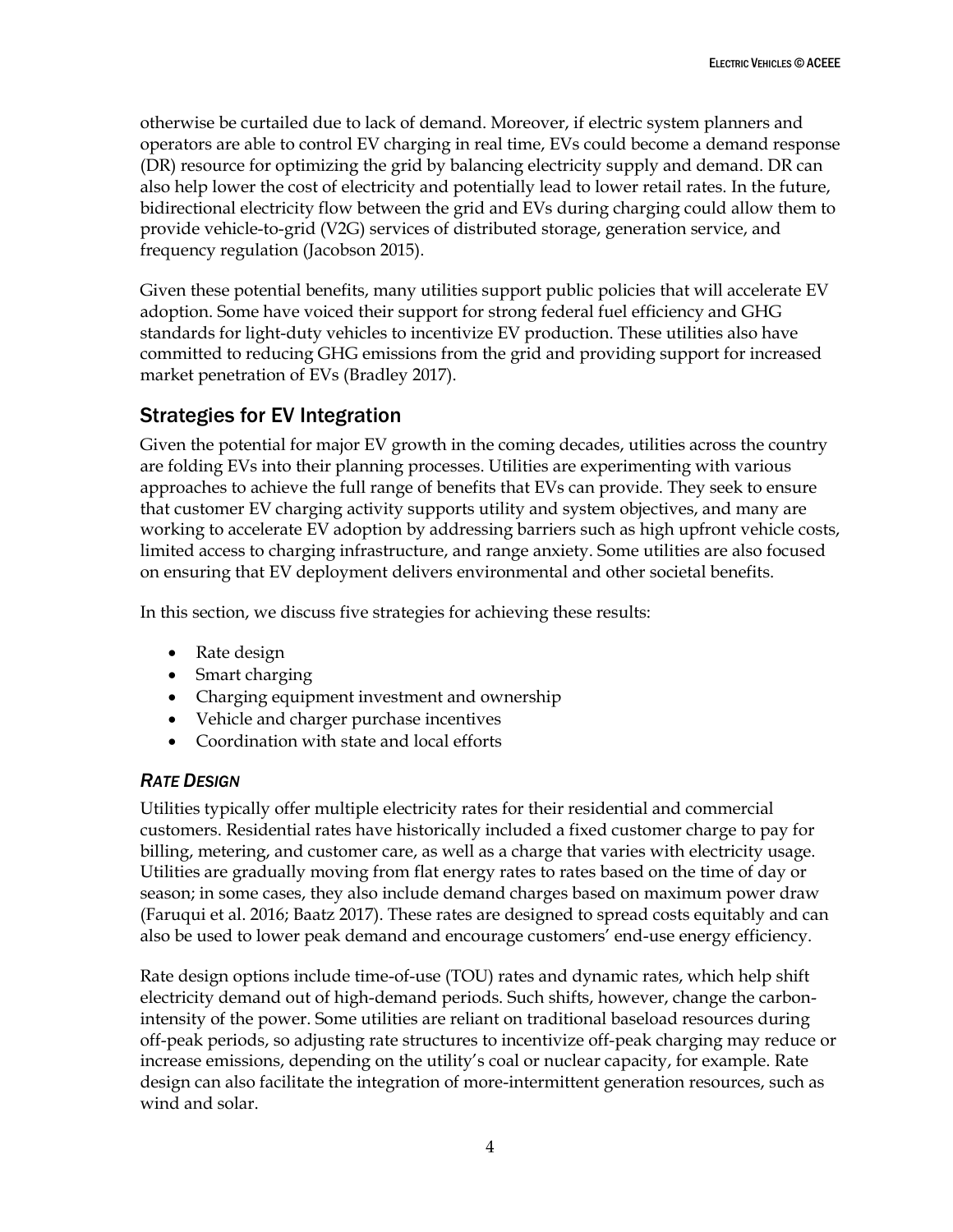### Time-of-Use Rates

Residential TOU rate plans for utility customers regularly and predictably vary electricity rates with the time of day (afternoon, night, or morning hours), type of day (weekday or weekend), or season. This rate structure, which reflects the cost to produce and deliver electricity at various times, makes electricity more expensive at peak hours when the grid has high demand and offers cheaper electricity at off-peak hours.

More than 200 utilities, including most of the largest, offer some form of TOU rates (McDonald 2016). Forty-eight percent of investor-owned utilities (IOUs) offer them (Hledik, Faruqui, and Warner 2017). Of the 52 utilities surveyed in ACEEE's recently released *2017 Utility Energy Efficiency Scorecard*, 39 offered residential TOU rates (Relf, Baatz, and Nowak 2017). Utility commissions generally support TOU structures on the premise that they reflect cost differentiation and provide signals to shift electric consumption to off-peak periods (Erban and Long 2018).

However few customers participate in TOU rates. Among the utilities ACEEE surveyed in 2017, the number of residential customers on TOU rates was very low (less than 3% of total residential customers), primarily because most of these rates are optional and customers must opt into them. Other contributing factors include a lack of smart meters and little consumer information about TOU rates (Relf, Baatz, and Nowak 2017).

TOU rate structures vary widely. During off-peak hours, residential users can reduce their electricity cost by as much as 80%, while super off-peak rates can be as little as 5–10% of peak hour rates. As table 1 shows, for some utilities, super off-peak rates are negligible compared to on-peak rates. Peak hours also vary, often in relation to geographic location and weather.

| Name of utility                       | On-peak<br>rate<br>$(\frac{4}{kWh})$ | Summer/all<br>year off-<br>peak<br>$(\frac{4}{k}$ Wh $)$ | Super<br>off-peak<br>rate<br>$(\frac{4}{kWh})$ | Super off-peak<br>time (summer/all<br>year) | <b>Comments</b>         |
|---------------------------------------|--------------------------------------|----------------------------------------------------------|------------------------------------------------|---------------------------------------------|-------------------------|
| Pacific Gas & Electric                | 0.36                                 | 0.24                                                     | 0.17                                           | 9 p.m. - 10 a.m.                            |                         |
| Southern California<br>Edison TOU-D-A | 0.45                                 | 0.28                                                     | 0.13                                           | 10 p.m. – 8 a.m.<br>(super off-peak)        | <700 kWh<br>consumption |
| San Diego Gas &<br>Electric           | 0.46                                 | 0.40                                                     | 0.36                                           | Midnight-5 a.m.<br>(super off-peak)         | TOU-DR                  |
| Georgia Power<br>Company              | 0.10                                 | 0.01                                                     |                                                | 7 p.m. – 2 p.m.<br>(off-peak)               |                         |
| DTE Energy                            | 0.13                                 | 0.04                                                     |                                                | 11 p.m. – 9 a.m.                            | Whole-house rate        |

Table 1. TOU rates offered by utilities (summer only)

Rates are rounded to two decimal places. TOU rates are also offered in winter but not discussed in this report. Sources: PG&E 2017; SCE 2017c; SDG&E 2017; Georgia Power 2017d; DTE Energy 2017.

In general, peaks are moving toward the evening, as is evident in the case studies we describe later. Abundant solar energy in the afternoon hours may also shift peaks toward evening hours, as we see in the case of Hawaiian Electric Company in figure 2 (HECO 2017).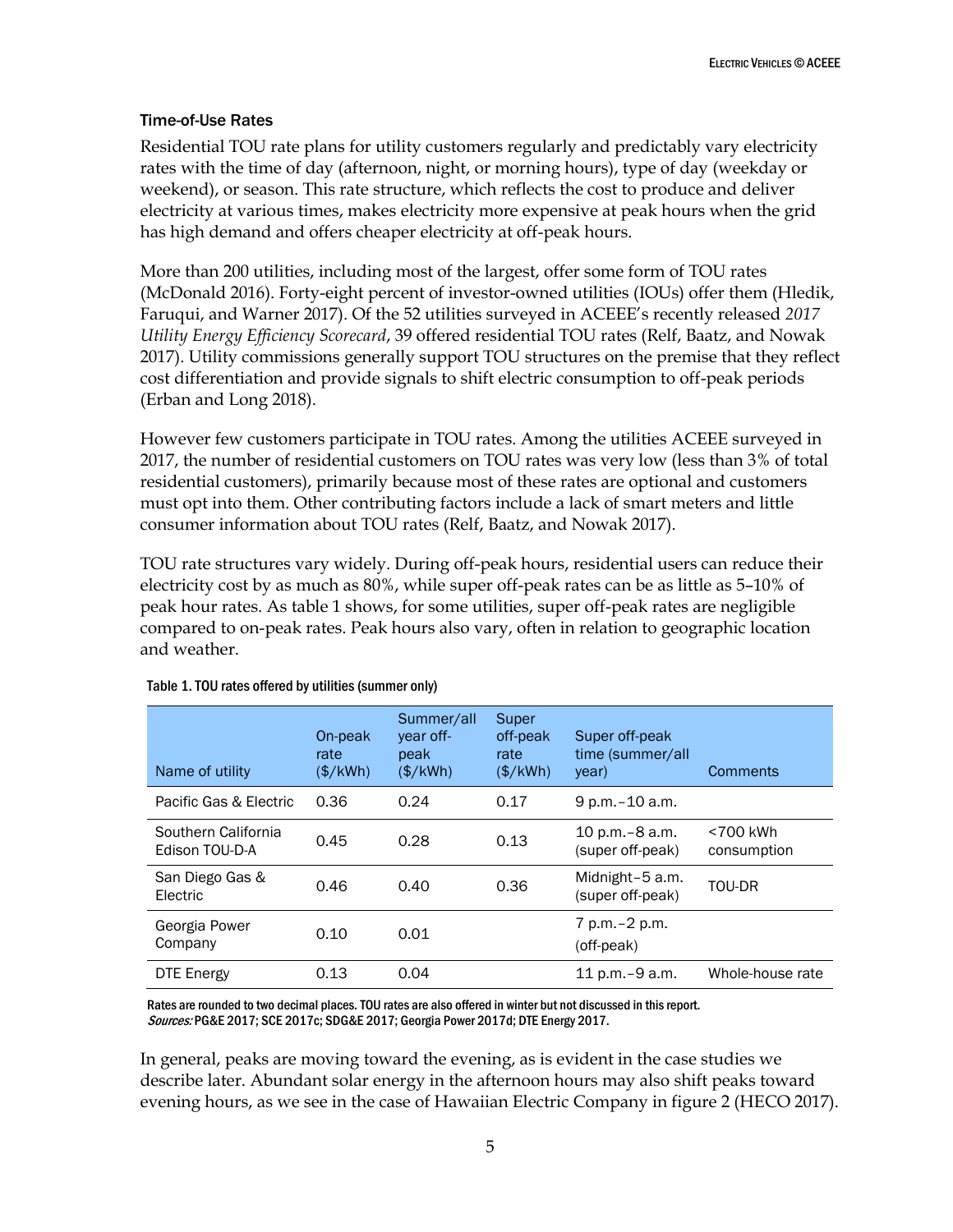Although utilities can adjust TOU rates to reduce system peak demand, they cannot always tune them finely enough to adjust to moving peaks (Faruqui and Sergici 2013). Extended peaks will make it more difficult for customers to adjust their usage in response to the rates (Lazar and Gonzalez 2015). Furthermore, as more customers begin to take advantage of TOU rates, they may create a new peak for utilities. As we explain below, utilities can respond to this by changing the peak period and adopting dynamic rates.

### EV-Specific TOU Rates

In addition to residential TOU rates, some utilities provide EV-specific TOU rates. Such rates can be used both to incentivize EV purchase and to help manage charging behavior. EV users may need a separate meter to be eligible for EV-specific TOU rates. Absent a separate meter, the entire residential load including EV charging would fall under either residential whole-home TOU or EV-TOU rates, which may not give the full extent of intended benefits. While EVs create a much larger load than most other household appliances, their load is also more flexible. Appliances draw electricity while in use, while EVs can draw electricity any time when they are not in use (Allison and Whited 2017). Therefore peak and off-peak hours may be different for EVs than for household electricity use. Without TOU rates, most EV charging would take place in the evening peak hours when people return from work.

With EV TOU rate programs, EV charging is likely to move to late night hours, based on customer responses to price differences in pilot programs (IPL 2014). Alternatively, utilities with access to abundant afternoon solar may be able to store this electricity for peak-hour use or encourage EV charging during these times (see figure 2). EV TOU rates also entail some challenges, especially for neighborhoods that have high EV adoption. EV TOU rates will incentivize these EV owners to charge at the same time, potentially creating new local peaks and increasing distribution system costs (Allison and Whited 2017), although a large off-peak window may help address this issue.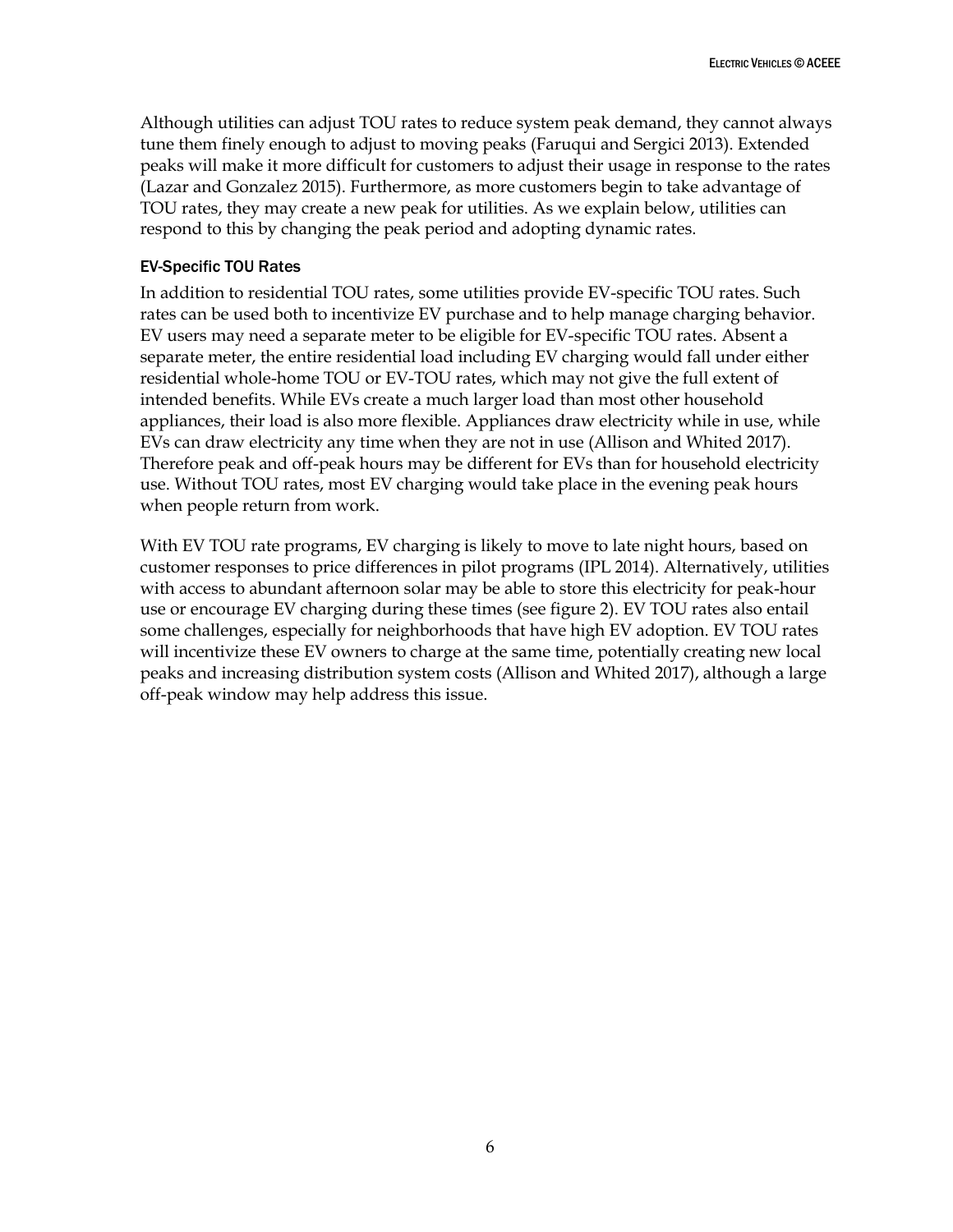

**Interim TOU-RI** (Daily)

Table 2 shows examples of utility EV TOU rates. These rates are summer-specific (except for DTE Energy, which provides the same rate year-round). As the table shows, EV TOU onpeak rates were found to be higher than residential TOU on-peak rates for the same utility, with the exception of Southern California Edison (SCE). Also, off-peak EV-TOU rates are generally lower than residential TOU rates, especially for California utilities, indicating a strong preference to move EV charging out of the peak or possibly a subsidy to increase EV adoption. EV TOU rates for peak hours are very high, which is unlikely to suit public and workplace charging, which typically occur during peak hours. While usage during peak should be discouraged, excessive rates will discourage EV ownership. As the table further shows, super off-peak rates are higher for California utilities than for others, but we were unable to draw broader conclusions without examining all of the EV TOU rates being offered.

Figure 2. TOU rates offered by Hawaiian Electric Company. Source: HECO 2017.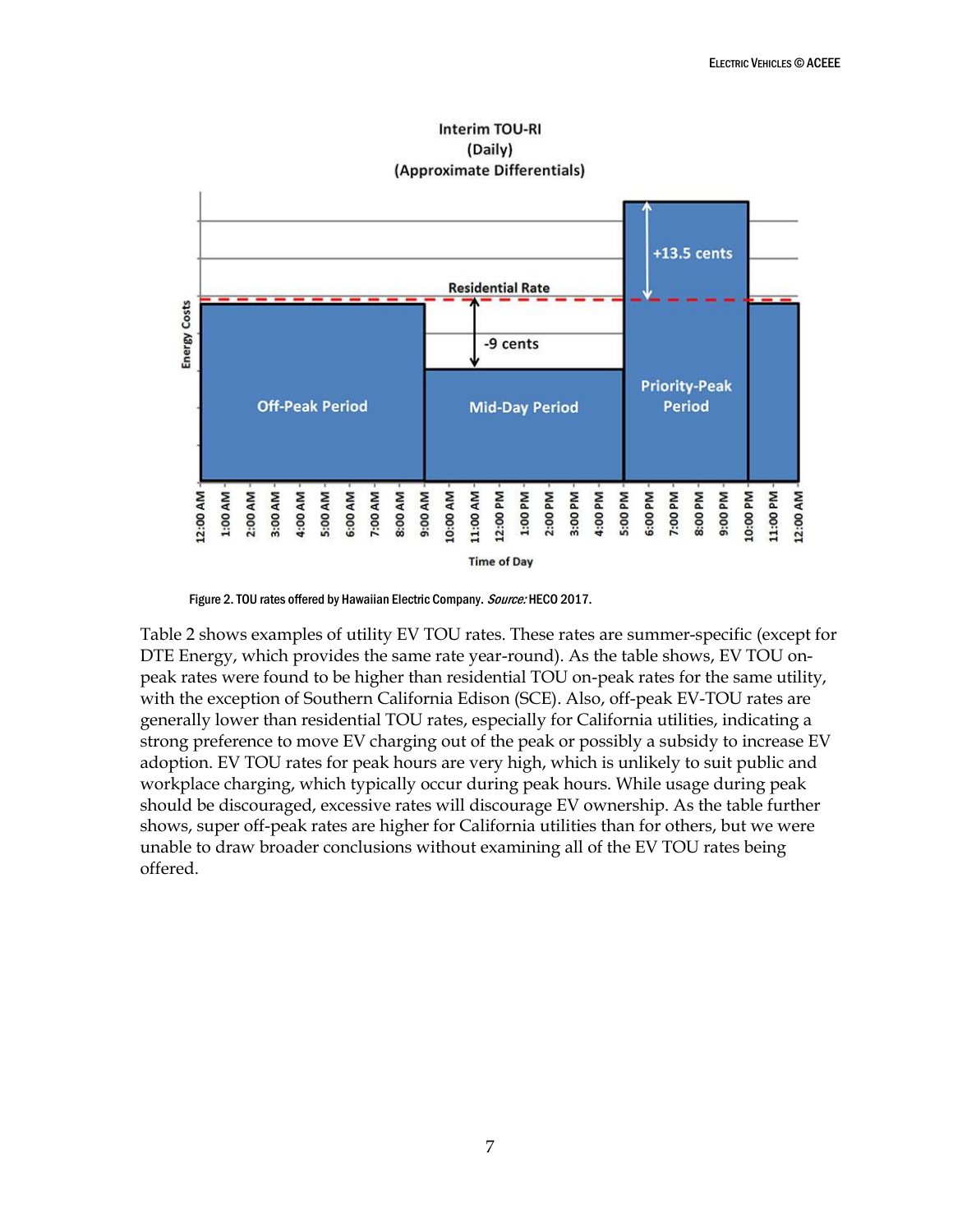| <b>Utility</b>                | On-peak<br>rate<br>(\$/kWh) | Off-peak<br>rate<br>$(*/kWh)$ | Super off-<br>peak rate<br>$(\frac{\sqrt{2}}{2}$ | Peak hours         |
|-------------------------------|-----------------------------|-------------------------------|--------------------------------------------------|--------------------|
| Pacific Gas & Electric        | 0.45                        | 0.25                          | 0.12                                             | $2 - 9$ p.m.       |
| Southern California<br>Edison | 0.34                        |                               | 0.14                                             | $12 - 9$ p.m.      |
| San Diego Gas &<br>Electric   | 0.50                        | 0.24                          | 0.19                                             | $4 - 9$ p.m.       |
| Georgia Power<br>Company      | 0.20                        | 0.07                          | 0.01                                             | $2 - 7$ p.m.       |
| <b>DTE Energy</b>             | 0.16                        | 0.04                          |                                                  | $11a.m.-7$<br>p.m. |

Table 2. EV TOU residential rates offered by utilities (summer only)

Rates rounded to two decimal places. Southern California Edison has only two rates, on-peak and super off-peak; DTE's rate is year-round. Sources: PG&E 2017; SCE 2017c; SDG&E 2017; Georgia Power 2017d; DTE Energy 2017.

### Demand Charge and Dynamic Rates

Six percent of all TOU rates include demand charges, and they are common for commercial and industrial customers. They are used to recover the on-fuel costs of providing electricity to large commercial and industrial customers and are designed to incentivize them to have consistent load and avoid fluctuations (RAP 2017). Some utilities are now proposing them for residential customers, and 19 already have residential demand charges (Faruqui, Hledik, and Hansen 2016). However very few utilities employ these charges in their EV rate design (Erban and Long 2018).

Demand charges could adversely affect EV adoption. For example, businesses may discourage workplace EV charging to avoid demand charges from simultaneous charging, which in turn will discourage EV ownership among people without convenient residential or public charging options. Utilities are aware of the consequences of demand charges on EV charging and are taking remedial measures. For example, Portland General Electric Company, which charges 50¢ for each kW of demand in excess of 40% of maximum demand, adjusts these charges downward in many cases, including when the excess is associated with EV charging (PGE 2016).

Some utilities also offer dynamic rates, which track electricity production and distribution changes from hour to hour. Dynamic rates can shorten the highest-rate period to a few hours, improving customer response (Lazar and Gonzalez 2015). Dynamic rate structures have not been widely adopted, although a few utilities offer hourly pricing. Commonwealth Edison in Illinois, for example, offers all residential customers the hourly pricing option; enrolled customers are informed of the next day's electricity prices each day at 4:30 p.m. (ComEd 2015).

Dynamic rates can provide windows of low-cost EV charging in periods that would be peak hours under a TOU rate structure. These windows could create low-cost charging opportunities for Level 3 fast charging, which provides 60–80 miles of range in 20 minutes.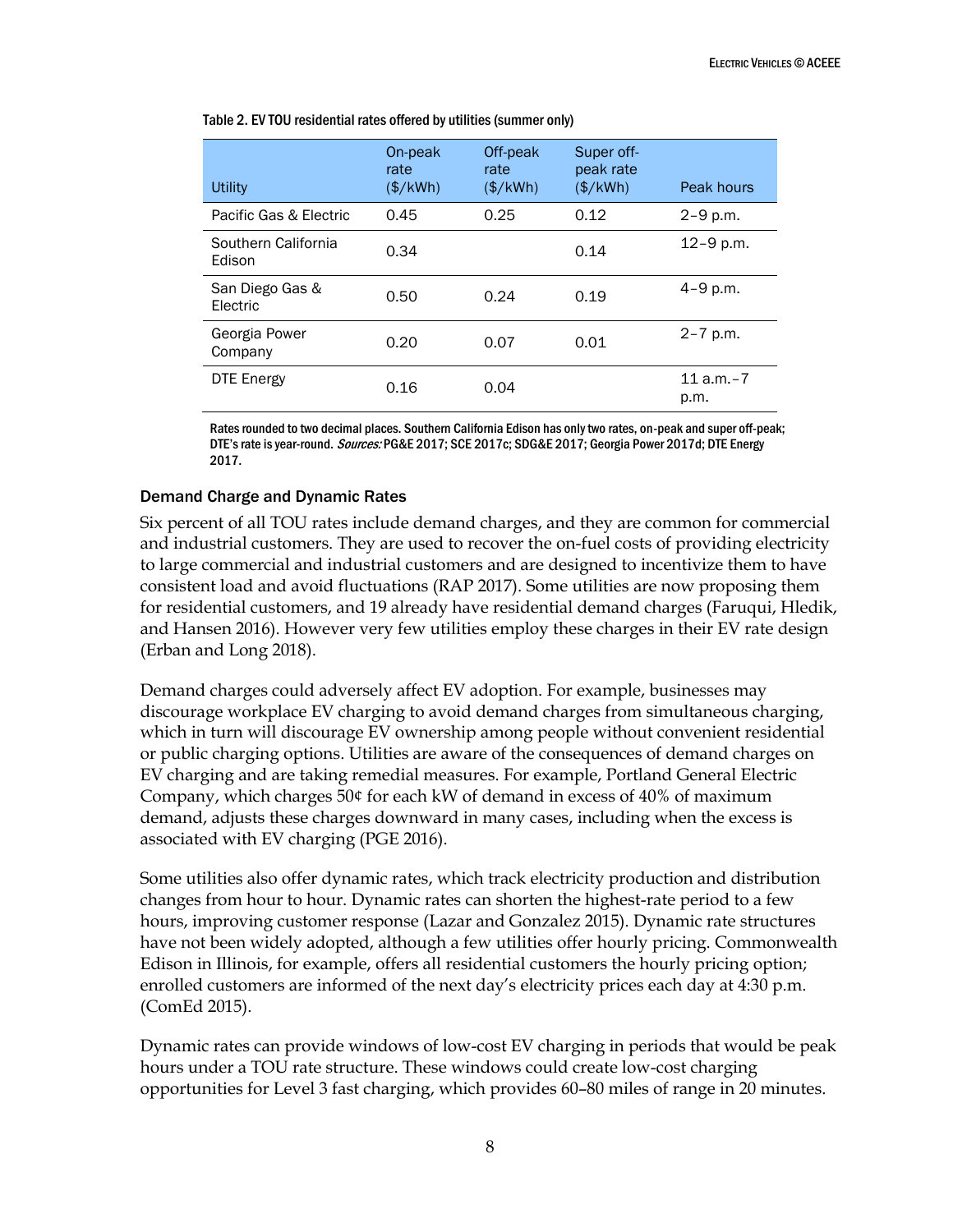However, while fast chargers are increasingly common, most charging uses Level 1 or 2 chargers and requires a longer charge period. Hence shifting peaks under dynamic rates could be challenging for most EV owners, as they would have to adjust charging time on a day-to-day basis; because most EV drivers plug in out of necessity, they may not have this flexibility.

## <span id="page-15-0"></span>*SMART CHARGING*

*Smart charging* varies charging activity in real time to optimize outcomes for the utility and/or the EV customer. Examples range from a charger that responds to constraints set by the vehicle owner to V2G technology that lets the vehicle communicate directly with the utility. In its most basic form, smart charging adjusts a vehicle's time of charging to take advantage of a utility's changing rates. In an advanced form, smart charging can trigger automated, dynamic decisions regarding the timing and rate of bidirectional electricity flow between the EV and the grid, making the vehicle a new type of grid resource. Various interim levels of smart charging have been deployed under pilot programs, with a variety of benefits to the utility and vehicle owner.

The development of advanced meters and chargers will help utilities maximize system benefits from EVs and minimize the challenges arising from the extra load. Smart meters let EV chargers interact with the utility, responding to a variety of constraints with or without direct action on the vehicle owner's part. Two-way communication can make this interaction possible even without advanced metering infrastructure. With automated smart chargers, vehicle charging could be triggered based on predefined load limitations within a building or particular location, or by a change in rates, whether TOU or dynamic. Each utility will weigh the advantages and disadvantages of various smart charging methods according to their unique circumstances (Silver Spring Networks 2010).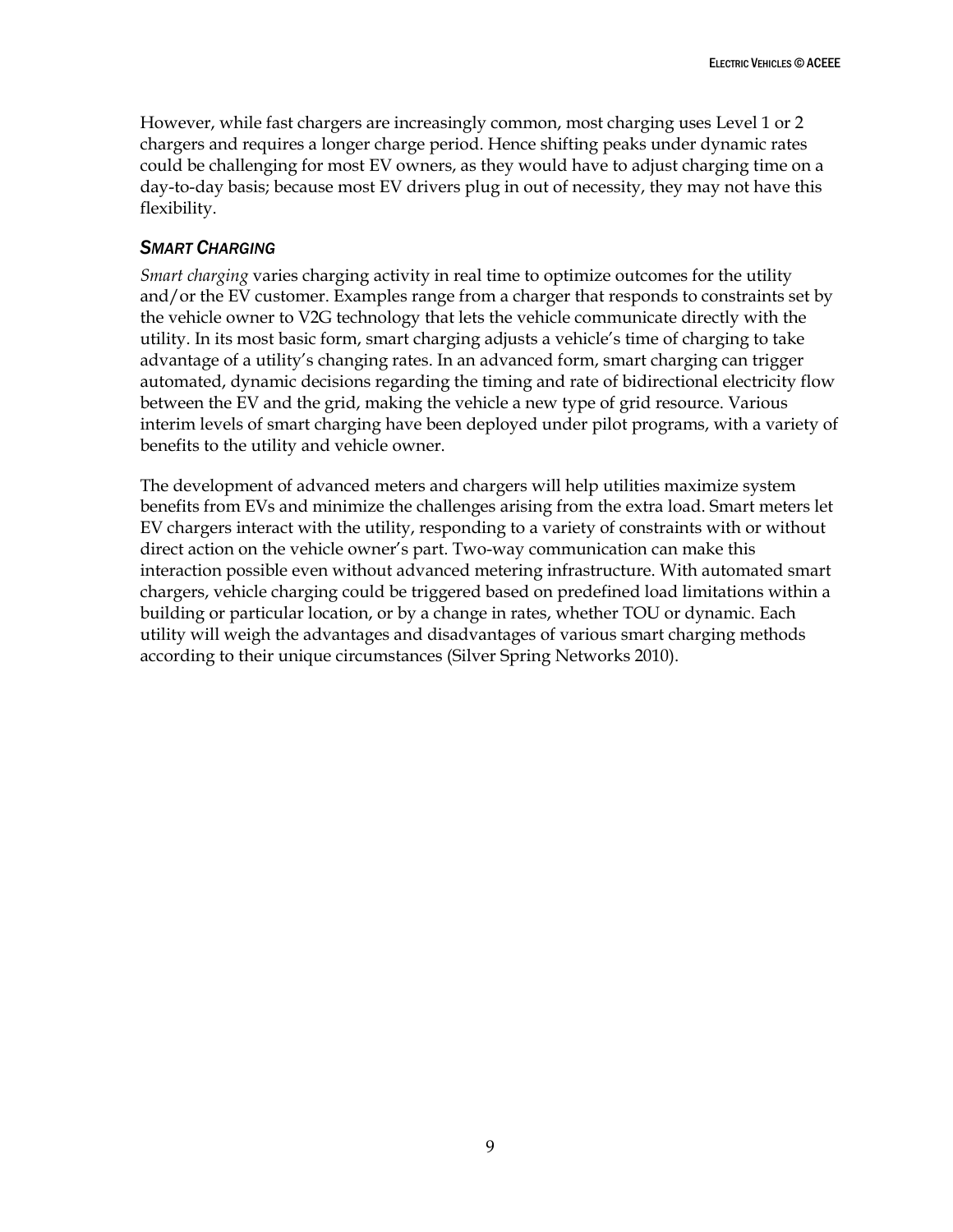### Evolving Business Models

Many smart charging concepts require a break from traditional utility business models that define how utilities create and capture value from their assets. With EV adoption expected to increase (Navigant 2017), utilities are wise to consider not only how to manage additional load on existing infrastructure, but how EVs can provide value to the utility. The relationship between a utility and its customers must evolve, with the utility working to build additional trust and ensure a mutual benefit with its customers. To secure participation in DR charging programs, the utility must ensure that the vehicle is available for the owner's commute. Regardless of the type of utility program, vehicle owners will likely demand full discretionary use of the vehicle, requiring utilities to find value in an asset that can be unpredictable and, at times, unavailable.

Vehicle-to-grid operation utilizing the vehicle's energy storage capability will result in additional battery cycles and consequently will decrease battery life (Ayre 2017; EVTC 2017). To date, automakers have tended to treat these energy storage cases as outside the vehicle's expected use and hence sufficient to void the warranty (Fitzgerald, Nelder, and Newcomb 2016).

Concepts such as battery swapping and battery leasing can address some of these concerns. Utility or third-party battery ownership and leasing can drive down vehicle purchase costs, addressing one of the largest market barriers to EV adoption (Ewing 2017). Consumers must be convinced to diverge from the concept of full vehicle ownership, trusting that the utility and automakers will provide reliable, uninterrupted use of the vehicle. However an Israeli startup's effort to develop cars capable of battery swapping with the necessary infrastructure fell short (Gunther 2013). A Renault battery leasing program in France has leased its 100,000th EV battery, but as battery costs decline, such an option may be less appealing to car buyers (Go GreenAutos 2017; Kane 2017).

To access their EVs' full potential market value, automakers will need to collaborate with EV owners and utilities to address the warranty issue while keeping the price of energy storage capability low. Similarly, utilities and grid operators will need to adequately compensate owners for use of their vehicles as a grid resource, while both promoting the opportunity to opt-in or opt-out and ensuring transparency to protect consumers. As this storage usage becomes better understood, utilities and automakers could form new relationships and modify their own business models to reflect such mixed battery uses. The utility must also ensure that vehicles maintain enough charge to be available for personal use when needed. Finally, the grid operator will need to both make its programs sufficiently attractive to draw customer participation and be responsible for administering the program (Steward 2017).

Finally, barriers associated with battery cost and longevity relate to today's available battery chemistries. Researchers are making progress on new types of batteries that promise to extend battery lifetime and capacity (Chandler 2015) and achieve far higher charge and discharge rates (WardsAuto 2017).

## Controlled Charging (V1G)

Controlled charging, also called *managed charging* or *V1G*, is a one-way communication infrastructure that lets utilities control vehicle charging remotely, helping them to manage load. V1G can control vehicle charging time and speed, similar to many load curtailment programs that can remotely control thermostats or signal customers to decrease load. At its basic level, V1G might even require manual participation from vehicle owners. In 2017, a Smart Electric Power Alliance survey of utilities showed that only 3% of respondents have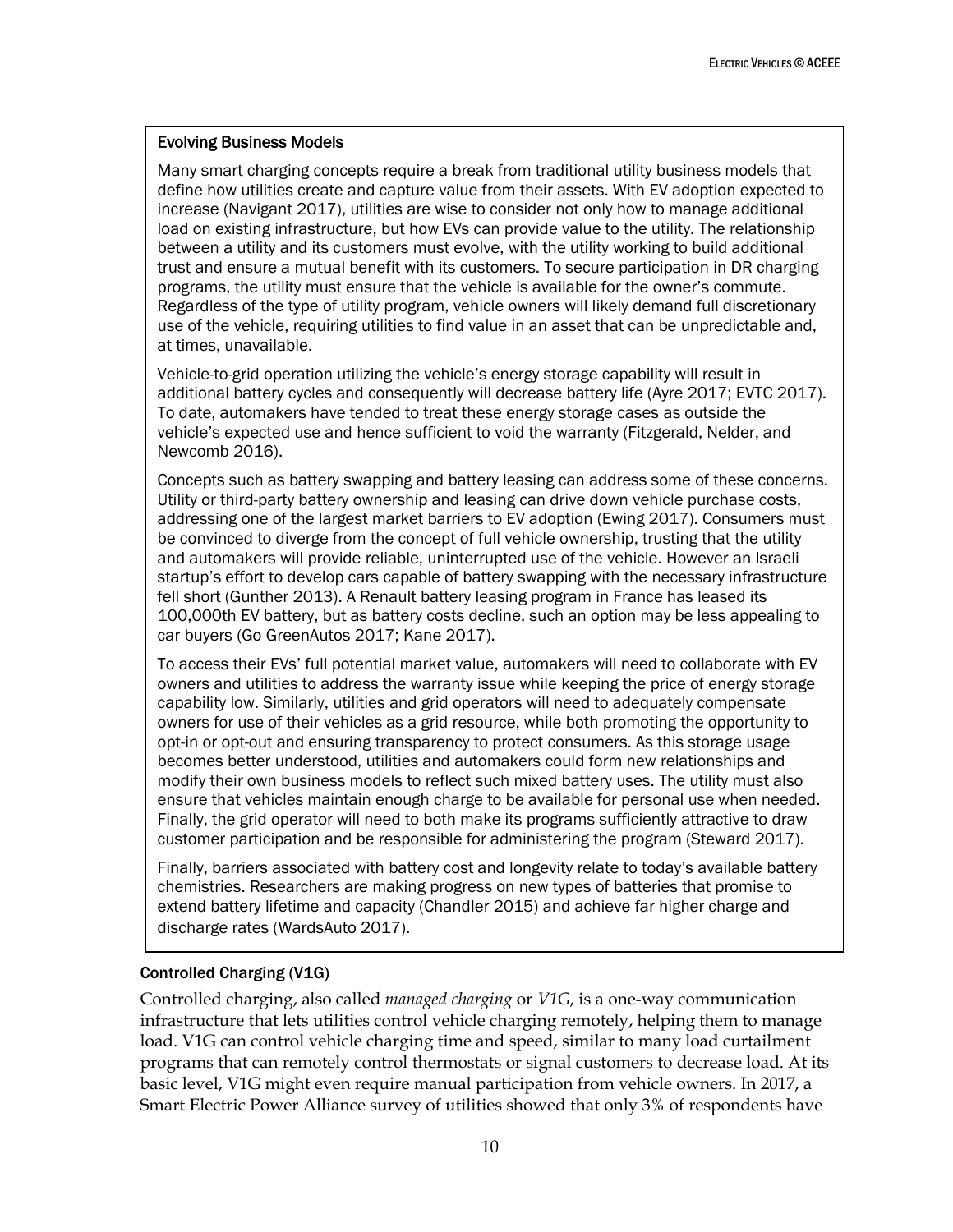implemented V1G programs, with 69% planning, researching, or considering them (Meyers 2017).

In an Electric Power Research Institute pilot, EV owners were given smart chargers that let them input their next departure time. When the chargers received a signal from the utility to halt charging, they would determine whether doing so would conflict with their owner's needs (Jacobson 2015). Other V1G pilots let EV owners choose how the charger would respond to pricing signals (SCE 2016). An SCE pilot used workplace charging to develop afternoon peak and load reduction strategies. During a load management event, the charger would use the driver's price tolerance (high, medium, or low) to continue charging, charge more slowly, or halt charging. By responding to a load management event, customers can maintain a satisfactory charge rate for their own needs, while the utility benefits from increased response to such events.

Another V1G project was conducted by Austin Energy in 2014 with funding from the Advanced Research Projects Agency–Energy. Using a combined thermostat and home charging infrastructure, Austin Energy was able to shed load during the peak. Customers were found to be much more open to EV charging disruption than to the utility's main DR program, which was directed at air-conditioning load. Also, an open standards approach in this case, Open Automated Demand Response (OpenADR)—was quicker to implement and more effective than an alternative path of using application programming interfaces (K. Popham, manager, electric vehicles and emerging technologies, Austin Energy, pers. comm., December 12, 2017).

### Vehicle-to-Building (V2B)

 $\overline{a}$ 

V2B chargers, including vehicle-to-house (V2H) chargers, differ from V1G in that they allow electricity to flow to and from a vehicle plugged into a capable charger. V2B chargers need not have communication with the utility. The technology allows bidirectional power flow behind the utility meter, letting owners power a building from an EV's charged batteries. Doing so requires special equipment beyond the charger: the building's distribution panel must contain equipment to monitor demand. Likewise, it requires that the vehicle itself be capable of two-way power flow, which is not a universal property of EVs today.<sup>1</sup>

In 2017, Pacific Northwest National Laboratory began a project to develop standardized communication pathways between vehicles and building management systems (PNNL 2016). The technology will respond to internal signals, allowing EV chargers to take advantage of onsite renewable generation and minimize grid demand.

Although V2B does not make stored energy available to utilities (Briones et al. 2012), it is likely of interest to them as it can reduce peak demand and increase resilience by providing demand response. The utility may even benefit from a greater reduction in demand with V2B than with a V1G charger because V2B displaces or flattens the building's load on the grid. The technology became especially popular in Japan following the 2011 earthquake as it

<sup>&</sup>lt;sup>1</sup> The Nissan Leaf in Japan is capable of two-way power flow (V2G). In the United States, there are several V2G pilot projects, but the technology is not yet commercially available here.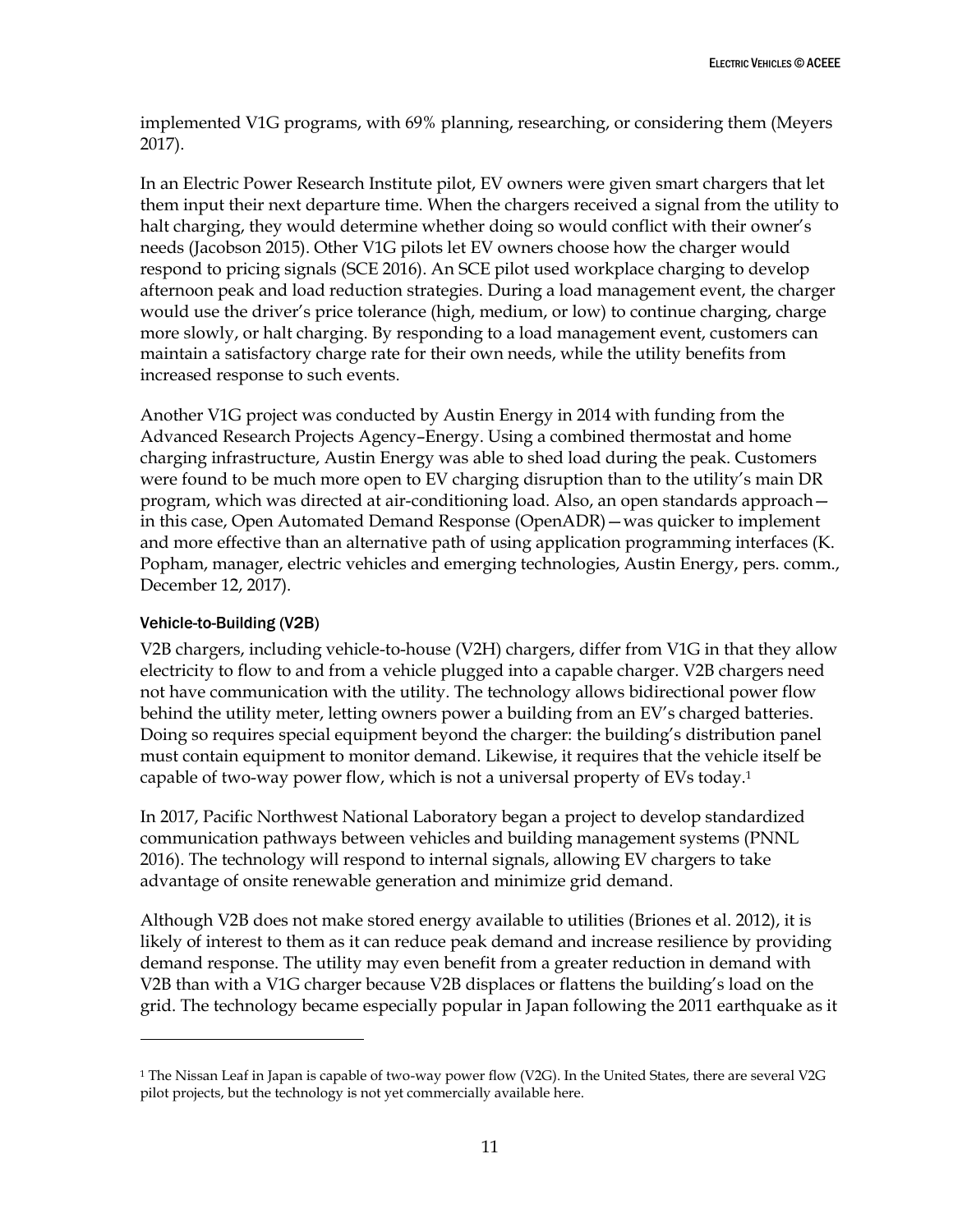enabled owners to power their homes during power outages (SCE 2016). Businesses and homeowners could find value in EVs with the ability to temporarily power their building or home. However some US areas might have regulatory obstacles that prevent the use of such capabilities.

As with other smart charging technologies, the business case for V2B must be made for each application. Further, V2B must be made sufficiently attractive by offsetting the EVs' upfront cost to owners by offering value to building owners through lower utility charges and backup power, and by providing value to the utility through load-shedding capabilities.

### Vehicle-to-Grid (V2G)

Combining characteristics of both V1G and V2B, V2G offers two-way communication and two-way energy flow with the grid through the meter. V2G chargers are currently the most capable of all smart chargers. V2G also requires that the vehicle itself be capable of two-way power flow. V2G lets utilities use EVs as a new type of distributed grid resource, offering several potential services and revenue streams. V2G's technical feasibility is a work in progress, however; for example, cybersecurity issues have not yet been fully addressed.

Through V2G, EVs become grid-connected energy storage devices. This could be especially important as a cost-effective solution to renewable energy's energy storage requirements. Even though the cost of energy storage is falling, it may not be economical for some time (D'Aprile, Newman, and Pinner 2016). Energy markets already exist in many parts of the country that reflect the value of DR and energy efficiency resources (Relf, Baatz, and Nowak 2017). With the appropriate markets in place, purchasing and trading EVs as grid resources might accelerate the energy storage market and promote EV adoption. So, while individuals and businesses may buy EVs primarily for transportation purposes, their energy storage capability could provide a source of revenue for the customer, utility, and grid operator.

Effective V2G deployment will require vehicle manufacturers, vehicle owners, and grid operators to share costs and benefits and to ensure all parties' confidence in the fairness of the arrangement. By enabling EV owners to sell energy back to the grid, V2G should reduce the total cost of EV ownership and offset any added purchase costs relative to internal combustion engine vehicles.

V2G can also provide ancillary services that support power grid operation and reliability. Unlike the traditional assets that provide ancillary services, V2G is capable of providing nearly instantaneous spinning reserves and voltage or frequency response. Because EVs will be plugged in across a region, they become a distributed energy resource. This provides additional benefit to the utility by reducing the need for investment in grid infrastructure, optimizing and extending the life of existing assets. V2G could be central to new business models that utilities develop while accommodating increased EV deployment (Fitzgerald, Nelder, and Newcomb 2016). At the same time, optimal usage of EVs can be expected to change over time. For example, as models of urban mobility evolve, shared-use vehicles may become more widespread, reducing the availability of EVs and their batteries as grid resources.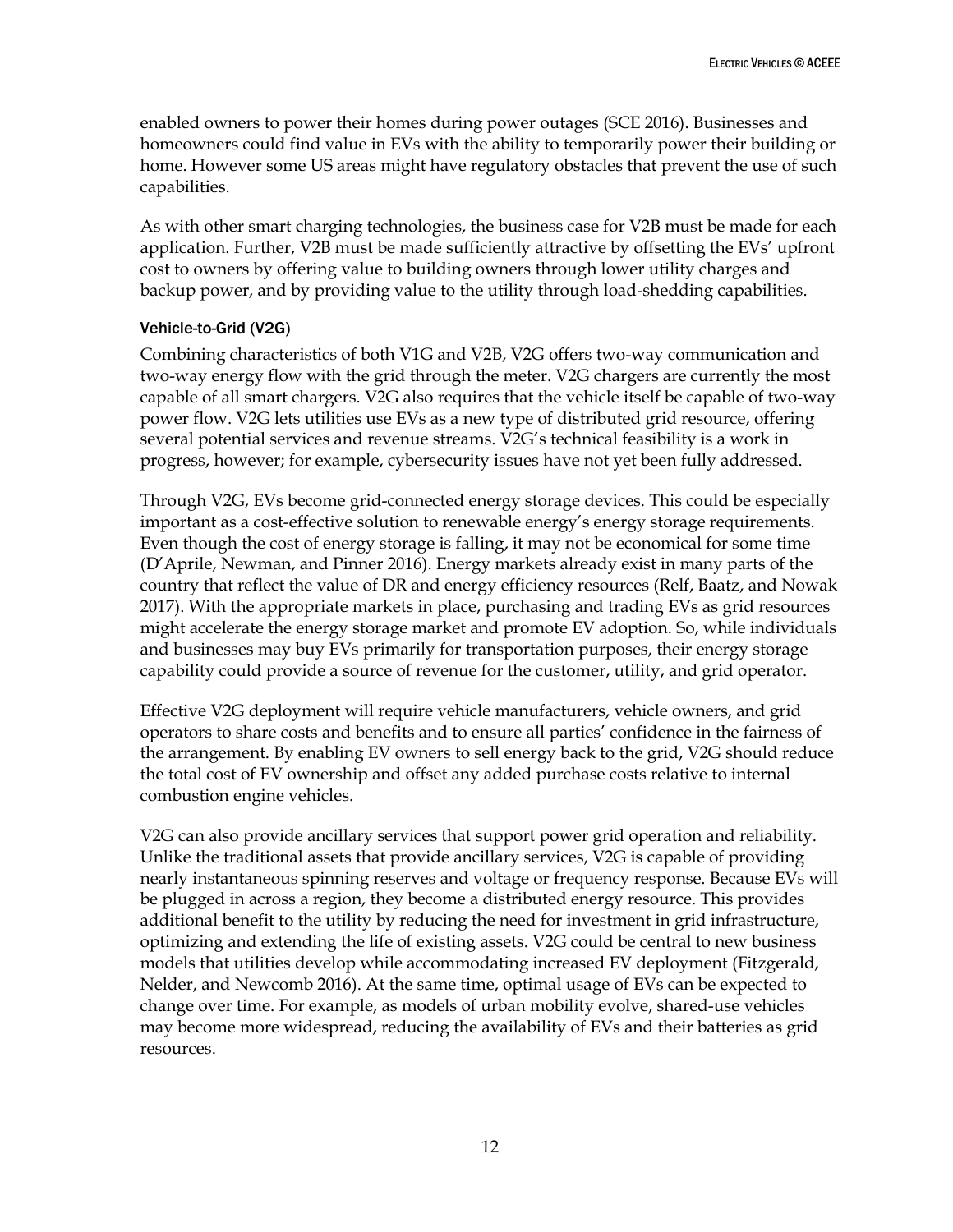## <span id="page-19-0"></span>*CHARGING EQUIPMENT INVESTMENT AND OWNERSHIP*

Charging equipment for EVs, also known as EV supply equipment (EVSE), includes the vehicle charger, connectors, and protection components. Home charging is prevalent for personal EV owners, but a comprehensive charging network is nonetheless critical for EV uptake. Lack of investment in and construction of EVSE has been identified as a major barrier to greater EV deployment (CSIS 2016; Baumhefner, Hwang, and Bull 2016).

In recent years, the number of charging stations has gradually increased across the country as private entities and state and local governments have started investing in charging networks. The United States has about 19,000 charging stations, the majority of which are privately owned; the next largest share is owned by local government, followed by utilities, state government, and federal government shares (AFDC 2017b). These stations are not sufficient to meet EV needs, however. Some utilities are helping to fill this infrastructure gap by building EVSE to open up a new business opportunity (UBS 2017) and generate new revenues. These revenues could be invested in clean resources such as renewable energy and end-use energy efficiency, though there is no guarantee that utilities will do so (CUB 2017; Powers 2015).

Utility investment in public charging stations raises many questions, including about the source of funds to be invested, the extent and nature of system benefits of increased EV adoption, and the population to be served by the charging stations. All are important considerations. For example, it can be argued that spending customer money on public charging is justified only when it delivers public benefits, brings EV access to underserved areas, or responds to state and local policies. Another concern is that allowing distribution utilities, which are regulated monopolies, to invest in EV charging infrastructure could give them undue competitive advantage and potentially stifle other, independent EVSE suppliers. Utility partnerships with private charging companies will not necessarily address concerns about market competition. In any case, the merits of the various ownership models should become clearer as implementation progresses.

California decided to allow utilities to invest customer money in EV charging infrastructure in some circumstances, but only after extended debate (CSIS 2016). The California Public Utilities Commission (CPUC) approved an expanded role for utility activity in developing and supporting EVSE in 2014. Doing so required that CPUC lift earlier restrictions, which it had passed on the rationale that allowing utilities to own EVSE could limit competition in the market and prevent other public or private entities from participating. CPUC ultimately agreed to let utilities own EVSE, as stakeholders almost unanimously felt that utilities could play a key role in EVSE support and development. The commission plans to decide utilities' role on a case-by-case basis, with a balancing test that would include evaluation of the utility's proposed EVSE program and examination of its potential competitive impacts (CPUC 2014).

Following that 2014 CPUC decision, several utilities stepped in to fill the gaps in EVSE. San Diego Gas & Electric (SDG&E) obtained approval from the CPUC to own and install charging stations at up to 350 businesses and multifamily communities throughout the region, with 10 chargers at each location for a total of 3,500 separate chargers. At least 10% of these chargers will be located in disadvantaged communities (SDG&E 2016). SDG&E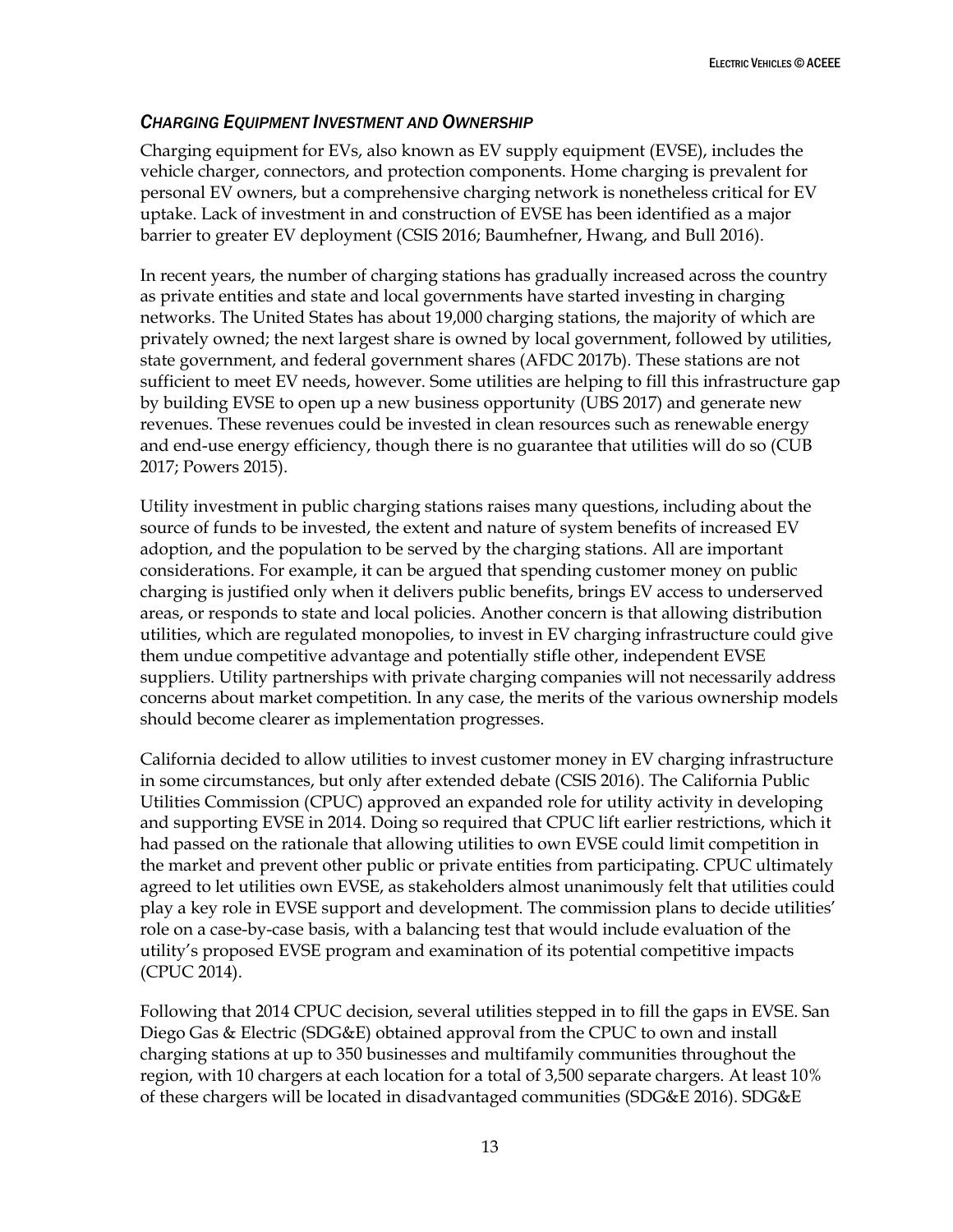owns and operates charging stations along with distribution lines, transformers, and other infrastructure. SDG&E also partners with private companies to provide charging facilities. Other California utilities, including SCE and Pacific Gas & Electric (PG&E), have taken a different approach. SCE, for example, applied to CPUC to raise \$570 million over five years to install fast charging stations for buses and trucks, provide rebates to encourage residential charging stations, and offer rate incentives to encourage customers to charge EVs during off-peak hours. The SCE plan would increase customer bills by an average of 0.5% (St. John 2017). In January 2018, CPUC approved \$41 million of the utilities' plans (Mulkern 2018).

On the East Coast, New York City and Con Edison are also stepping up their efforts to provide charging points. New York City currently has only 307 publicly available charging facilities citywide, which house 526 Level 2 chargers and just 16 fast chargers (NYC 2017). Con Edison is proposing to invest \$25 million in an EV demonstration project that includes 1,000 public fast chargers and 500 private chargers (ConEd 2017). The City of New York has set a target of 20% EVs among all new registrations in 2025. It will invest \$10 million to develop fast charging. New York City's partnership with Con Edison would create at least one charging hub in each of its five boroughs with a capacity to charge 12,000 EVs every week by 2018 (NYC 2017). Meanwhile, the Massachusetts Department of Public Utilities has approved a \$45 million investment in EVSE to spur EV adoption and address the barrier of charging availability (Walton 2017).

Other utilities also own and operate charging stations. Kansas City Power & Light (KCP&L) launched a \$20 million project in 2015 to install and operate 1,000 charging stations for its 800,000 customers to lower EV ownership costs (NPR 2017). Charging at these stations was free for the first two years. KCP&L proposed adding a monthly fee to customers' bills for the installation and maintenance of chargers, but it did not get approval from Kansas and Missouri regulators. In arguing against the proposal, the state of Kansas and Kansas's Citizens Utility Ratepayer Board staffers primarily stated that, contrary to standard practice, KCP&L invested shareholder funds in its Clean Charge Network without demonstrating demand for charging stations (KCC 2016). KCP&L then obtained funding from investors and has built 850 charging stations to date (NPR 2017).

Utilities seek funds from other sources as well. For example, Austin Energy is leading a program called "EVs are for EVeryone" with support from the Schmidt Family Foundation. The program is developing EV sharing programs for low-to-moderate-income communities (Austin Energy 2017). Utilities can also partner with EVSE providers and offer subsidies for construction. For example, as we discuss later in the case studies, SCE will pay the cost of bringing electric service to a charge-point location.

The recent Volkswagen settlement provides an additional source of EVSE funding and may influence how utilities invest in charging stations. In response to the discovery that Volkswagen installed defeat devices on its newer-generation diesel vehicles, a Clean Air Act settlement with Volkswagen requires the company to invest \$2 billion in activities to improve infrastructure, access, and education to support and advance zero-emission vehicles (ZEVs), including EVs (FTC 2016). The investments will be made over 10 years. In addition, states will be able to spend part of a separate settlement pot worth \$2.7 billion for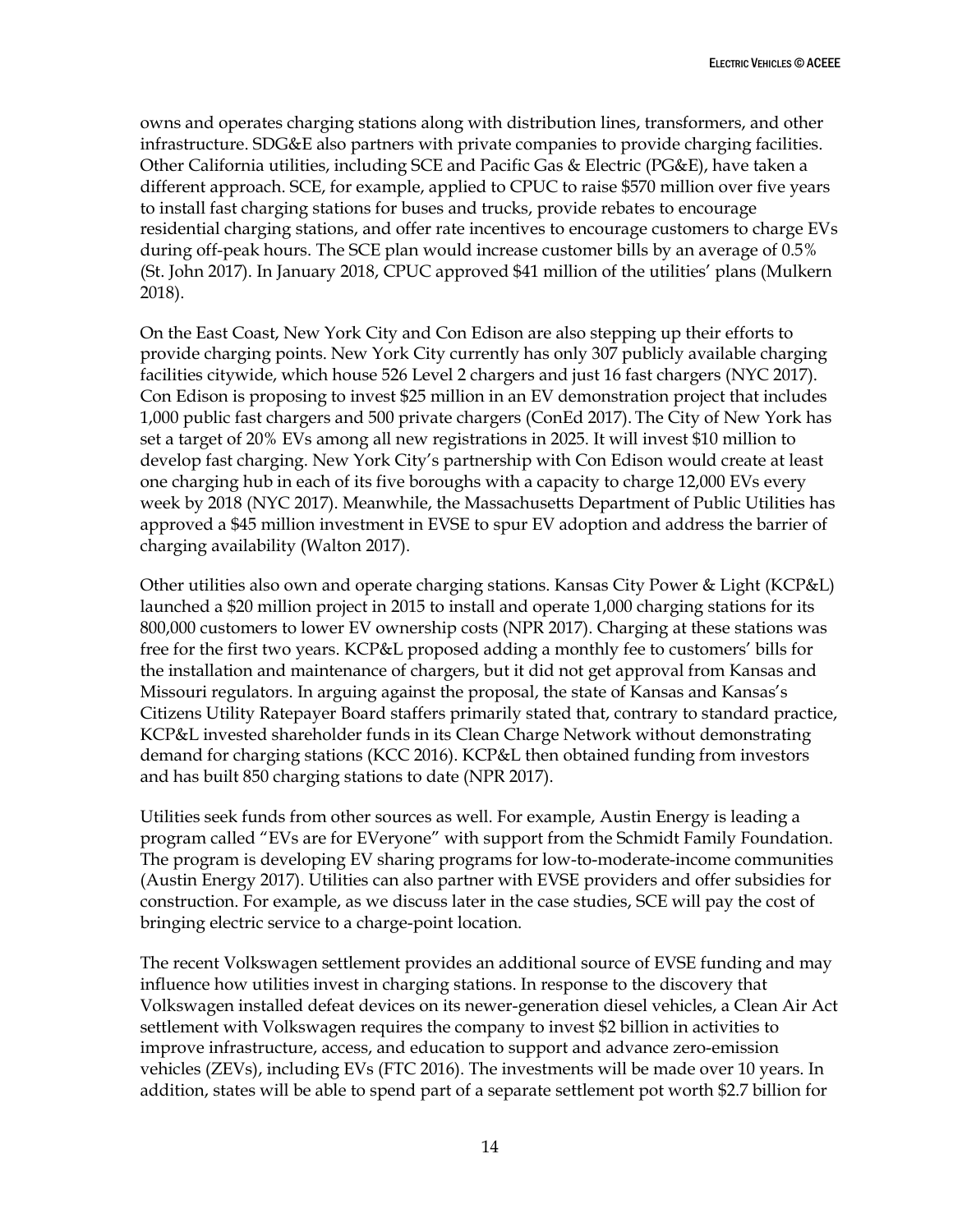investments in charging infrastructure. The Volkswagen funds, while substantial, will not address all charging needs. Of the \$2 billion funding pot, \$800 million will go to California. Electrify America, which is responsible for allocating these funds, has planned construction of 2,000–3,000 Level 2 and fast charging points in California by 2019 (Volkswagen 2017). However, according to a National Renewable Energy Laboratory study, the state will need between 83,000 to 146,000 Level 2 and fast charging points by 2020 (Melaina and Eichman 2015). Hence state electrification investments pursuant to the Volkswagen settlement will meet only a fraction of charging infrastructure needs.

### <span id="page-21-0"></span>*VEHICLE AND CHARGER PURCHASE INCENTIVES*

High purchase price is a key barrier to entering the market for advanced technology vehicles such as EVs. Hence financial incentives, including tax credits, rebates, and sales tax exemptions, can be important policy levers to encourage consumers to purchase these vehicles. Currently, the federal government provides the largest incentive, allowing EV buyers to claim a tax credit of up to \$7,500; state and local incentives are discussed below. While a few automakers (e.g., Tesla and General Motors) will come close to meeting their sales caps for the federal credits by 2019, the rebate is still available to customers of many other vehicle brands.

Some utilities also offer incentives such as purchase rebates to promote EV adoption. A recent study found that 44 US utility companies are currently offering rebates or other incentives—including discounted rates to EV buyers—up from 28 companies in 2015 (McDonald 2017).

Incentives vary in nature and scope. The Sacramento Municipal Utility District introduced two years of free charging for EV owners or a free Level 2 charger for new EV customers (SMUD 2016). Utilities in California and Vermont are paying direct rebates to customers in an effort to jump-start EV sales. California's three major utilities, PG&E, SCE, and SDG&E, offer credits of \$200–500 to EV owners. Utilities earn credits under the state's Low Carbon Fuel Standard for power used to charge EVs, and these three utilities return the credits' value to their EV customers through a Clean Fuel Rebate (CARB 2017b).

JEA, the Jacksonville, Florida, utility provider, gives its customers a rebate for EV purchases that varies with the vehicle's battery size. Vermont's utilities are establishing direct rebates to comply with 2015 legislation to boost clean power. The state renewable energy standard requires electric companies to contribute to meeting state emissions reduction targets by investing customer money in programs that green the grid and electrify vehicles and buildings, or else pay into a state fund at the end of the year (Vermont PUC 2017). The Vermont Electric Cooperative is offering customers a \$250 credit for the purchase of a new or used plug-in EV (VEC 2017). The Burlington Electric Department, a municipal utility, began offering a \$1,200 rebate on the purchase or lease of a new EV or a \$600 rebate for the purchase or lease of a new plug-in hybrid EV (Burlington Electric Department 2017). The utility is also partnering with dealers to offer a promotion to customers: with an added \$10,000 rebate provided by Nissan, Burlington Electric customers can get a new 2017 Nissan Leaf for as little as \$11,300. Similar purchase incentives have been offered by Georgia Power and Indianapolis Power & Light (IPL) to employees and customers as part of their partnerships with Nissan North America.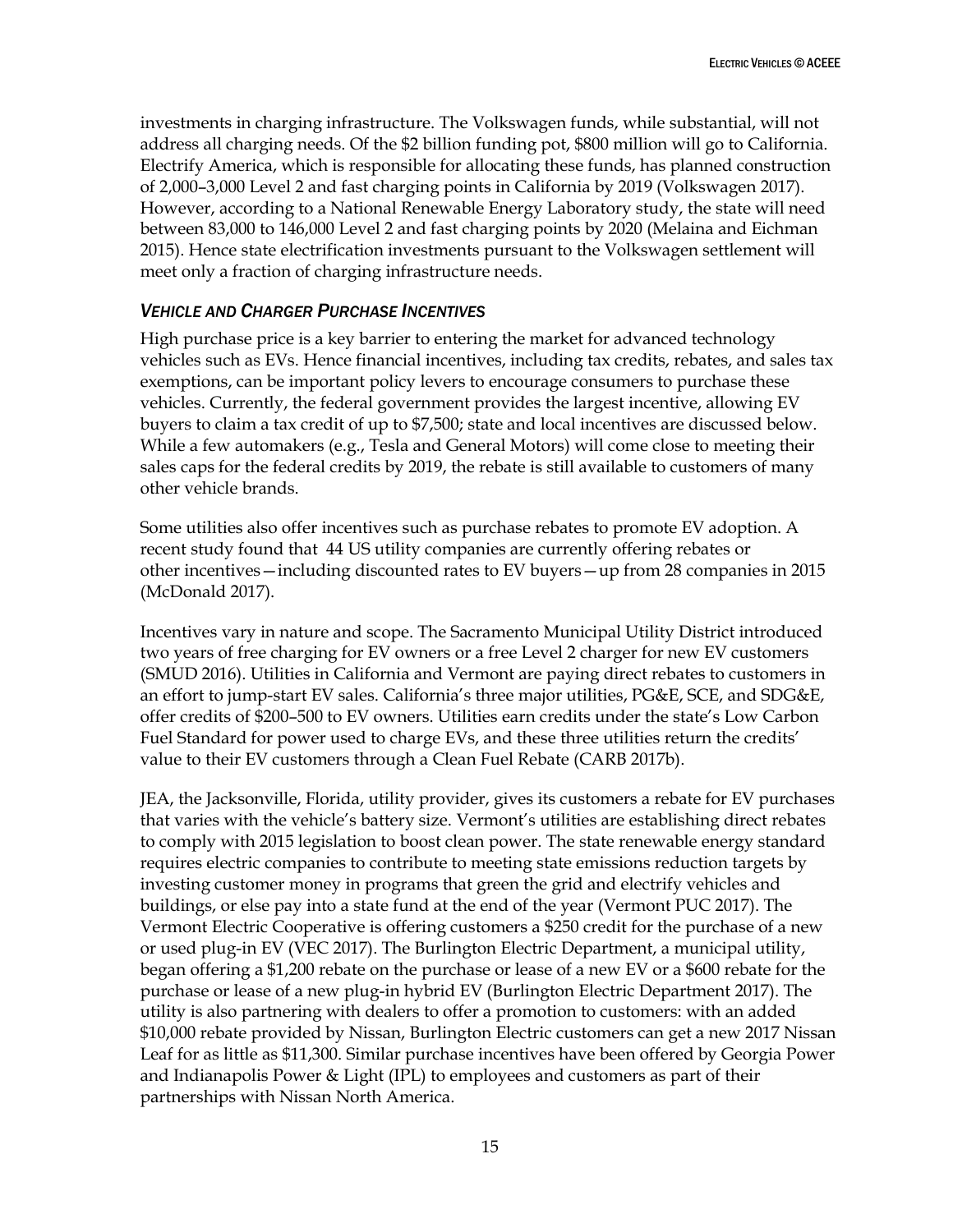Some utilities offer rebates for EVSE installation, while others offer rebates for charging their EVs only at off-peak hours. For example, any Georgia Power business customer can qualify for a \$500 rebate for each new Level 2 workplace charger, while any residential customer can qualify for \$250 rebate for a Level 2 home charger, provided the customer has a dedicated circuit and the EVSE is not used for business (Georgia Power 2017a). Con Edison offers \$50 for installing a connected car device that allows access to charging and driving data. Customers will also receive \$5 per month for keeping the device connected and charging the EV in the utility territory. In the summer, Con Edison customers can also earn a one-time \$20 bonus for avoiding peak hour charging and \$0.05 per kWh if they charge their EVs at super off-peak hours (ConEd 2016).

## <span id="page-22-0"></span>*COORDINATION WITH STATE AND LOCAL EFFORTS*

To deploy EVs in a way that ensures utilities benefit and society can reap the vehicles' positive environmental impacts, coordination between utilities and state and local governments is required. The diverse drivers of stakeholder interest in EVs suggest that a diverse array of strategies is needed. However achieving complementarity and alignment of utilities' actions and those of other parties will be a key determinant of success.

State and local policies can provide an appropriate framework for utilities and shape EV deployment in a way that benefits society by identifying key deployment goals, user groups, and supporting policies. These policies can also ensure that EVs support reliable, efficient deployment of electricity infrastructure by requiring resource-planning activities from their respective utilities. Finally, incorporating EVs into existing transportation networks needs to align with each city or state's vision for its transportation future. Utilities can craft their policies and programs to support these state and local objectives regarding EV impact on the built environment. Utilities can also work within a set policy framework to create beneficial rate structures for EVs, support the build-out of EVSE, and help locate charging stations in a way that allows for greatest access.

Coordinated EV deployment policies and programs can achieve net reductions in energy consumption and emissions. However it will be important to ensure that EV ownership growth will not overwhelm electricity infrastructure or impose costs inequitably.

## State Actions

Several states have made EV adoption a priority in their efforts to address transportation energy use and emissions. California, in particular, has long been the leading state in planning and incorporating EVs into emissions reduction efforts due to its ambitious reduction targets for criteria pollutants and, more recently, for GHGs. California GHG goals call for an 80% reduction in emissions below 1990 levels by 2050. In 2015, SB 350 was adopted, establishing an interim GHG reduction target of 40% below 1990 levels. As of 2015, the transportation sector accounted for 39% of total California emissions (CARB 2017a). Moreover, California's electricity is relatively clean. These two circumstances, together with the state's interest in being a leader in green technologies, make EV adoption a high-priority strategy.

California's long-standing ZEV program serves as the guiding regulation for EV deployment. The ZEV program requires automakers to ramp-up production of ZEVs based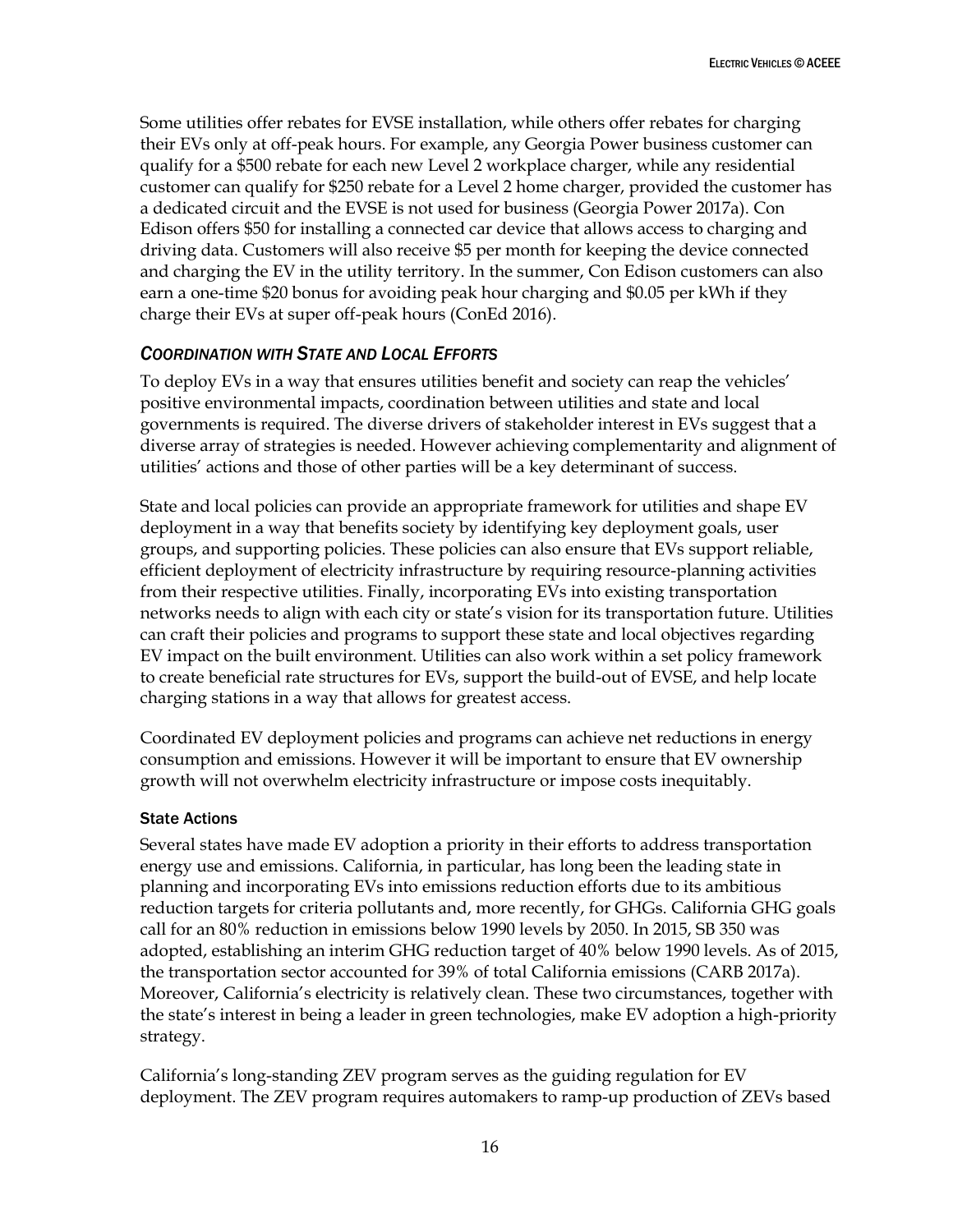on the percentage of their vehicle sales within the state. Between 2018 and 2025, the percentage of total vehicle sales that must be ZEVs will increase from approximately 4% to 15.4% (Shulock 2016). Recent projections show that by 2025, California will likely have only a 6% EV penetration rate, however, due to differences between projected and actual characteristics of EVs purchased and how they are treated under the program (Trabish 2017). To date, California's ZEV mandate has been adopted by the District of Columbia and nine states: Connecticut, Maine, Maryland, Massachusetts, New Jersey, New York, Oregon, Rhode Island, and Vermont (Berg et al. 2017).

In 2012, Governor Jerry Brown issued Executive Order B-16-12, calling for 1.5 million ZEVs on California roads by 2025 and identifying several intermediate milestones to help the state meet this target (California 2016). A ZEV Action Plan was subsequently released in 2013 and updated in 2016 in an effort to provide state government agencies with concrete actions to encourage deployment of these vehicles. The 2012 executive order directed the Air Resources Board, the CPUC, the California Energy commission, and many other state agencies to collaborate with the Plug-In Electric Vehicle Collaborative (PEVC) to create the action plan for EV deployment. PEVC's steering committee for the plan and its subsequent updates include key California utilities such as SDG&E and PG&E as well as local representatives for air quality management districts around the state. In line with SB 350 which calls for accelerated, widespread transportation electrification—the plan's 2016 edition emphasizes the continuation of California's successful purchase rebate programs, highlighting the consumer benefits associated with EVs and ensuring that ZEVs can be equitably accessed by all (California 2016).

As a follow up to the executive order, California partnered with seven other states in 2013 to sign a memorandum of understanding (MOU) on EV deployment. The MOU identified the critical role EVs play in achieving GHG reduction targets and was an effort to formalize coordinated actions to accelerate the ZEV vehicle market across the eight states: California, Connecticut, Maryland, Massachusetts, New York, Oregon, Rhode Island, and Vermont. Signatories to the MOU jointly committed to 3.3 million ZEV vehicles on the road by 2025 and participation in a ZEV Program Implementation Task Force (Brown et al. 2013). The task force released a multistate action plan covering 11 key actions states should take to meet the 3.3 million vehicle target. These actions include purchase incentives, policies to encourage infrastructure investment, and providing access to charging. Like the California action plan, the multistate plan involved close collaboration with a number of stakeholders, most particularly the major utilities in each of the MOU states. Utilities have taken the lead in evaluating their grids' reliability with respect to increased EV load as well as in coming up with rate structures that support EV deployment (Multi-State ZEV Task Force 2014).

The California executive order and multistate action plan have benefited utilities interested in growing their EV-related business. California has set aside a growing pool of funding for utilities to use for pilots targeting innovative EV-related programs for their customers; SCE and PG&E have both received state funding for their smart charging pilots. Likewise, utilities in the seven other MOU states have embarked on various pilot projects to demonstrate the benefits of EVs to customers and to the grid. In January 2018 the CPUC authorized \$41 million for California utilities to spend on EV programs. The utilities will implement 15 pilot projects that cover passenger, transit, and freight vehicles and provide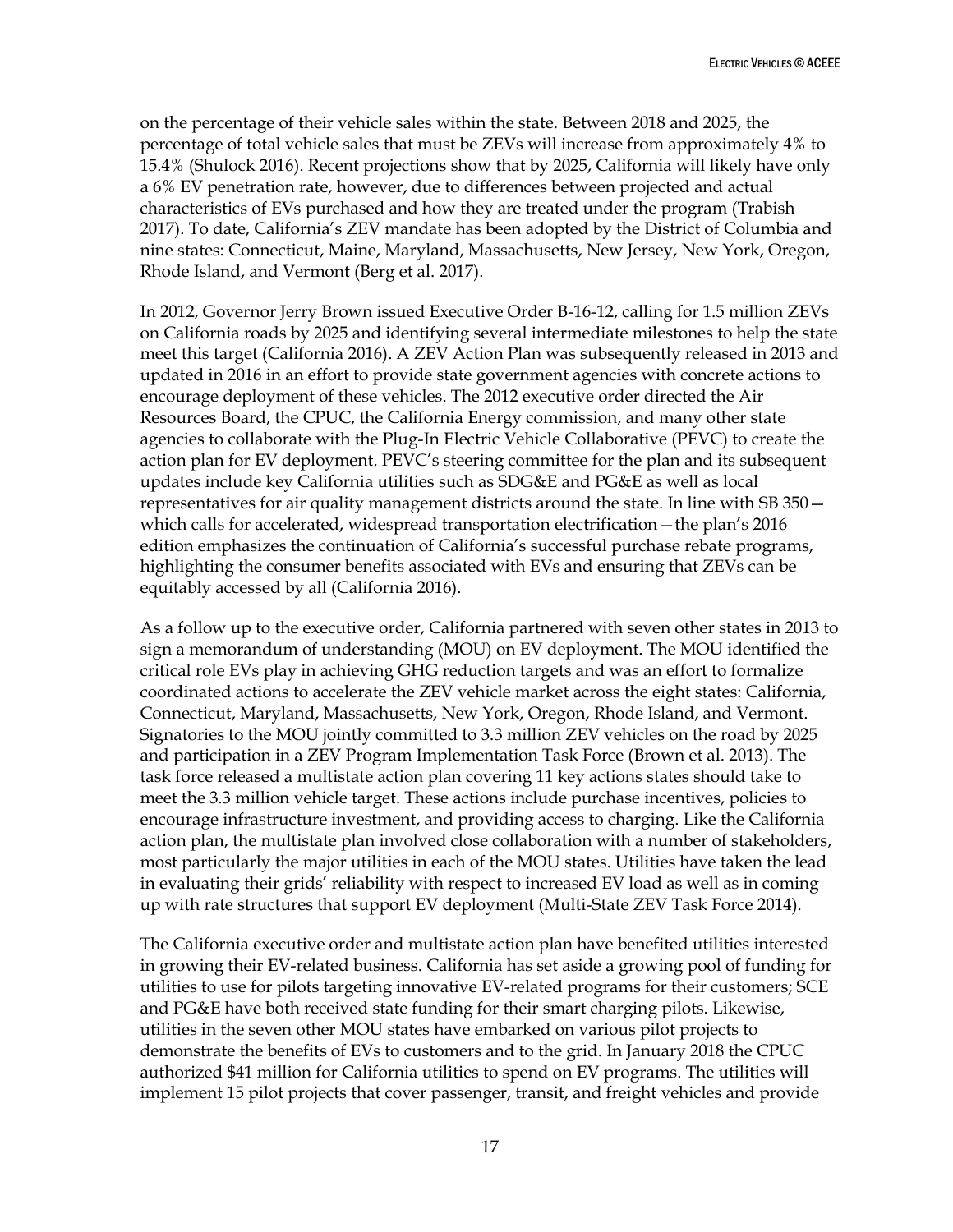access to EVs and charging infrastructure in low-income and minority communities. Along with pilot projects that involve building and installing EV charge points and converting fleets, SDG&E will initiate an innovative program offering incentives to car dealers to sell EVs (Mulkern 2018).

Beyond California and the MOU states, there is plenty of activity focused on EV deployment. The governors of Arizona, Utah, Colorado, Idaho, Montana, Nevada, New Mexico, and Wyoming signed the REV West Plan Memorandum of Understanding in 2017 to provide a framework for creating an EV corridor connecting the states and to launch a regional strategy for EV deployment with economic development in mind (Hickenlooper et al. 2017). Additionally, with the creation of two significant pots of money for EV deployment through the Volkswagen settlement—one targeted specifically at state activities, and the other at emissions mitigation—state focus on EVs is likely to increase in the near future.

In addition to helping to ensure that EV adoption advances their environmental priorities, states will bring utility policy priorities to the table through their public service commissions (PSCs) or public utility commissions (PUCs). Among the responsibilities of these commissions are improving system reliability and protecting customers, both of which must be addressed in setting EV policy. PUCs and PSCs can also ensure that the utility regulatory process and goals are aligned with the overarching statewide energy strategy.

Ownership of EV infrastructure has been a particular topic of interest to state PUCs in recent years. A number of PUCs are grappling with decision making regarding utility ownership of charging infrastructure and the subsequent impacts on market competition and customer rates. The Oregon PUC is currently evaluating proposals from PacifiCorp and Portland General Electric for a \$10 million investment in EVSE in addition to other EV-related programs. However critics of the proposals say that utility ownership of charging stations may distort the EV market and limit competition from private companies (Howland 2017). Missouri's Public Service Commission recently denied Ameren's proposal to install charging stations along Interstate 70 and charge a fee to customers on the basis that this would create regulated monopolies for infrastructure ownership (Uhlenhuth 2017). On the opposite end of the spectrum, Texas state law requires public utilities to be the sole provider of electric services, including EV charging. In addition, as we discussed earlier, California's PUC has defined utilities' role in funding and in some cases owning charging stations.

### Local Actions

Sustainable transportation systems must be efficient, clean, well connected, and reliable. In urban areas, such systems can include a range of services, from ride sharing to public transportation. Many cities also have begun to promote and prepare for EVs, having identified the role they can play in meeting climate and other goals. While simply increasing the number of EVs in urban centers will not guarantee an overall improvement in a transportation system's efficiency, they can be incorporated in innovative mobility options that could substantially reduce energy use and local air pollution while making cities more livable. Many cities are working to achieve mobility systems that are multimodal, emphasize active transportation, prioritize safety and sustainability, and shrink the combined footprint of motor vehicles.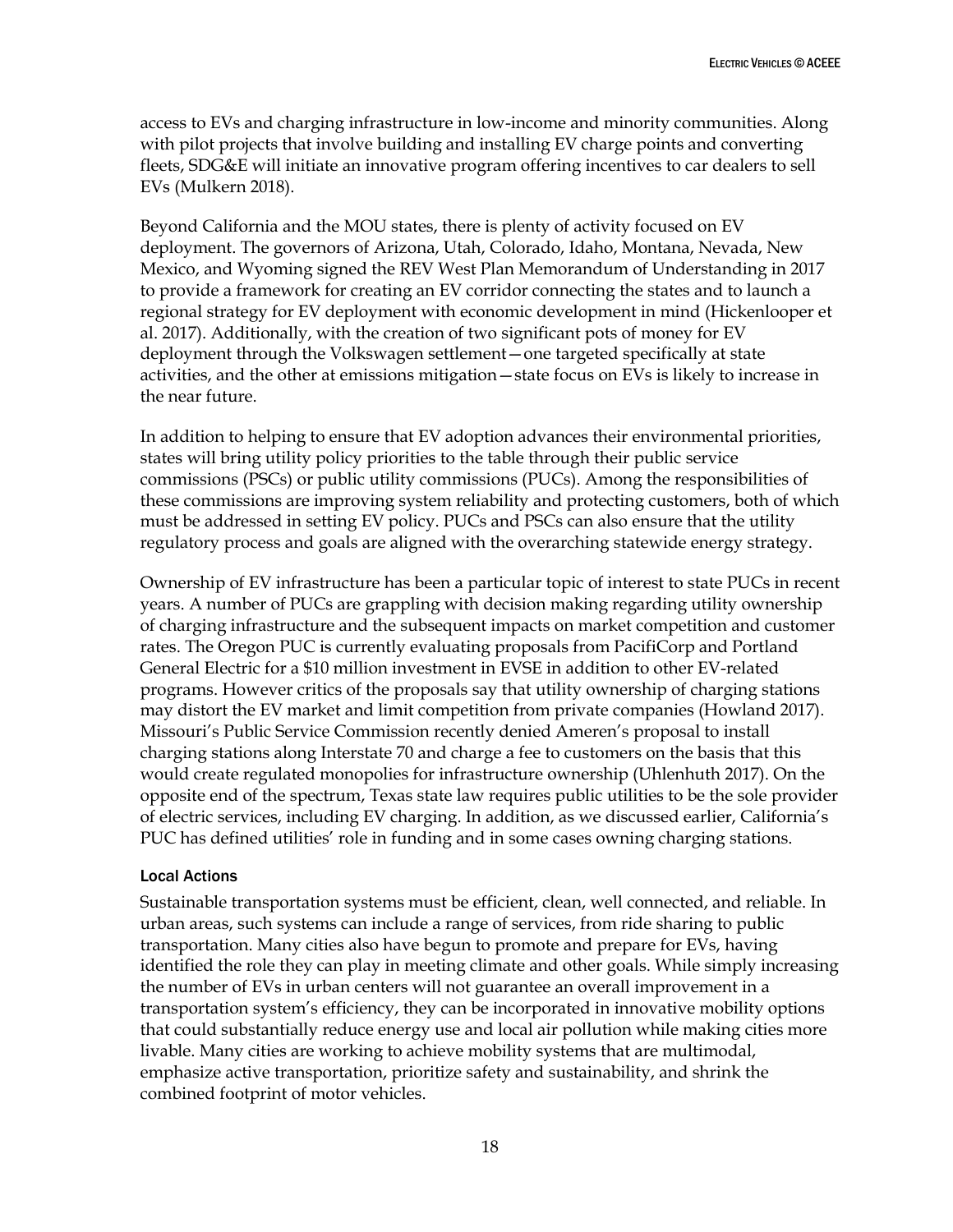In recent years, new urban transportation models have emerged that favor shared vehicles and decrease the need for personal vehicle ownership altogether. These new mobility services provide a valuable testing ground for advanced technology vehicles, including both EVs and autonomous vehicles. From a business perspective, the high usage rate and low fuel and maintenance costs of shared EV fleets can rapidly offset high purchase costs. Consequently, new mobility services may provide an important opportunity to build EV fleets, especially if the majority of urban car travel occurs in shared vehicles within the next two decades, as some experts predict (ITF 2016).

Obstacles to EV adoption to date have included high upfront costs and inadequate charging station networks. An emerging secondary market for used EVs, along with growing charging networks, makes EVs accessible to a broader swathe of the population. Further, as part of ride-sharing and car-sharing programs, EVs could provide valuable services to all urban residents. Already, several car-sharing companies, including ZipCar and car2go, have incorporated EVs into their fleets.

Many cities have begun incorporating EVs into their future transportation plans. The US Department of Transportation (DOT) Smart Cities Challenge, launched in December 2015, highlighted a variety of EV-focused strategies to enhance smart mobility in urban areas. When DOT issued a call for ideas on developing an integrated transportation system using data, applications, and technology to help people and goods move more quickly, cheaply, and efficiently, 78 cities applied (DOT 2017a).

According to DOT, all seven finalist cities proposed converting a portion of their municipal and transit fleets to EVs. Several others went a step further, outlining support for EV use by taxi and transportation network companies such as Uber and Lyft and for installing the required charging infrastructure (DOT 2017b). For almost all seven finalists, the local electric utility played an active role in crafting portions of the submitted application, participating in multi-stakeholder planning processes as well as contextualizing the city's electrification strategy within overarching GHG targets. As an example, Austin Energy took the lead in outlining the vision for electrifying transportation fleets—including buses and transportation network company fleets—as part of Austin's Smart Cities Challenge application. The application also outlined a detailed strategy for EV outreach and incentives, and for creating innovative financing programs. This sustained local focus on addressing EVs' role in the future of transportation has also spurred interest from industry stakeholders. In September of 2017, the Smart Cities Council and the Edison Electric Institute partnered on a series of initiatives to encourage smarter, electrified, resilient cities. Focused on electric companies' role in creating these smart cities, the collaboration aims to highlight successful city and utility projects and how the electric power industry can work with local governments to create supportive policies and programs (Smart Cities Council 2017).

Utilities can help design rate plans and siting strategies for charging infrastructure in coordination with local governments and EV interest groups. As we noted above, many urban EVs in the future may belong to shared-use fleets. Utilities will be able to support these shared-use fleets by choosing accessible charging site locations and creating rate structures that ensure fair and predictable charging costs. Municipal fleets also need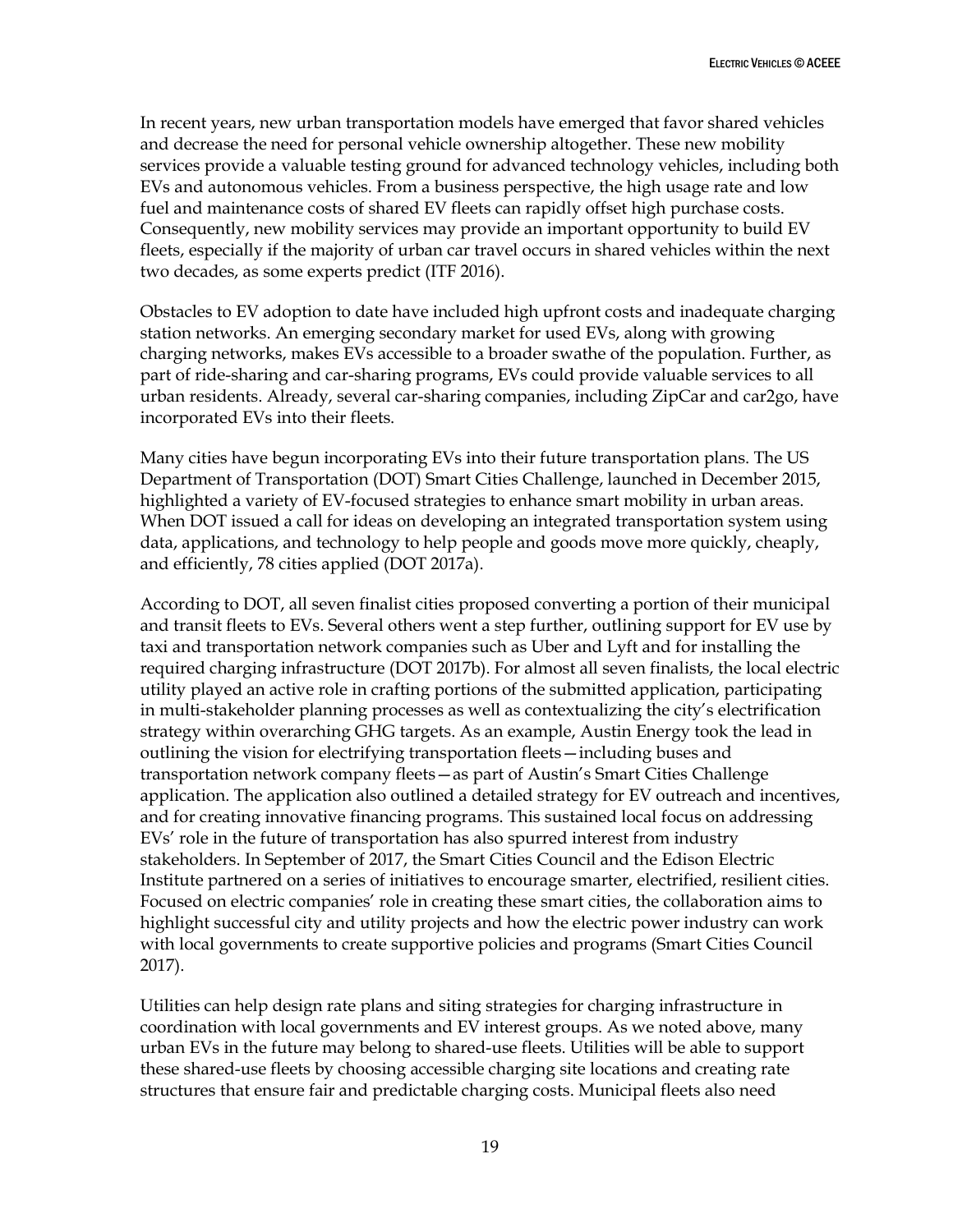convenient access and affordable rates. Municipal fleet procurement is an effective way to lead by example and can signal local interest in effective EV deployment. These efforts could serve as an incentive for deeper electrification of municipal passenger and local transit fleets and address persistent pollution problems that diesel-fueled transit fleets cause.

Finally, to support an integrated urban transportation system, utilities can install chargers near transit hubs to boost regional and local transit ridership. The City of Huntington, New York, installed charging stations at Long Island Railroad stations to encourage EV owners to do the bulk of their commute on public transit (NYSERDA 2017). Additionally, utilities can offer TOU rates that encourage public transit use during peak commute hours and shift charging to off-peak hours.

### Standards Setting

As utilities work to accommodate a growing number of EVs, state and local governments can create policies, including setting codes and standards, that benefit both EV owners and utilities.

### EV-READY BUILDING CODES

States and cities can use building codes to support the planning and construction of charging infrastructure to accommodate EV growth. For example, building codes can require that new construction incorporate EV readiness—that is, that garage or parking areas are wired to the electrical panel and that there is sufficient electrical capacity for charging facilities and stations. This requirement removes the need to retrofit buildings down the road.

Building codes can also require that a percentage of a building's parking spots are designated for EVs and charging stations, or that charging station installation is classified as a minor project, enabling expedited processing for the required permits (NYSERDA 2012). Such code updates make the process of installation easier, reduce home/building owner costs, and ensure access to charging facilities. The US Green Buildings Council's Leadership in Energy and Environmental Design (LEED) program, for instance, requires building projects to set aside 2% of all parking spaces for EV charging (USGBC 2017). San Francisco is in the process of proposing legislation that mirrors the LEED requirement and would make all new residential and commercial buildings EV-ready by designating that 10% of all parking spaces be wired for EV charging (Lambert 2017).

In addition to ensuring that EV buyers can easily install and access charge points, these code provisions could prompt utilities to plan for load growth and offer EV drivers supportive rate structures for charging. However these codes do not decide who will situate, install, own, and manage charging infrastructure. Utilities could play a leading role in developing a uniform protocol for installation; depending upon state policies, utility commission rules, and business considerations, utilities could own charging facilities outright or enter into public–private partnerships.

### ZONING CODES FOR EV PARKING SPACES

Like building codes, local zoning codes can be used to support a growing fleet of EVs. Because land use planning and zoning are municipal functions, cities are largely responsible for this form of regulatory support.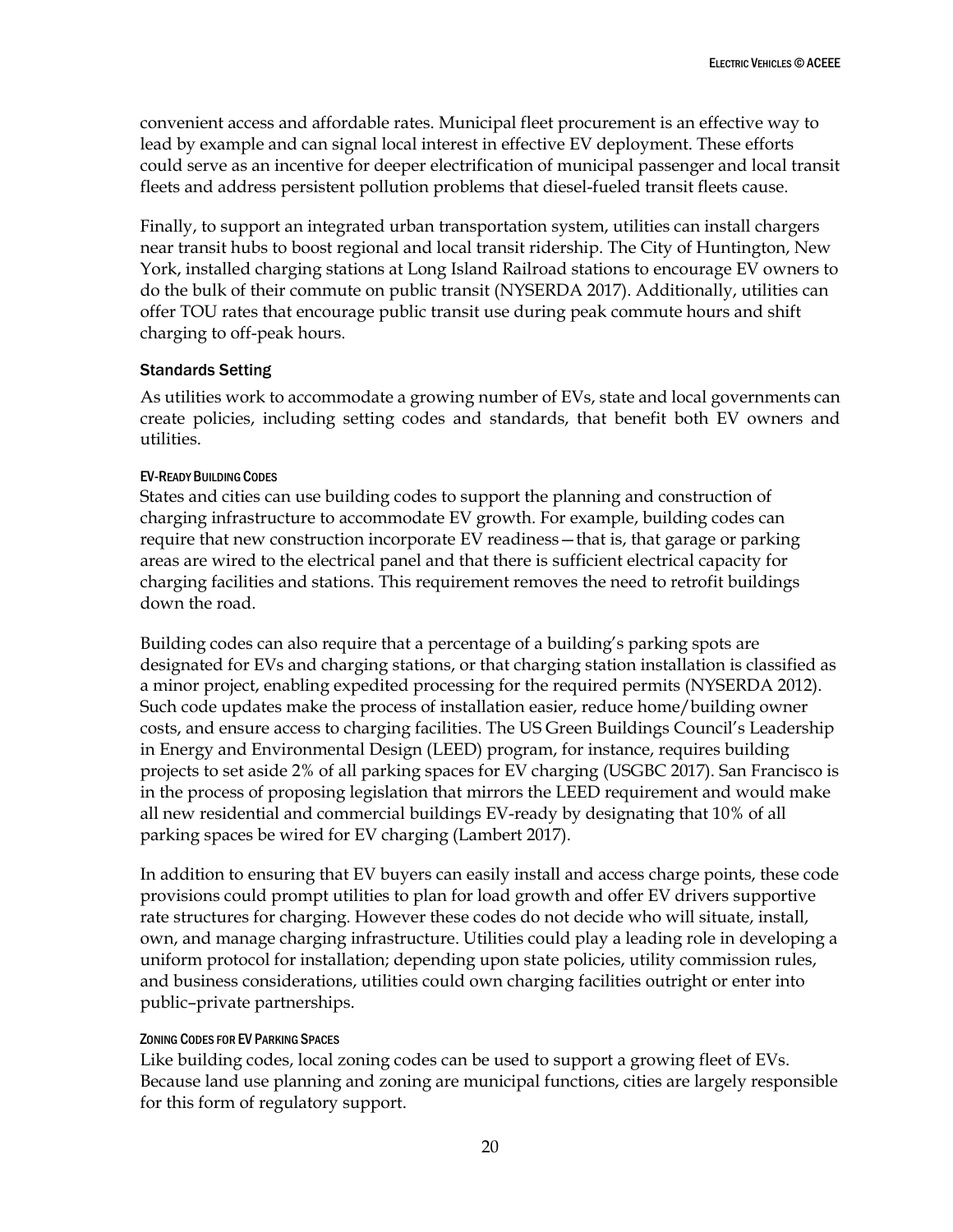Zoning codes can be changed in two key ways to accommodate charging infrastructure. First, they can ensure that EV charging facility placement is identified as a land use and that this use is allowed in as many zoning district types as possible. In 2009, Washington State adopted 2SBH 1481 to prepare for increased EV penetration; the legislation requires all counties and cities statewide to allow EV charging stations as a use in all land use zones (MRSC 2017).

The second approach targets the use of parking requirements. Instead of requiring the standard two spots per unit of residential or commercial space, zoning codes can instead set aside a portion of parking space specifically for charging units and count these spots toward minimum urban parking requirements (SCAG 2012). The Georgia Department of Planning and Community Development amended the Atlanta zoning ordinance to create an incentive program for EVs and charging stations by allowing each charging station to count as a parking space. This reduced the minimum parking requirement in the city zoning code by one space (Atlanta 2015). Amending parking codes gives utilities more options for locating and installing EV charging infrastructure and, since parking spaces can be expensive to create, can be a cheaper option for developers.

Once again, utilities can play a significant role in ensuring that the location of charging infrastructure is accessible to all key groups, included underserved and low-income communities.

### **Incentives**

### VEHICLE PURCHASE INCENTIVES

As noted above, the federal government offers a tax incentive of up to \$7,500 for the purchase of an EV. Some states have sweetened the EV pot with additional tax credits in recent years, and several states, the District of Columbia, and Puerto Rico offer some sort of financial incentive to EV buyers (Berg et al. 2017). California offers residents the highest rebate—\$7,000 for light-duty EV purchases—followed by Colorado, which offers a \$5,000 tax credit. Other states, including Louisiana and Maryland, let buyers claim as much as \$3,000 per vehicle.

City-level incentives can also play a significant role in EV uptake, yet few cities currently provide supplemental financial or non-financial incentives to the federal and state tax credits. Indeed, only 5 of the 51 large cities evaluated in ACEEE's *2017 City Energy Efficiency Scorecard*  offer an incentive of any kind. These cities are: Chicago; Jacksonville; Milwaukee; Riverside, California; and Washington, DC (Ribeiro et al. 2017).

Some utilities have further reduced the upfront costs of EV purchasing by supplementing state and local financial incentives with their own rebates. These utilities can coordinate with state and local governments to create effective incentive packages. Coordinated programs can ensure that EVs are available to all customers, across all communities, by covering both new and used vehicles and setting conditions on vehicle price or purchaser income.

### EVSE INCENTIVES

While some workplaces have privately invested in EVSE access for employees, cities and states can do a lot to ensure that investment in charging infrastructure is consistent and networks are well connected. A number of cities have begun evaluating their EV readiness,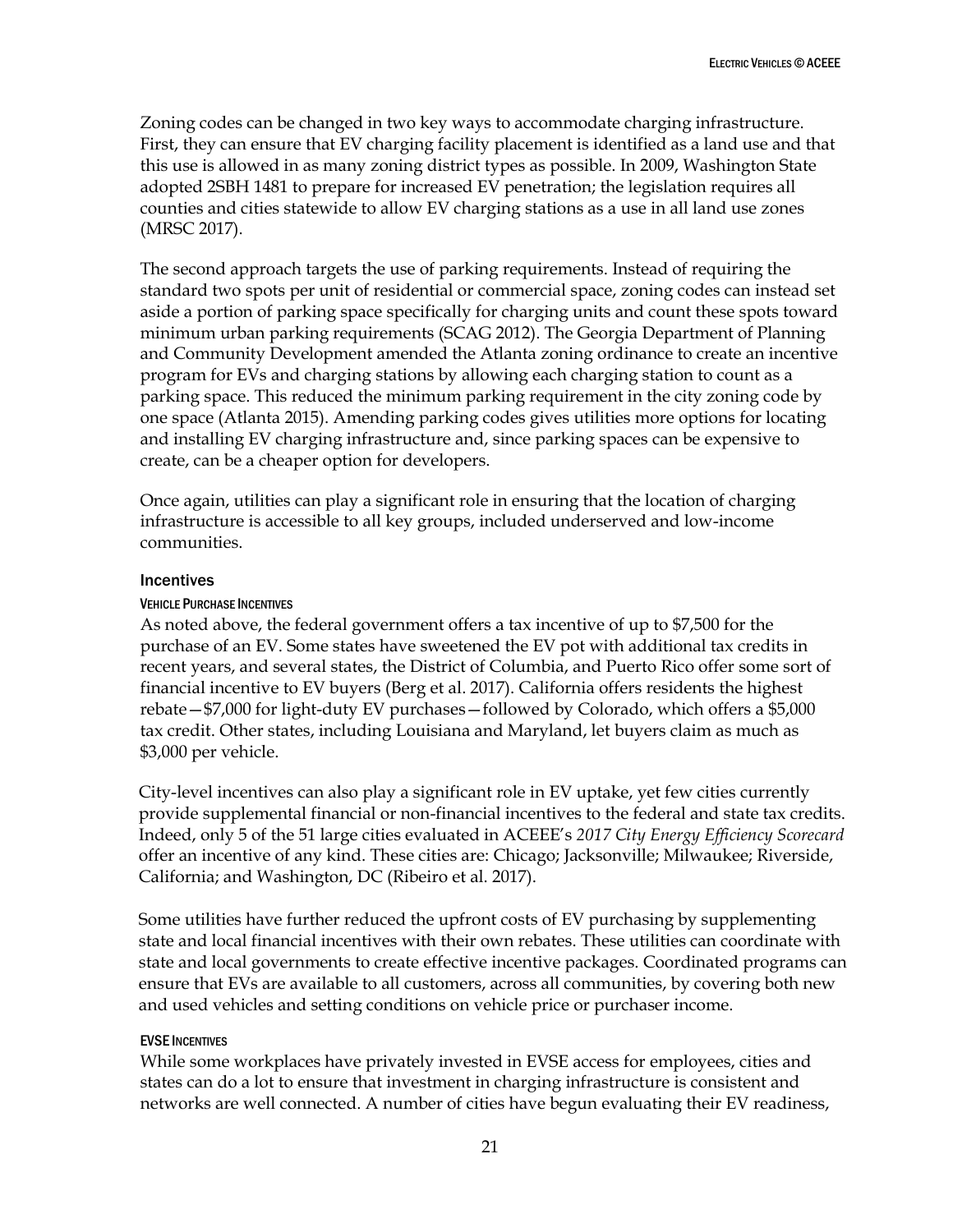using tools such as the DOE Plug-In Electric Vehicle Readiness Scorecard and developing policies and incentives that encourage consistent EVSE access (DOE 2017). Nine of 51 large cities in ACEEE's *2017 City Energy Efficiency Scorecard* offered incentives for building and implementing EV charging stations (Berg et al. 2017).

Utility incentives can go a step further in reducing EVSE installation and permitting costs. Incentives designed for different targets (multifamily, municipal, or residential) could help create a comprehensive network of charging facilities for private and public use that ensures access to all communities.

# <span id="page-28-0"></span>Case Studies

To demonstrate these strategies in action, we examined three leading US utilities: SCE, IPL, and Georgia Power Company. We chose these utilities not only to highlight their detailed, multifaceted EV integration plans but also to demonstrate that EV integration planning is happening in utilities of various sizes and types across the country. SCE is the largest utility included here and, given its California location, is at the forefront of the smart promotion of EVs. IPL's efforts are impressive for a municipally regulated utility with a much smaller service territory, while Georgia Power Company's efforts show that even utilities with significant rural coverage are considering ways to smartly deploy EVs.

# <span id="page-28-1"></span>*SOUTHERN CALIFORNIA EDISON*

SCE is one of the nation's largest utilities. It provides electricity service to 15 million people over a 50,000 square-mile area across central, coastal, and southern California, excluding the City of Los Angeles. SCE delivered more than 87 billion kWh of electricity in 2015 (SCE 2018).

As we discussed earlier, California has long been a leader in promoting EV adoption, and thus many of its utilities are taking the lead in developing strategies to accommodate EVs and accelerate their adoption. SCE has emerged as a leader in this regard. SCE recognizes the opportunity to reduce GHG emissions that EVs provide as well as the importance of incorporating these vehicles in grid planning. As part of the company's growing focus on EVs, SCE submitted a Plan for the Expansion of Electric Transportation to the CPUC in January 2017. The plan outlines a variety of infrastructure and rate design approaches that cover at-home and public charging for light-, medium-, and heavy-duty vehicles to reduce GHG emissions. SCE has emphasized that these projects are designed to be inclusive and will prioritize the needs of low-income and other disadvantaged communities.

# Rate Design

SCE provides three basic rate plans for residential customers: a tiered plan based on energy usage (Tier 1, Tier 2, and High Usage), which is a traditional billing plan; a TOU plan; and an EV-specific plan that provides a reduced rate for EV charging. Table 3 compares weekday summer electricity rates for the three plans. SCE provides longer hours for offpeak and super off-peak for EVs compared to residential TOU rates. As mentioned earlier, TOU charges not only help EV owners save money when charging their vehicles, but they also help shift EV charging loads to off-peak hours, thus enhancing grid reliability.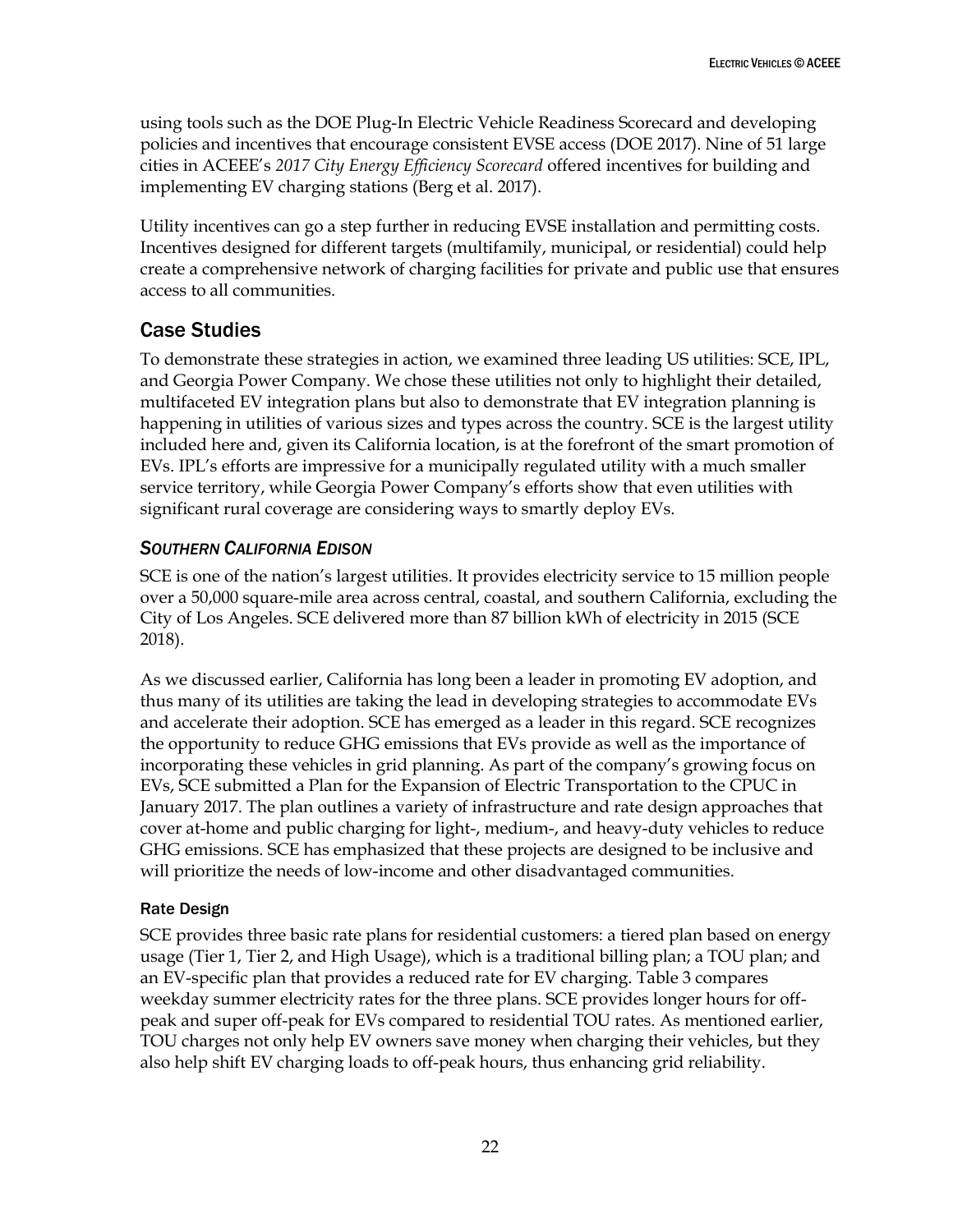| Plan                         | <b>Description</b>                                                                                                    |
|------------------------------|-----------------------------------------------------------------------------------------------------------------------|
| Tiered rate                  | \$0.16/kWh for Tier 1; \$0.25/kWh for Tier 2; \$0.31/kWh for<br>Tier 3                                                |
| TOU rate (<700<br>kWh/month) | \$0.45/kWh from 2 to 8 p.m.; \$0.28/kWh from 8 to 10 p.m.<br>and from 8 a.m. to 2 p.m.; \$0.13 from 10 p.m. to 8 a.m. |
| TOU EV rate                  | \$0.34/kwh from 12 to 9 p.m.; \$0.14/kWh from 9 to 12 p.m.                                                            |
|                              |                                                                                                                       |

#### Table 3. SCE residential rate plans

Source: SCE 2017c

For commercial customers, some SCE rates apply exclusively to EV users and cover different vehicle and customer types. These dynamic rates use up-to-date information about grid load and capacity to send price signals that reflect current grid conditions and effectively push EV charging to periods with less activity. For the first five years of these rate plans, customers will pay only consumption charges, not monthly utility demand charges. These demand charges will be reintroduced and phased-in over the subsequent five-year period, but the final rates will still be substantially lower than other commercial electricity rates.

SCE is also undertaking a submetering pilot to separately monitor and measure the electricity used to charge EVs for residential customers.<sup>2</sup> Through this program, owners can measure their EV energy use for billing purposes. Phase 2 of the pilot program is currently underway and includes installation of 500 submeters by April 2018, which will allow the utility to apply different rate structures and charges for electricity used to charge EVs. More information on the pilot is available on SCE's Sub-metering & Billing for Electric Vehicles page (SCE 2017d).

### SMART CHARGING AND DEMAND RESPONSE

 $\overline{a}$ 

Smart charging programs let utilities take advantage of EV owners' flexibility in when they charge their vehicles. Smart charging practices are nascent, however, and only a few utilities understand how they can impact the grid. SCE is among these; as we now describe, it has conducted pilot projects to determine how smart charging can impact the grid and the customer.

In 2015, SCE initiated a pilot project to evaluate how pricing options affect charging decisions. Using 80 Level 2 chargers at nine different SCE facilities, SCE gave EV-owning employees three options to choose from. The highest-priced option let owners charge at full power and high speed. The mid-priced option reduced charging power by 50% when SCE signaled that a DR event was occurring. The last option was not to use the chargers. Employees could opt into the first two options via the Greenlots smart charging platform. At the end of the pilot, SCE used the data it had collected to evaluate customer charging decisions for future DR events.

<sup>&</sup>lt;sup>2</sup> A submeter is a secondary meter for a single load and is connected to the meter that registers the customer's total electricity use.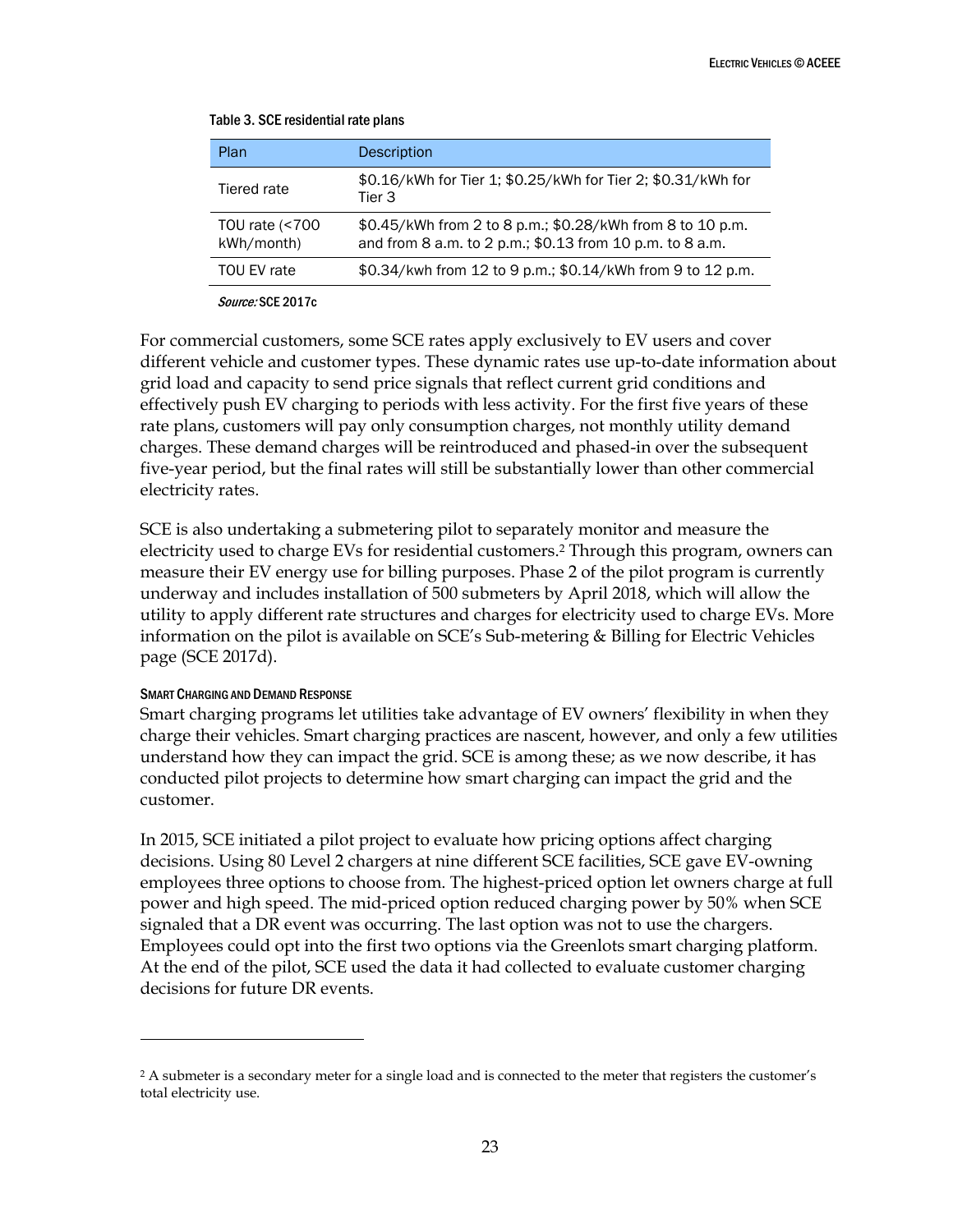SCE is also a leader in V2G interactions and testing. V2G gives utilities an opportunity to use their large batteries' energy storage capacity to regulate and provide flexibility in the grid. In 2013, SCE partnered with the Department of Defense, the California Energy Commission, Lawrence Berkley National Laboratory, and various other research partners on a V2G pilot project at the Los Angeles Air Force Base. A second phase of the pilot began in 2015 and was expected to be completed in 2017. While initial activities focused on technology validation, the primary questions in the second phase were: How much revenue can be generated using V2G as a DR mechanism? How can system operators manage the grid on a consistent basis using these technologies? (Ruiz 2016)

The pilot involved 40 plug-in hybrids and pure EVs with bidirectional charging and discharging capabilities. As in the workplace-charging initiative, this pilot used the OpenADR secure communications protocol to allow utilities and the California Independent System Operator (CAISO) to communicate with charging sites about rates for providing energy and other ancillary services over existing Internet Protocol (IP) communications networks. In addition, the LA Air Force Base pilot used various fleet-management software tools to ensure that each vehicle maximized returns from participating in the CAISO system.

### Infrastructure Support

### CHARGE READY PROGRAM

SCE kicked off the Charge Ready Program in 2016, with CPUC authorization of \$22 million to support installation of publicly accessible EV charging stations within the utility service territory, emphasizing sites where cars are parked for extended time periods (SCE 2017a). These sites include workplaces, apartment buildings, school campuses, and recreational areas.

Participants in the Charge Ready program (for example, apartment building management companies) host charging stations. These hosts are responsible for owning, operating, and maintaining the stations, while SCE owns, operates, and maintains the electric facilities (electric lines, conduits, meters, and so on) needed to support them (SCE 2017a). Rebates are also available for hosts to purchase charging equipment. SCE aims to encourage the installation of approximately 30,000 charging stations under this pilot program, with approximately 10% of the total installed in disadvantaged communities. Low-income communities, particularly those near key thoroughfares, often bear the overwhelming burden of emissions impacts. Access to EVs and charging infrastructure can help to address this issue.

As of March 2017, as many as 50 different sites were scheduled for participation, installing a total of 800 EV charging points within SCE's service territory. SCE's 2017 plans include extending the Charge Ready program to residential customers to offset installation and permitting costs for personal EV charging facilities.

SCE has also broadened its approach to infrastructure deployment to cover medium- and heavy-duty vehicles in its 2017 CPUC filings. SCE's service territory covers the Port of Long Beach, which is the second busiest seaport in the country and supports numerous industries that transport large volumes of goods by multiple modes of freight. As a result, many of SCE's smart EV deployment policies are focused on heavy-duty vehicles and freight transportation.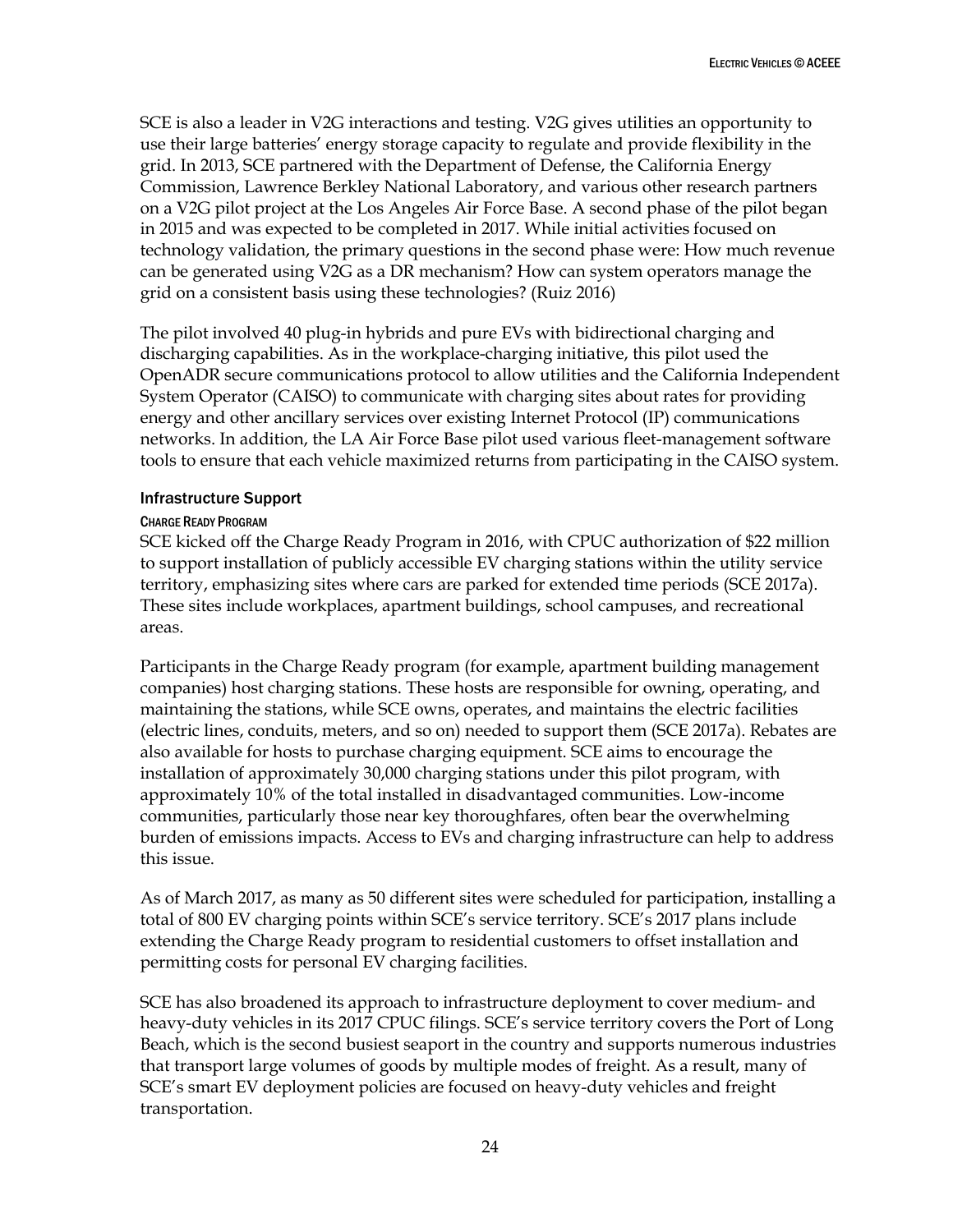As with its passenger vehicle Charge Ready program, SCE proposes to deploy, own, and maintain the electric infrastructure needed for charging stations for medium- and heavyduty EVs and other off-road equipment near key goods-movement facilities (SCE 2017a). Hosts will procure, operate, and maintain these stations. Charge Ready will provide procurement rebates to the hosts.

## Market Education and Outreach

SCE has identified customers' limited understanding of EV benefits as a barrier to EV adoption and has taken steps to remove this barrier. The SCE website has comprehensive information on EV purchase, ownership, benefits, and charging for residential customers. For example, the EV benefits page highlights emissions reductions, cost savings, and state and federal incentives associated with EVs (SCE 2017b).

# <span id="page-31-0"></span>*INDIANAPOLIS POWER & LIGHT*

IPL, a subsidiary of the AES Corporation, provides retail electric services to more than 480,000 residential, commercial, and industrial customers in Indianapolis and other central Indiana communities. The company has made a significant transition from coal-based power generation (79% in 2007) to natural gas (44% projected in 2018) and renewables (11% from wind, solar, and battery projected in 2018). In 2036, the majority of IPL's power generation is projected to come from renewables (41%), followed by natural gas (32%). IPL also offers demand-side management (DSM), including both energy efficiency (EE) and DR programs to help customers lower their energy usage and costs. It was the first Indiana utility to offer special EV rates including TOU options for home or fleet charging (IPL 2017). IPL also developed partnerships with EV manufacturers and an EV car-sharing company to expand its business.

IPL conducted an EV pilot program from January 2011 through December 2012 following the receipt of a US Department of Energy Smart Grid Investment Grant award in April 2010. The Indiana Office of Energy and Development provided additional funding through the Energy Systems Network to run the pilot. The pilot's objectives were as follows (IPL 2014):

- Accommodate EV use in IPL's service territory by offering TOU rates to EV customers to promote charging during off-peak periods
- Foster EV adoption by installing public charging stations at convenient locations to reduce range anxiety
- Gain further insight into the potential system impact of EV use
- Educate the public about electric transportation
- Understand customer expectations

IPL was one of the first investor-owned utilities to install public charging stations in the United States. As of March 31, 2013, IPL had 162 chargers in 111 locations, including 89 residential, 11 fleet, and 8 public stations. The eight public stations had a total of 22 chargers.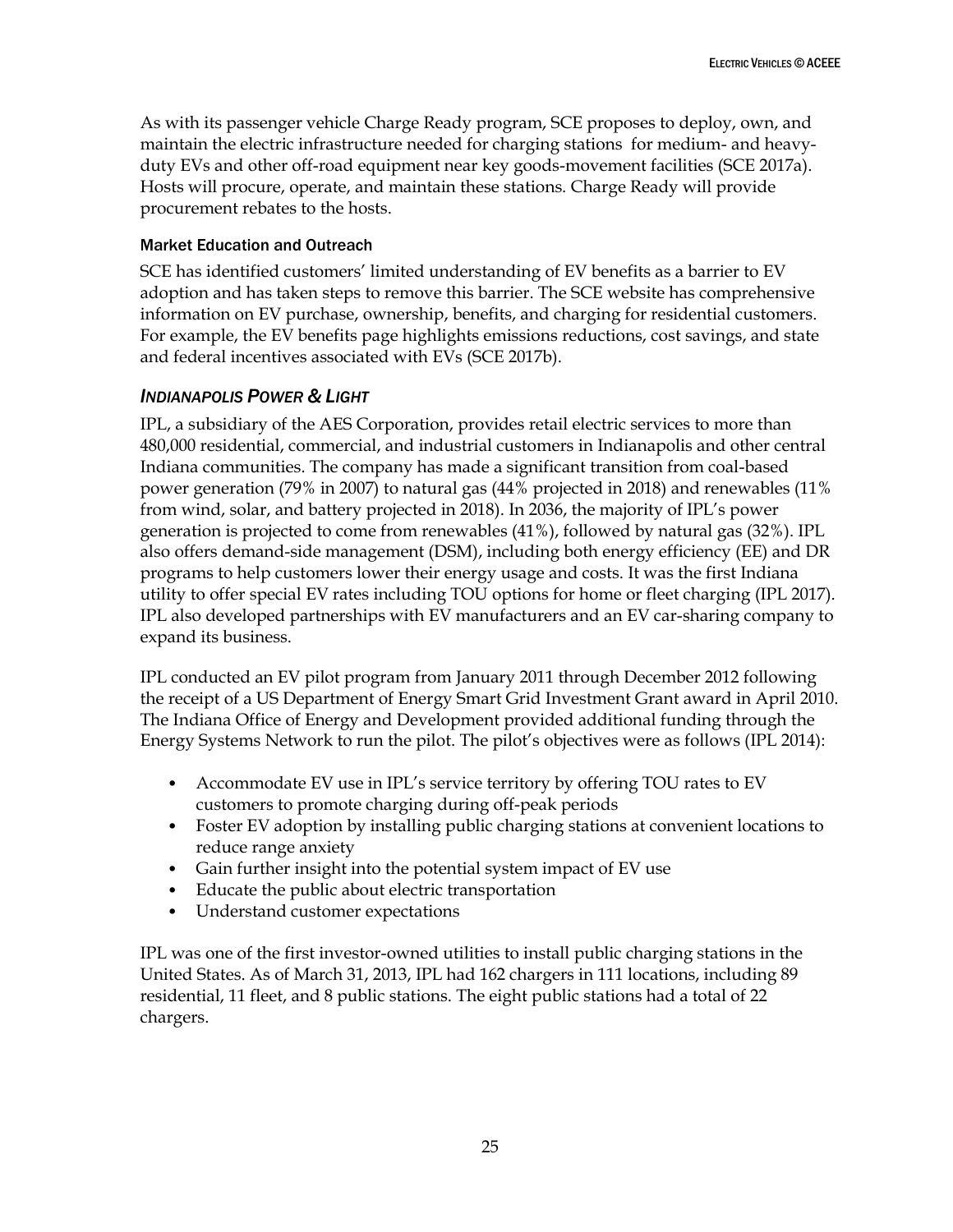## Rate Design

IPL implemented a TOU rate for EVs in its jurisdiction during the pilot described above. This rate is still in use and provides two rate structures for EVs: one for charging EVs at home and the other for using public chargers (see table 4).

| Charging type   | Summer<br>peak rate         | Summer mid-<br>peak rate | Summer off-<br>peak rate | Winter<br>peak rate | Winter off-<br>peak rate |
|-----------------|-----------------------------|--------------------------|--------------------------|---------------------|--------------------------|
| Home charging   | 0.122                       | 0.055                    | 0.0233                   | 0.069               | 0.028                    |
| Public charging | \$2.50 per charging session |                          |                          |                     |                          |

|  |  |  | Table 4. IPL charging rates for EVs (\$ per kWh) |
|--|--|--|--------------------------------------------------|
|  |  |  |                                                  |

Rates shown are effective from March 31, 2016. Source: IPL 2017.

The different rates for home charging reflect electricity generation and use costs in different seasons and times of day. The high peak rate's primary objective was to discourage home charging at peak hours. The TOU rate succeeded in pushing approximately 76% of the electricity demand for residential EV charging to off-peak hours (IPL 2014).

Assuming that a 30-kWh EV<sup>3</sup> plugs into a public charger with just 30% charge remaining, charging the vehicle up to 100% would cost \$0.12 per kWh, which is equal to the summer peak-hour charging rates for residential customers. Despite this high rate, the frequency of public charging greatly outpaced residential charging during the pilot period, which could be attributed to lack of home EVSE and indicate a need for workplace charging (IPL 2014). Furthermore, public charging increased more than twofold from 2012 to 2013, again highlighting the need for public EVSE.

The pilot project provided little insight into EVs' impact on the grid due to the small number of EVs in Indianapolis. As of late 2015, there were just 1,700 EVs registered in Indiana, with approximately 300 registered in the greater Indianapolis area (IPL 2016). For the near future, EV penetration in the Indianapolis area is expected to be low. EV sales in 2036 are projected to be marginal, growing to 4,421 units from 1,092 units in 2017 (IPL 2016).

Indianapolis Mayor Greg Ballard has been a champion of EVs in the city. In 2012, he signed an executive order making Indianapolis the first major US city to pledge to convert its entire municipal non-police fleet to EVs by 2025 (Indianapolis 2012). The city is leading the transition by adopting 425 plug-in vehicles in its non-police pursuit fleet (ESN 2017).

### Public–Private Partnerships

To further encourage the deployment of EVs, IPL has partnered with numerous companies to provide access to EVs and infrastructure. We now describe two such partnerships.

### NISSAN PARTNERSHIP

 $\ddot{\phantom{a}}$ 

IPL partnered with the Greater Indiana Clean Cities Coalition and the Nissan Motor Corporation to offer special incentives for purchasing a Nissan Leaf all-electric vehicle. Any

<sup>&</sup>lt;sup>3</sup> The Ford Focus EV battery, for example, has a capacity of 33.5 kWh.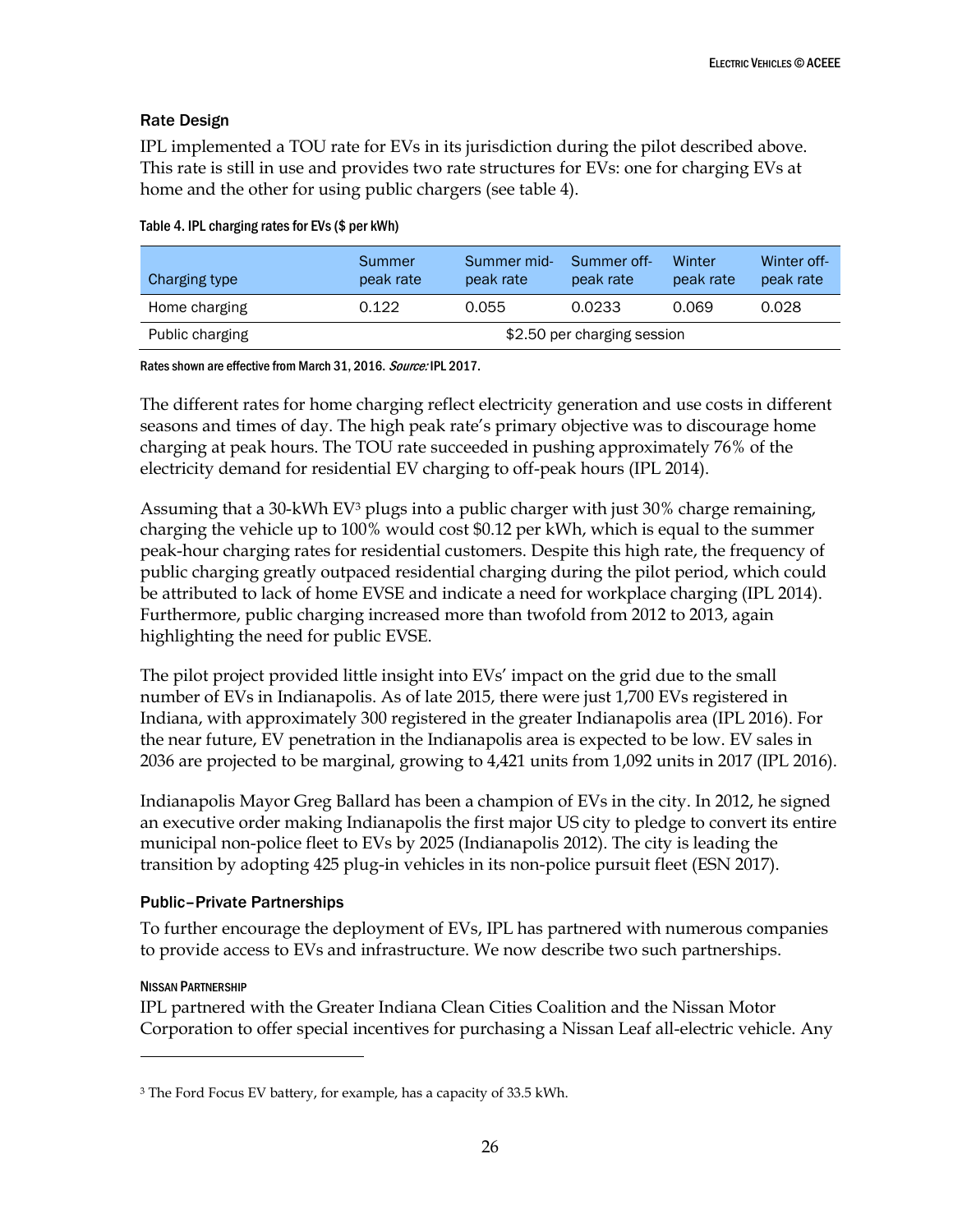IPL employee or customer could claim a discount of up to \$10,000 off the manufacturer's suggested retail price (MSRP) of a 2016 or 2017 Leaf from participating Nissan dealerships. This was in addition to a federal tax credit of up to \$7,500, for a maximum of \$17,500 in savings off the vehicle's price (Nissan USA and Duke Energy 2017). The program was valid through March 31, 2017.

## BLUEINDY PARTNERSHIP

BlueIndy is a 100% EV car-sharing program that was launched in Indianapolis in 2014. A partnership that includes the City of Indianapolis, Energy Services Network (ESN), the French car-sharing company Bolloré, and IPL, BlueIndy aims to transform urban mobility in Indianapolis by providing a large number of EVs that could be used by all residents, students, tourists, and convention goers for short point-to-point trips around the city (EDTA 2014). Users must purchase one of four membership options: daily, weekly, monthly, or annually, followed by pay-as-you-go. As of September 2016, the partnership had 240 vehicles and 80 charging sites, with a long-term goal of 500 cars and 200 charging sites (Walsh and Nigro 2017).<sup>4</sup> Once the \$40 million project is complete, Indianapolis will have the largest EV car-sharing program in United States (ESN 2017).

# <span id="page-33-0"></span>*GEORGIA POWER COMPANY*

## **Background**

Georgia Power is the primary power utility for the state of Georgia. It is an investor-owned, fully regulated public utility serving more than 2.4 million customers in 155 of Georgia's 159 counties (GPSC 2017). Georgia Power is the largest subsidiary of Southern Company, one of the nation's largest utility holding companies and generators of electricity. Georgia Power sold about 84,000 gigawatt-hours (GWh) of electricity in 2015, which came from diverse energy sources including oil and gas, coal, nuclear, and renewables such as hydro, solar, and wind.

Georgia Power has taken several steps to grow the EV market and expand EV charging access throughout the state. These steps include adopting an EV-specific TOU rate, providing EV infrastructure rebates for both commercial and residential customers, and partnering with EV manufacturers to provide purchase rebates.

## Rate Design

 $\ddot{\phantom{a}}$ 

Georgia Power offers innovative rate structures for its EV customers, including Real Time Pricing, Demand Plus Energy Credit, and TOU plans, all of which were found to be effective in reducing peak demand (Georgia Power 2016).

Georgia Power offers three whole-house rate options for customers with plug-in EVs: a standard residential rate, a rate for nights and weekends, and an EV rate. The EV rate is voluntary, but it requires a 12-month commitment. Georgia Power offers EV TOU rates in three different time periods: peak, off-peak, and super off-peak. Table 5 shows the EV-TOU rates, effective from January 2016.

<sup>4</sup> Each site has five charging stations or ports.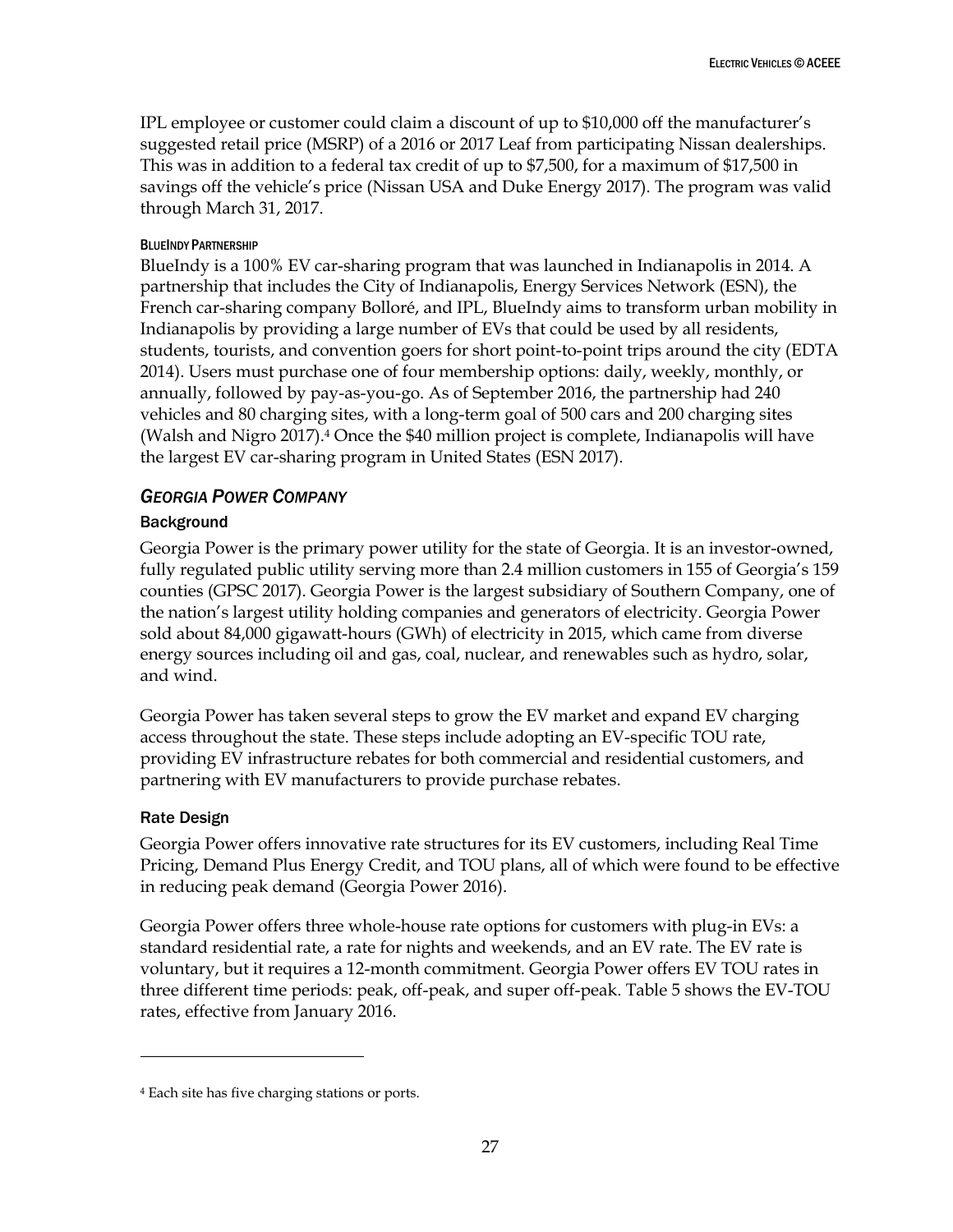| Rate           | Time                                                  | $\frac{\sqrt{2}}{2}$ |
|----------------|-------------------------------------------------------|----------------------|
| Peak           | 2 to 7 p.m. (June-September)                          | 0.203                |
| Off-peak       | 7 a.m.to 2 p.m. and 7 to 11 p.m. (June-<br>September) | 0.066                |
| Super off-peak | 11 p.m. to 7 a.m. (year-round)                        | 0.014                |

Table 5. Georgia Power EV TOU rates

Source: Georgia Power 2017d

Georgia Power also has special rates for commercial charging (see table 6). Total cost to charge is somewhat higher using DC fast chargers than using Level 2 chargers at home during peak hours or in public places. Full charging for an EV with DC fast chargers costs \$7.50, while Level 2 charging at home during peak hours and in public places costs \$6 (ChargePoint 2016). A conventional gasoline vehicle would require approximately \$10 in gasoline to drive similar miles, so EV driving is cheaper, even with fast charging. Level 2 charging at home at super off-peak hours makes EV driving far cheaper—less than \$1 for a full charge.

Table 6. Georgia Power EV rates for public charging

| Charging type    | Rate                                                        |
|------------------|-------------------------------------------------------------|
| DC fast chargers | \$0.25/minute                                               |
| Level 2 chargers | \$1/hour for first three hours;<br>\$0.10/minute thereafter |

Source: Georgia Power 2017d

### Rebate Programs

In 2014, Georgia Power adopted a two-year rebate program for EVSE installation for business owners and extended it through the end of 2017 (Georgia Power 2014). Any Georgia Power business customer can qualify for a \$500 rebate for each new Level 2 workplace charger, provided it has a dedicated circuit and is not used for commercial charging. To qualify for the rebate, EVSE installation had to be completed by the end of 2017.

Georgia Power also offered an EVSE rebate for residential customers in 2015. Any Georgia Power residential customer could qualify for a \$250 rebate for a new Level 2 charger if the customer had a single-family home and a dedicated 40-amp circuit.

Like IPL, Georgia Power and Clean Cities Georgia developed a partnership with Nissan Motor Corporation in which Nissan North America offered a special incentive on the purchase of a new 2017 Leaf for employees and customers of Georgia Power and Clean Cities Georgia. Any Georgia Power employee or customer could claim a \$10,000 discount off the MSRP from a participating Nissan dealership. This incentive was scheduled to expire in September 2017, or while supplies lasted (Georgia Power 2017b).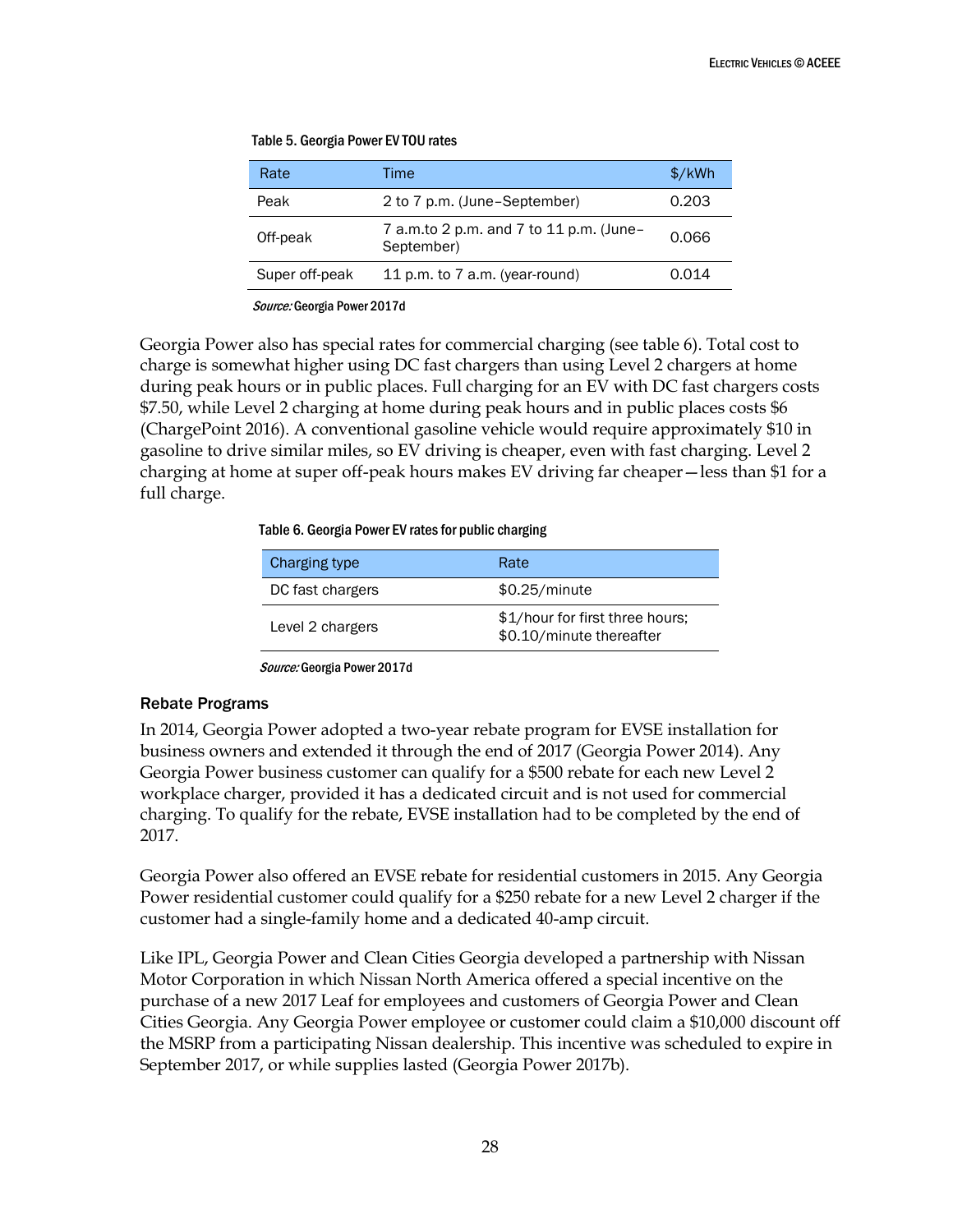## Other EV Initiatives

Georgia Power has two other EV initiatives. In partnership with ChargePoint, Georgia Power introduced the *Power Card*, which gives its customers access to the state's public EVSE network and all Level 2 and DC fast chargers across the country (Georgia Power 2017e). Georgia Power Card owners also qualify for special rebate offers and discounts and have input in deciding the state's future charger locations.

In its second initiative, Georgia Power committed to buying alternative fuel and advanced technology vehicles including EVs for its fleet. Since 2004, it has allocated 5% of its fleet replacement budget for this program. Georgia Power has 32 EVs and 7 bucket trucks with battery-operated booms in its fleet. To support these EVs, Georgia Power has 32 chargers in its corporate headquarters and 20 chargers across the state (Georgia Power 2017c).

# <span id="page-35-0"></span>Findings

This section summarizes our findings on utility strategies to integrate EVs with the grid, emphasizing those strategies that can provide both societal benefits and benefits to the utilities adopting them.

# <span id="page-35-1"></span>*RATE DESIGN*

Certain rate structures can benefit EV owners and utilities alike by incentivizing charging when power demand is low. EV owners can save money by charging at off-peak hours while utilities reduce peak demand and thus promote grid stability.

# Time-of-Use Rates

 EV TOU rates can help make EVs an attractive option for drivers and shift peak load. Utility commissions are generally supportive of these structures when they are equitable, reflect actual costs, and help to shift electricity consumption to off-peak periods.

# Dynamic Pricing

- Dynamic rates in the form of real-time pricing could be beneficial for fast charging, but they may prove challenging for most EV owners, who typically cannot adjust charging times to respond to variable and unpredictable pricing.
- Demand charges are a potential concern for EV charging, which requires high power levels. Some utilities are taking steps to address the resulting high costs for EV owners.

# Designing for Low Emissions

 Utilities can help maximize EV pollution reduction benefits through rate structures that promote EV charging with electricity from renewables or other low-carbon generation sources.

# <span id="page-35-2"></span>*SMART CHARGING*

Although still mostly in the exploratory stage, smart charging can increase EVs' value to both owners and utilities. Pilot projects with charging equipment providers, software companies, universities, and auto companies can test solutions to the technical challenges of smart charging, including communications, charging algorithms, grid response, and vehicle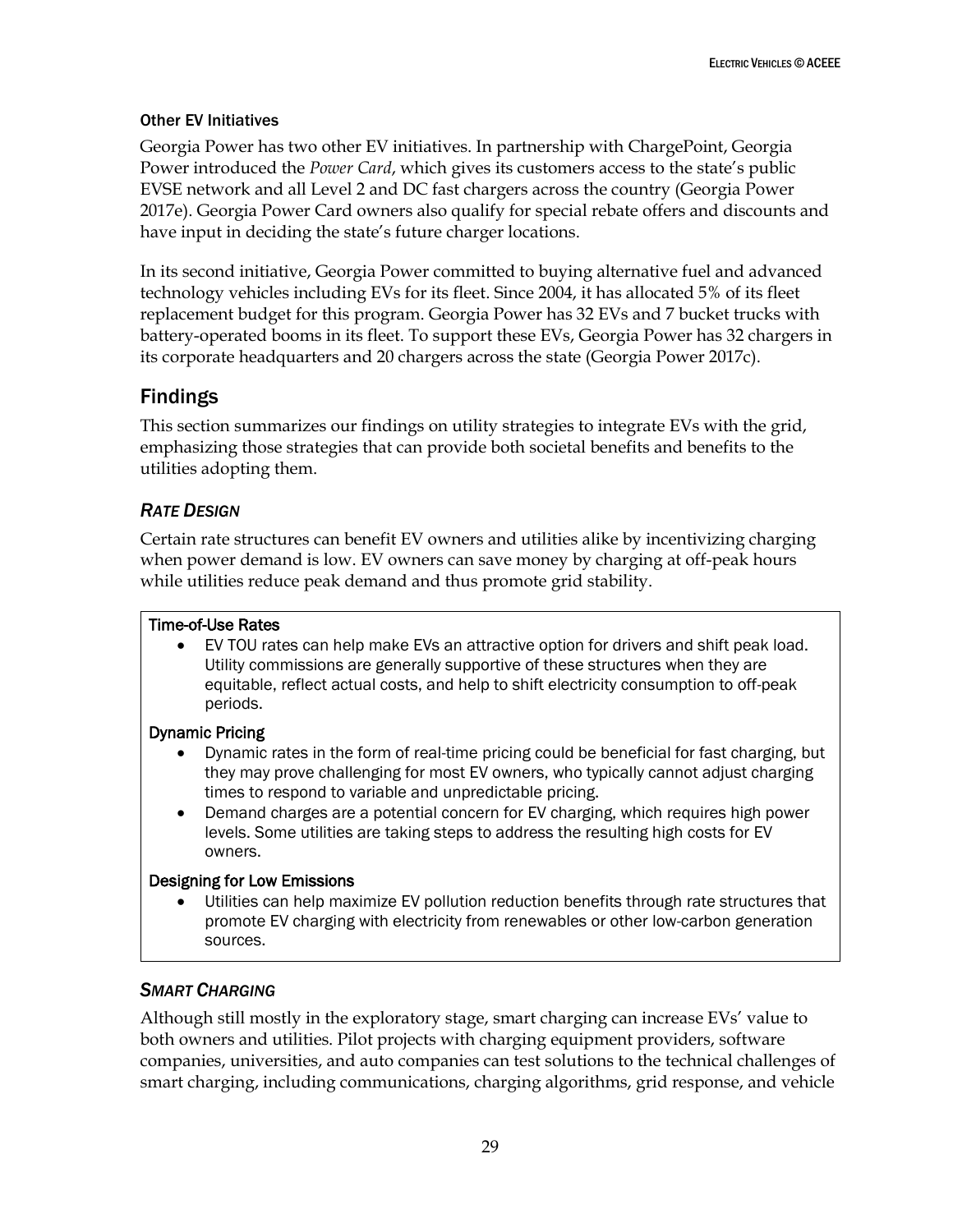battery impacts. V2G capabilities may open the door to new business models involving utilities, automakers, and EV owners.

### Exploratory Activities

- Integrated assessment of the system benefits (e.g., cost minimization, increased reliability) and emissions impacts of charging algorithms will help maximize the benefits of smart charging.
- Exploring the receptivity of customers (including household, corporate, and transportation network companies) will help utilities design suitable charging options in anticipation of the availability of smart chargers.
- The added benefit of selling electricity back to the grid could make EVs a more attractive option for many drivers.

# <span id="page-36-0"></span>*CHARGING EQUIPMENT INVESTMENT AND OWNERSHIP*

The appropriateness of utility investment in and ownership of EVSE depends on multiple factors, including the existence of other entities prepared to provide EVSE, the source of utility funds to be invested, the distribution of benefits from the EVSE network, and the extent to which investments leverage and support other EV goals and programs.

### EVSE Investment and Ownership

- Most states have yet to address the issue of whether regulated utility investment in EVSE is desirable, and utility efforts have been limited to pilot programs, shareholder investment, and public–private partnerships.
- Only a few states permit utility investments in charging stations and cost recovery for those investments. They are often subject to public interest evaluation.
- Some utilities are considering investing customer funds in EVSE when EV adoption is projected to be a source of system benefits, public benefits, or benefits to underserved communities.
- Utilities may partner with EVSE providers and offer subsidies for procuring charging stations.

## <span id="page-36-1"></span>*VEHICLE AND CHARGER PURCHASE INCENTIVES*

A variety of EV stakeholders, including utilities, offer purchase incentives to boost sales of EVs and chargers.

### Financial Incentives

 Some utilities are providing financial incentives for EV and EVSE purchase. Their reasons for promoting EVs influence the funding source and design of such incentives. These include creating new business opportunities for the utility, permitting more efficient deployment of generation resources, and supporting state and local goals.

### **Partnerships**

 Utilities are exploring partnering opportunities to make EVs accessible to all potential owners, users, and communities. For example, the Los Angeles Department of Water and Power contributed \$400,000 toward the efforts of the City of Los Angeles and the BlueLA EV ridesharing company to bring EVs to low-income neighborhoods. Austin Energy is also developing more inclusive EV programs.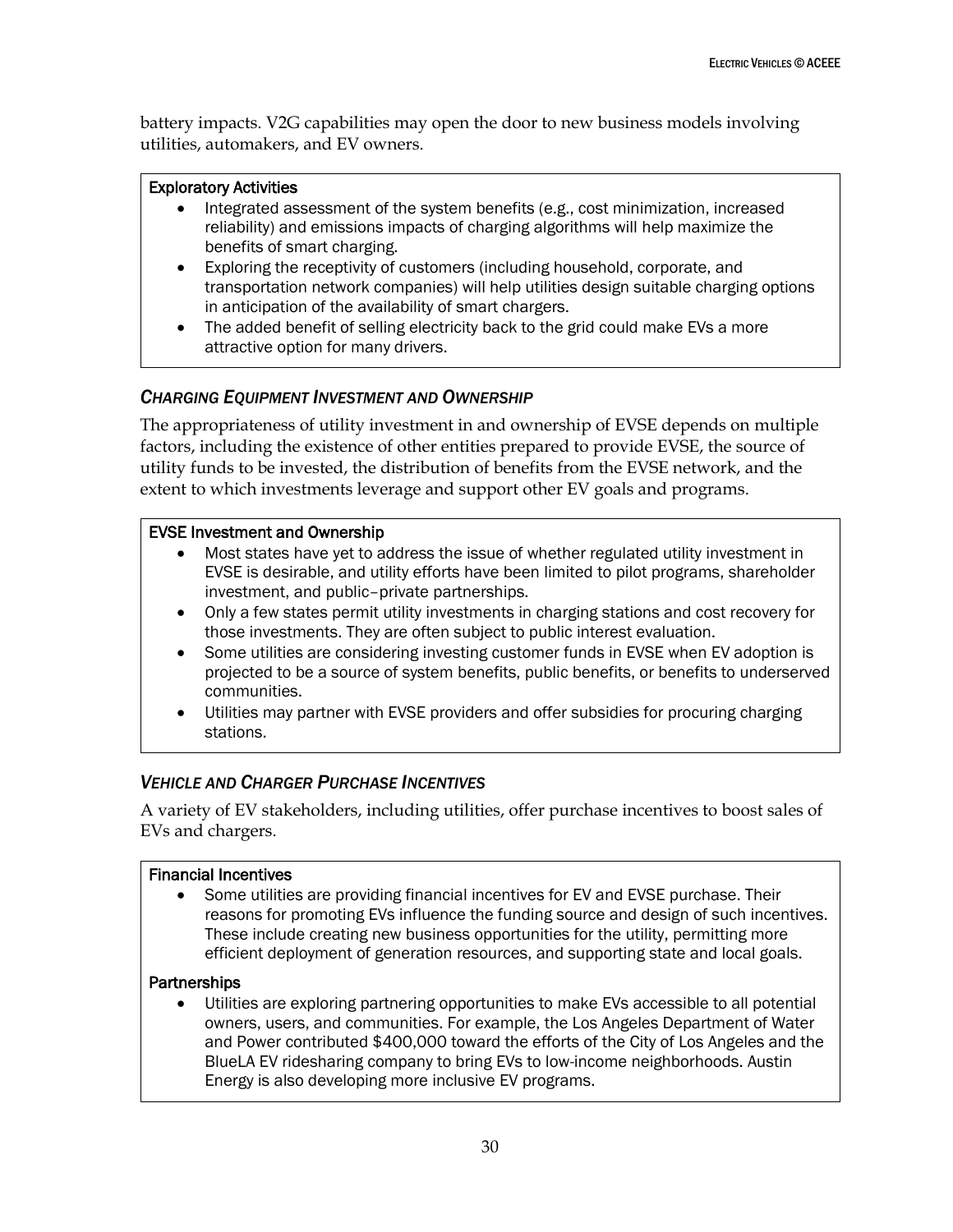# <span id="page-37-0"></span>*COORDINATION WITH STATE AND LOCAL EV EFFORTS*

Collaboration among utilities, state, and local governments can create a supportive environment for accelerating EV ownership while ensuring that EVs help jurisdictions realize their vision of their transportation future. Emerging mobility options could give residents access to EVs without purchase or ownership and simultaneously increase the use of other modes.

# Public Engagement

- Utilities can develop EV policies that support state and local energy and greenhouse gas targets and action plans. Engaging high-level state and local officials early and often will help ensure the success of utility EV programs.
- Utility participation in multi-stakeholder efforts and decision making can help reconcile the various priorities for EV deployment and ensure that it benefits all stakeholder groups.

## Purchase Incentives and Programs

- Utilities can design purchase incentives to complement federal, state, and local programs
- Careful incentive design can ensure that EVs are available to all customers and communities.

# EVSE and Rate Structures

- Utilities can help make charging infrastructure accessible to municipal vehicle fleets, including heavy-duty vehicles.
- To the extent that utilities construct and own charging infrastructure, they can support shared-use EV fleets by choosing accessible charging locations.
- Utilities can help ensure that EVSE installation sites and incentive programs complement the use of other modes of transportation and create a connected, universally accessible system. They can also boost regional and local transit ridership by installing chargers near transit hubs.
- Utilities can design rate structures to support the use of EVs in municipal fleets, shared-use fleets, and underserved communities. They can offer rates that encourage the use of public transit during peak commute hours and shift charging to off-peak hours for electricity use.

# <span id="page-37-1"></span>Conclusion

Mass adoption of EVs is becoming a market reality thanks to battery improvements and cost reduction, state policies, consumer incentives, availability of many new EV models with consumer-friendly features, and other private- and public-sector initiatives. EVs have the potential to greatly reduce transportation-sector fossil fuel energy use and associated emissions, and otherwise support the emergence of a more sustainable transportation system.

EVs are also generating strong interest from utilities. Increased electricity demand from EV charging systems presents utilities with new business opportunities at the same time as the prospect of large-scale EV adoption requires them to be prepared for this demand. Planning and preparation for EVs can lead to reliable, accessible, and affordable EV charging while maximizing utility benefits.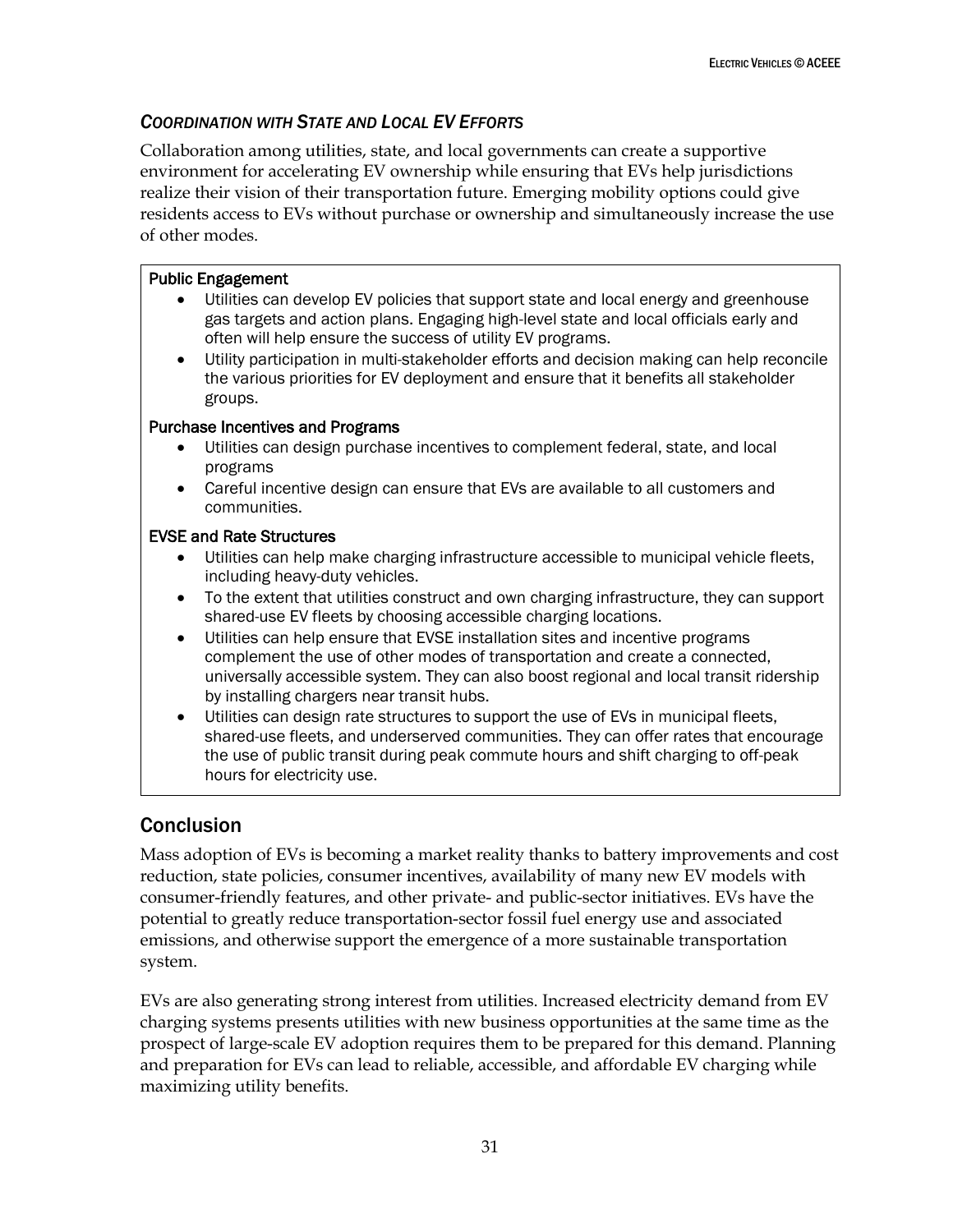Some utilities have adopted policies and programs to harness these benefits as they prepare for the growing number of EVs on the road. Others are considering steps to promote and accommodate EVs in their service territories and can learn from the experience of these early adopters.

Intelligent rate design, adoption of smart charging, and public/private investment to create a complete EVSE network can lead to a full measure of EV system benefits. Utilities can help ensure that EVs will reduce emissions and energy consumption by coordinating with states and cities. These strategies hold the promise of complementing existing transportation choices and creating a more sustainable, equitable, and low-cost transportation system in the United States.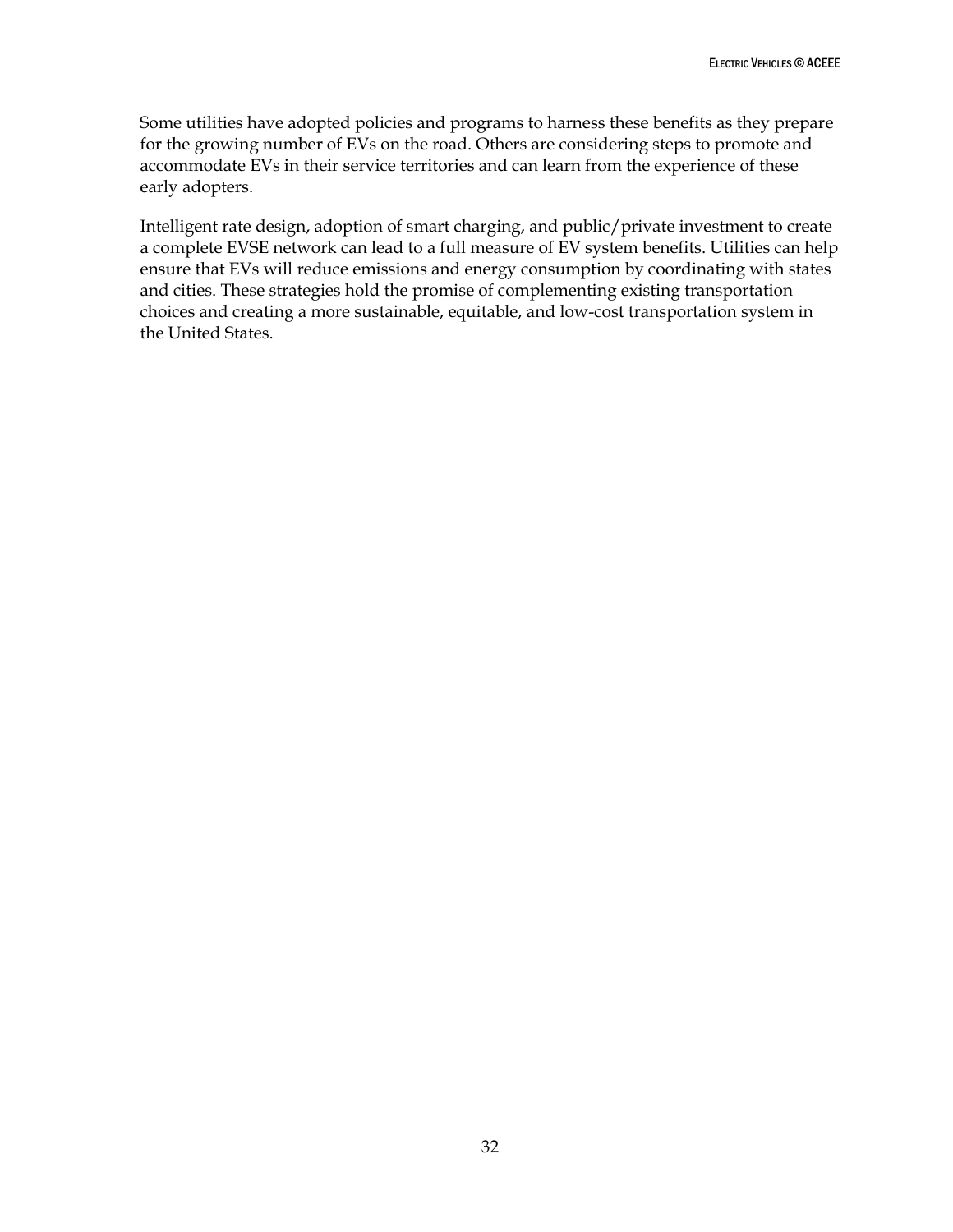# <span id="page-39-0"></span>References

- AFDC (Alternative Fuels Data Center). 2017a. "Electricity Production and Distribution." [www.afdc.energy.gov/fuels/electricity\\_production.html.](https://www.afdc.energy.gov/fuels/electricity_production.html)
- ———. 2017b. "Emissions from Hybrid and Plug-In Electric Vehicles." [www.afdc.energy.gov/vehicles/electric\\_emissions.php.](https://www.afdc.energy.gov/vehicles/electric_emissions.php)
- Allison. A., and M. Whited. 2017. *A Plug for Effective EV Rates.* Cambridge, MA: Synapse Energy Economics[. www.synapse-energy.com/sites/default/files/A-Plug-for-Effective-](http://www.synapse-energy.com/sites/default/files/A-Plug-for-Effective-EV-Rates-S66-020.pdf)[EV-Rates-S66-020.pdf.](http://www.synapse-energy.com/sites/default/files/A-Plug-for-Effective-EV-Rates-S66-020.pdf)
- Atlanta (City of Atlanta). 2015. *Personal Electric Vehicle Charging Stations Fact Sheet*. [www.atlantaga.gov/Home/ShowDocument?id=16991.](http://www.atlantaga.gov/Home/ShowDocument?id=16991)
- Austin Energy. 2017. *Smart Mobility Roadmap 2017: Austin's Approach to Shared, Electric, and Autonomous Vehicle Technologies*. Austin: Austin Energy. [austintexas.gov/sites/default/files/files/Smart\\_Mobility\\_Roadmap\\_-\\_Final.pdf.](http://austintexas.gov/sites/default/files/files/Smart_Mobility_Roadmap_-_Final.pdf)
- Ayre, J. 2017. "Vehicle-to-Grid Discharge, Even at Constant Power, Is Detrimental to EV Battery Performance, Study Finds." *Clean Technica*, May 16. [cleantechnica.com/2017/05/16/vehicle-grid-discharge-even-constant-power](https://cleantechnica.com/2017/05/16/vehicle-grid-discharge-even-constant-power-detrimental-ev-battery-performance-study-finds/)[detrimental-ev-battery-performance-study-finds/.](https://cleantechnica.com/2017/05/16/vehicle-grid-discharge-even-constant-power-detrimental-ev-battery-performance-study-finds/)
- Baatz, B. 2017. *Rate Design Matters: The Intersection of Residential Rate Design and Energy Efficiency.* Washington, DC: ACEEE. [aceee.org/research-report/u1703.](https://aceee.org/research-report/u1703)
- Baumhefner, M., R. Hwang, and P. Bull. 2016. *Driving Out Pollution: How Utilities Can Accelerate Market for Electric Vehicles.* New York: NRDC (Natural Resources Defense Council). [www.nrdc.org/sites/default/files/driving-out-pollution-report.pdf.](https://www.nrdc.org/sites/default/files/driving-out-pollution-report.pdf)
- Berg, W., S. Nowak, M. Kelly, S. Vaidyanathan, M. Shoemaker, A. Chittum, M. DiMascio, and H. DeLucia. 2017. *2017 State Energy Efficiency Scorecard*. Washington, DC: ACEEE. [aceee.org/state-policy/scorecard.](https://aceee.org/state-policy/scorecard)
- Bradley, M. 2017a. *Joint Comments on Vehicle GHG Standards by Electric Power Companies and Utilities*. Docket No. EPA-HQ-OAR-2015-0827. October 5. Concord, MA: M. J. Bradley & Associates. [www.regulations.gov/document?D=EPA-HQ-OAR-2015-0827-9175.](https://www.regulations.gov/document?D=EPA-HQ-OAR-2015-0827-9175)
- Briones, A., J. Francfort, P. Heitmann, M. Schey, S. Schey, and J. Smart. 2012. *Vehicle-to-Grid (V2G) Power Flow Regulations and Building Codes Review by the AVTA*. Prepared by INL (Idaho National Laboratory). Washington, DC: DOE. [energy.gov/sites/prod/files/2014/02/f8/v2g\\_power\\_flow\\_rpt.pdf.](https://energy.gov/sites/prod/files/2014/02/f8/v2g_power_flow_rpt.pdf)
- Brown, E., D. Malloy, M. O'Malley, D. Patrick, A. Cuomo, J. Kitzhaber, L. Chafee, and P. Shumlin. 2013. "State Zero-Emission Vehicle Programs: Memorandum of Understanding." [www.nescaum.org/documents/zev-mou-8-governors-signed-](http://www.nescaum.org/documents/zev-mou-8-governors-signed-20131024.pdf/)[20131024.pdf/.](http://www.nescaum.org/documents/zev-mou-8-governors-signed-20131024.pdf/)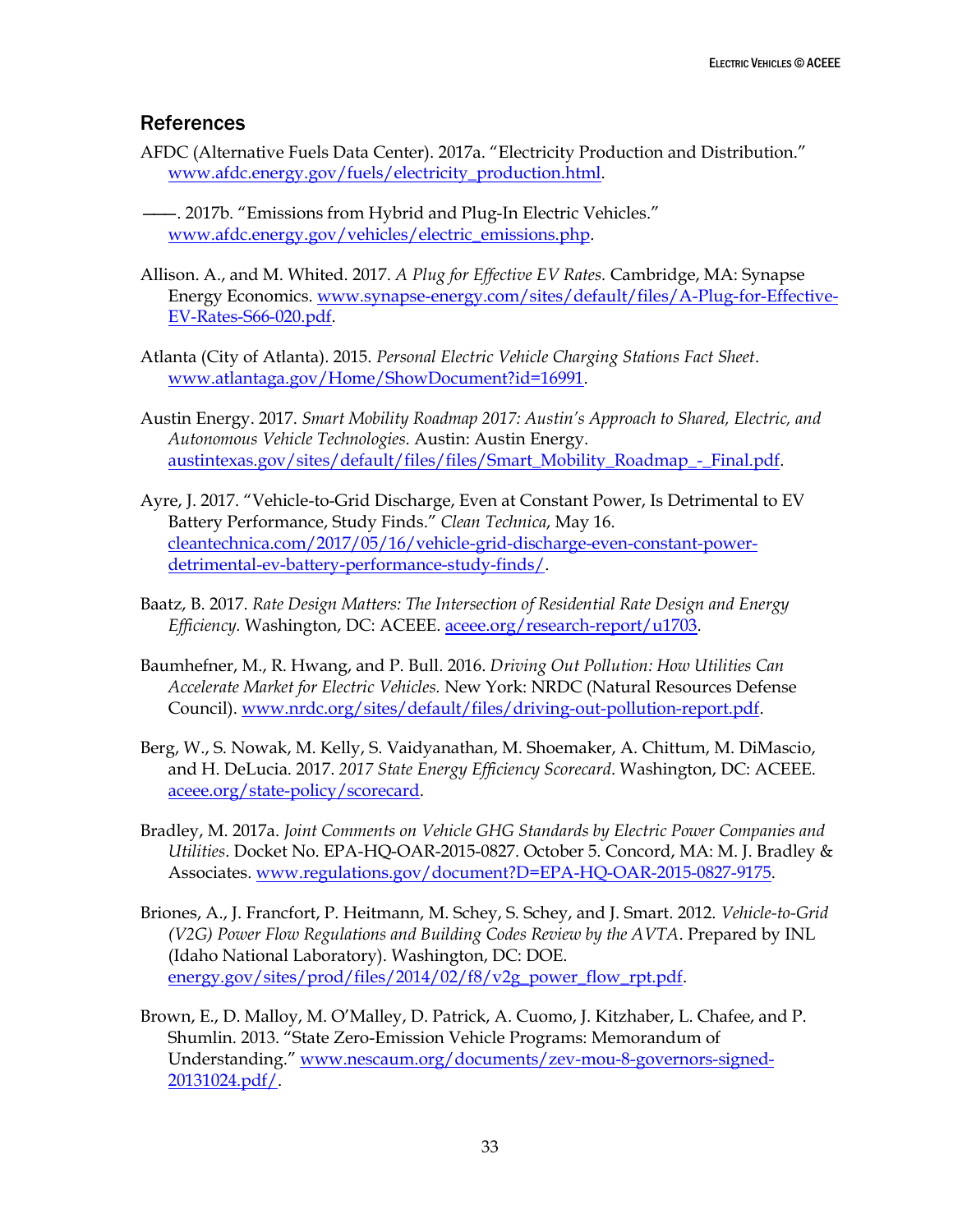Burlington Electric Department. 2017. "Electric Vehicle Rebate." Accessed December. [www.burlingtonelectric.com/ev.](https://www.burlingtonelectric.com/ev)

- Caiazzo, F., A. Ashok, I. Waitz, S. Yim, and S. Barrett. 2013. *Air Pollution and Early Deaths in the United States. Part I: Quantifying the Impact of Major Sectors in 2005*. Atmospheric Environment 79 (November): 198–208. [www.sciencedirect.com/science/article/pii/S1352231013004548.](http://www.sciencedirect.com/science/article/pii/S1352231013004548)
- California (State of California). 2016. *2016 ZEV Action Plan: An Updated Roadmap toward 1.5 Million Zero-Emission Vehicles on California Roadways by 2025*. Sacramento: Governor's Interagency Working Group on Zero-Emission Vehicles. [www.gov.ca.gov/docs/2016\\_ZEV\\_Action\\_Plan.pdf.](https://www.gov.ca.gov/docs/2016_ZEV_Action_Plan.pdf)
- CARB (California Air Resources Board). 2016. *California's ZEV Regulation for 2018 and Subsequent Model Year Vehicles.* Sacramento: CARB. [www.arb.ca.gov/msprog/zevprog/zevtutorial/zev\\_tutorial\\_webcast.pdf.](https://www.arb.ca.gov/msprog/zevprog/zevtutorial/zev_tutorial_webcast.pdf)
- ———. 2017a. "California Greenhouse Gas Emission Inventory—2017 Edition." [www.arb.ca.gov/cc/inventory/data/data.htm.](https://www.arb.ca.gov/cc/inventory/data/data.htm)
- ———. 2017b. "LCFS Utility Rebate Programs." [www.arb.ca.gov/fuels/lcfs/electricity/utilityrebates.htm.](https://www.arb.ca.gov/fuels/lcfs/electricity/utilityrebates.htm)
- Chandler, D. 2015. "Going Solid-State Could Make Batteries Safer and Longer-Lasting." *MIT News*, August 17. [news.mit.edu/2015/solid-state-rechargeable-batteries-safer-longer](http://news.mit.edu/2015/solid-state-rechargeable-batteries-safer-longer-lasting-0817)[lasting-0817.](http://news.mit.edu/2015/solid-state-rechargeable-batteries-safer-longer-lasting-0817)
- ChargePoint. 2016. *Driver's Checklist: A Quick Guide to Fast Charging*. Campbell, CA: ChargePoint. [www.chargepoint.com/files/Quick\\_Guide\\_to\\_Fast\\_Charging.pdf.](https://www.chargepoint.com/files/Quick_Guide_to_Fast_Charging.pdf)
- ComEd (Commonwealth Edison Company). 2015. *Hourly Pricing Program Guide 2015–2016*. Chicago: ComEd. [www.comed.com/SiteCollectionDocuments/Archive2/HourlyPricingProgramGuide.p](https://www.comed.com/SiteCollectionDocuments/Archive2/HourlyPricingProgramGuide.pdf) [df.](https://www.comed.com/SiteCollectionDocuments/Archive2/HourlyPricingProgramGuide.pdf)
- ConEd (Consolidated Edison Company of New York). 2016. "Electric Vehicle Charging Rewards." [www.coned.com/en/save-money/rebates-incentives-tax-credits/rebates](https://www.coned.com/en/save-money/rebates-incentives-tax-credits/rebates-incentives-tax-credits-for-residential-customers/electric-vehicle-rewards)[incentives-tax-credits-for-residential-customers/electric-vehicle-rewards.](https://www.coned.com/en/save-money/rebates-incentives-tax-credits/rebates-incentives-tax-credits-for-residential-customers/electric-vehicle-rewards)
- ———. 2017. "Con Edison Projects Would Make Region's Ride to Electric Vehicles Smoother." [www.coned.com/en/about-con-edison/media/news/20170420/con-edison-projects](https://www.coned.com/en/about-con-edison/media/news/20170420/con-edison-projects-would-make-regions-ride-to-electric-vehicles-smoother)[would-make-regions-ride-to-electric-vehicles-smoother.](https://www.coned.com/en/about-con-edison/media/news/20170420/con-edison-projects-would-make-regions-ride-to-electric-vehicles-smoother)
- Cooper, M., and J. Gillis. 2017. *Comments of the Consumer Federation of America on the California Air Resources Board Mid-Term Review*. Washington, DC: Consumer Federation of America. [consumerfed.org/wp-content/uploads/2017/03/CFA-Comments-on-the-](https://consumerfed.org/wp-content/uploads/2017/03/CFA-Comments-on-the-CARB-Mid-term-Reiew.pdf)[CARB-Mid-term-Reiew.pdf.](https://consumerfed.org/wp-content/uploads/2017/03/CFA-Comments-on-the-CARB-Mid-term-Reiew.pdf)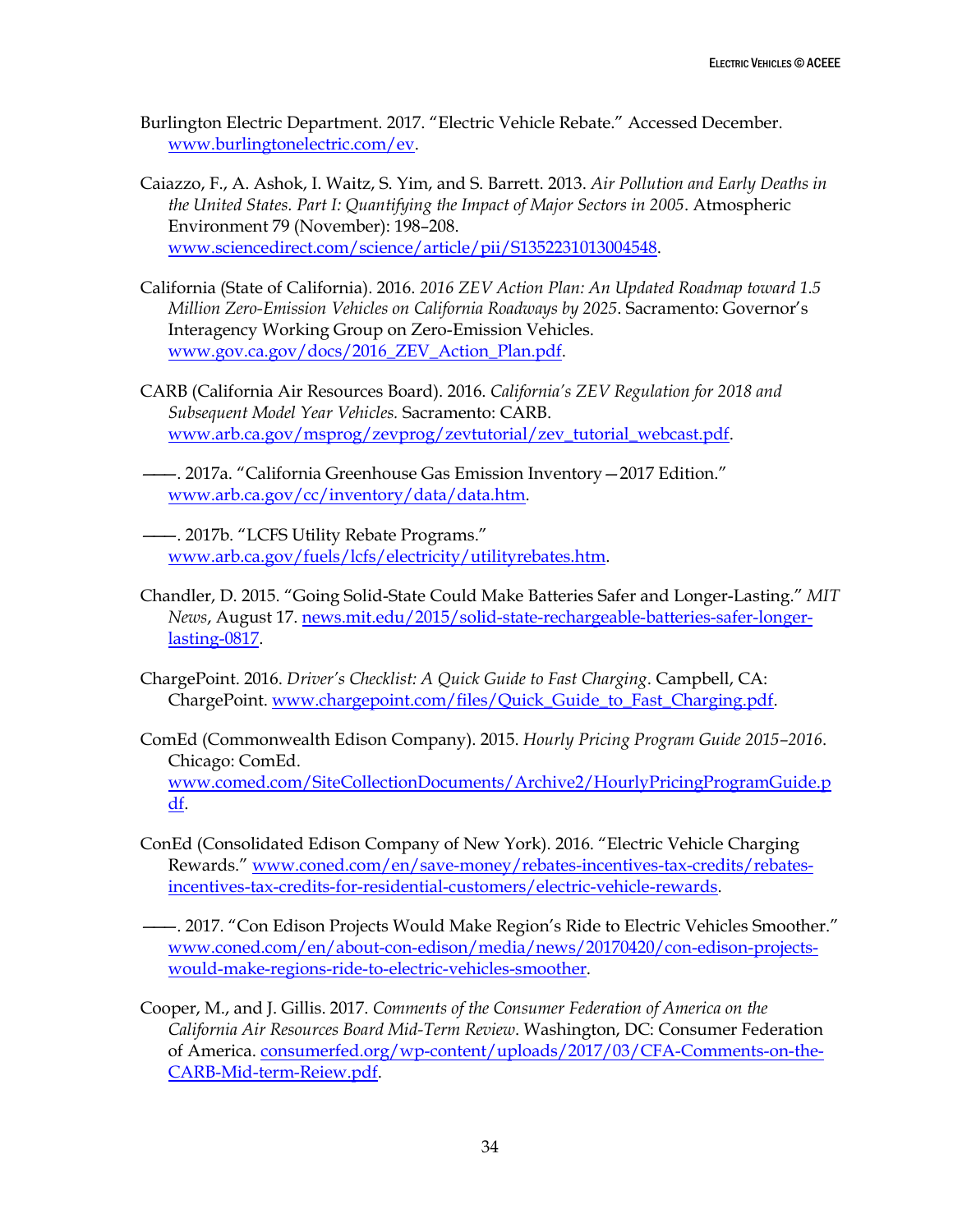- CPUC (California Public Utilities Commission). 2014. *Phase 1 Decision Establishing Policy to Expand the Utilities' Role in Development of Electric Vehicle Infrastructure*. Rulemaking 13- 11-007, November 14. San Francisco: CPUC. [docs.cpuc.ca.gov/PublishedDocs/Efile/G000/M140/K045/140045368.PDF.](http://docs.cpuc.ca.gov/PublishedDocs/Efile/G000/M140/K045/140045368.PDF)
- CSIS (Center for Strategic and International Studies). 2016. "Utility Involvement in Electric Vehicle Charging Infrastructure: California at the Vanguard." [www.csis.org/analysis/utility-involvement-electric-vehicle-charging-infrastructure](https://www.csis.org/analysis/utility-involvement-electric-vehicle-charging-infrastructure-california-vanguard)[california-vanguard.](https://www.csis.org/analysis/utility-involvement-electric-vehicle-charging-infrastructure-california-vanguard)
- CUB (Citizens Utility Board). 2017. *The ABCs of EVs: A Guide for Policy Makers and Consumer Advocates*. Chicago: CUB. [citizensutilityboard.org/wp](https://citizensutilityboard.org/wp-content/uploads/2017/04/2017_The-ABCs-of-EVs-Report.pdf)[content/uploads/2017/04/2017\\_The-ABCs-of-EVs-Report.pdf.](https://citizensutilityboard.org/wp-content/uploads/2017/04/2017_The-ABCs-of-EVs-Report.pdf)
- D'Aprile, P., J. Newman, and D. Pinner. 2016. "The New Economics of Energy Storage." [www.mckinsey.com/business-functions/sustainability-and-resource-productivity/our](http://www.mckinsey.com/business-functions/sustainability-and-resource-productivity/our-insights/the-new-economics-of-energy-storage)[insights/the-new-economics-of-energy-storage.](http://www.mckinsey.com/business-functions/sustainability-and-resource-productivity/our-insights/the-new-economics-of-energy-storage)
- Dennis, K., K. Colburn, and J. Lazar. 2016. "Environmentally Beneficial Electrification: The Dawn of Emissions Efficiency." *The Electricity Journal* 29 (6): 52–8. [www.sciencedirect.com/science/article/pii/S1040619016301075.](https://www.sciencedirect.com/science/article/pii/S1040619016301075)
- DOE (Department of Energy). 2017. "Plug-In Electric Vehicle Readiness Scorecard." [www.afdc.energy.gov/pev-readiness.](https://www.afdc.energy.gov/pev-readiness)
- DOT (Department of Transportation). 2017a. "Smart City Challenge." [www.transportation.gov/smartcity.](https://www.transportation.gov/smartcity)
- ———. 2017b. *Smart City Challenge Lessons Learned.* Washington, DC: DOT. [www.transportation.gov/sites/dot.gov/files/docs/Smart City Challenge Lessons](https://www.transportation.gov/sites/dot.gov/files/docs/Smart%20City%20Challenge%20Lessons%20Learned.pdf)  [Learned.pdf.](https://www.transportation.gov/sites/dot.gov/files/docs/Smart%20City%20Challenge%20Lessons%20Learned.pdf)
- DTE Energy. 2017. *Rate Schedule No. D1.9: Experimental Electric Vehicle Rate*. Detroit: DTE Energy. [www2.dteenergy.com/wps/wcm/connect/e71c5dc4-2c71-47fb-8b5c](https://www2.dteenergy.com/wps/wcm/connect/e71c5dc4-2c71-47fb-8b5c-f19840502943/D1.9-PEV-Rate.pdf?MOD=AJPERES)[f19840502943/D1.9-PEV-Rate.pdf?MOD=AJPERES.](https://www2.dteenergy.com/wps/wcm/connect/e71c5dc4-2c71-47fb-8b5c-f19840502943/D1.9-PEV-Rate.pdf?MOD=AJPERES)
- EDTA (Electric Drive Transportation Association). 2014. *Indianapolis Advances Electric Vehicle Technology*. Washington, DC: EDTA. [www.edta2014.com/sites/default/files/indianapolis-media-kit.pdf.](http://www.edta2014.com/sites/default/files/indianapolis-media-kit.pdf)
- EEI (Edison Electric Institute). 2014. *Transportation Electrification: Utility Fleets Leading the Charge.* Washington, DC: EEI. [www.eei.org/issuesandpolicy/electrictransportation/fleetvehicles/documents/eei\\_utili](http://www.eei.org/issuesandpolicy/electrictransportation/fleetvehicles/documents/eei_utilityfleetsleadingthecharge.pdf) [tyfleetsleadingthecharge.pdf.](http://www.eei.org/issuesandpolicy/electrictransportation/fleetvehicles/documents/eei_utilityfleetsleadingthecharge.pdf)
- EIA (Energy Information Administration). 2017. "What Is U.S. Electricity Generation by Energy Source?" [www.eia.gov/tools/faqs/faq.php?id=427&t=3.](https://www.eia.gov/tools/faqs/faq.php?id=427&t=3)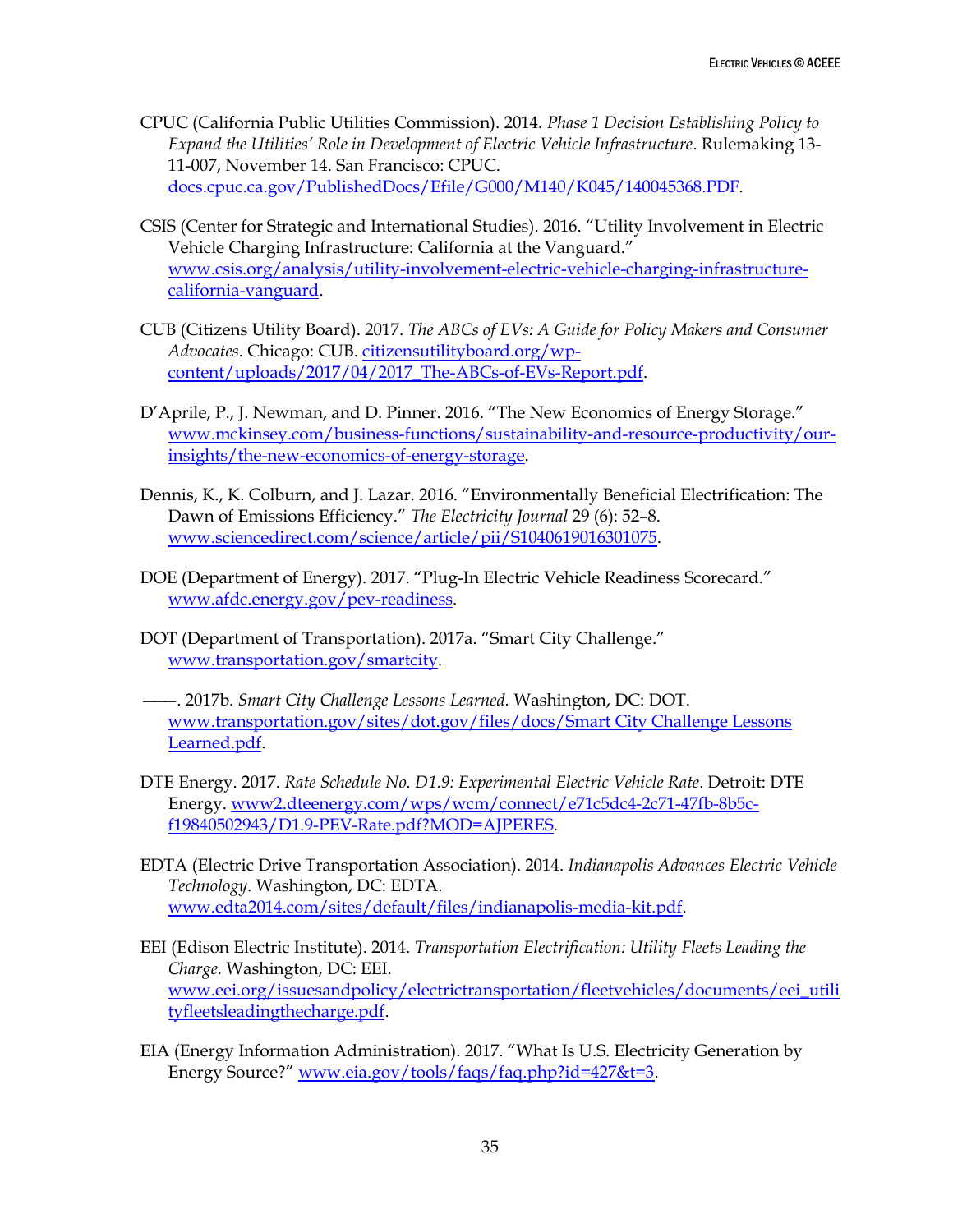- Erban E., and M. Long. 2018. *Review and Assessment of Electric Vehicle Rate Options in the United States*. Palo Alto: Electric Power Research Institute (EPRI). [www.epri.com/#/pages/product/3002012263.](http://www.epri.com/#/pages/product/3002012263/)
- ESN (Energy Systems Network). 2017. "Project Plug-IN Impact." [energysystemsnetwork.com/project/project-plug-in-impact/.](http://energysystemsnetwork.com/project/project-plug-in-impact/)
- EVTC (Electric Vehicle Transportation Center). 2017. "Electric Vehicle Battery Durability and Reliability under Electric Utility Grid Operations." [evtc.fsec.ucf.edu/research/project9.html.](http://evtc.fsec.ucf.edu/research/project9.html)
- Ewing, J. 2017. "What Needs to Happen before Electric Cars Take Over the World." *New York Times*, December 18.
- Faruqui, A., W. Davis, J. Duh., and C. Warner. 2016. "Curating the Future of Rate Design for Residential Customers. Electricity Policy." *Electricity Daily*, July. [www.brattle.com/system/publications/pdfs/000/005/345/original/Curating\\_the\\_Fut](http://www.brattle.com/system/publications/pdfs/000/005/345/original/Curating_the_Future_of_Rate_Design_for_Residential_Customers.pdf?1469036198) ure of Rate Design for Residential Customers.pdf?1469036198.
- Faruqui, A., R. Hledik, and P. Hanser. 2016. *Residential Rates for the Utility of the Future.* New York: The Brattle Group. [files.brattle.com/system/publications/pdfs/000/005/288/original/residential\\_rates\\_fo](http://files.brattle.com/system/publications/pdfs/000/005/288/original/residential_rates_for_the_utility_of_the_future_final.pdf?1463431522) [r\\_the\\_utility\\_of\\_the\\_future\\_final.pdf?1463431522.](http://files.brattle.com/system/publications/pdfs/000/005/288/original/residential_rates_for_the_utility_of_the_future_final.pdf?1463431522)
- Faruqui, A., and S. Sergici. 2013. *Arcturus: International Evidence on Dynamic Pricing.*  [papers.ssrn.com/sol3/papers.cfm?abstract\\_id=2288116.](https://papers.ssrn.com/sol3/papers.cfm?abstract_id=2288116)
- Fitzgerland, G., C. Nelder, and J. Newcomb. 2016. *Electric Vehicles as Distributed Energy Resources.* Boulder: Rocky Mountain Institute. [www.rmi.org/pdf\\_evs\\_as\\_DERs.](http://www.rmi.org/pdf_evs_as_DERs)
- FTC (Federal Trade Commission). 2016. "Volkswagen to Spend up to \$14.7 Billion to Settle Allegations of Cheating Emissions Tests and Deceiving Customers on 2.0 Liter Diesel Vehicles." [www.ftc.gov/news-events/press-releases/2016/06/volkswagen-spend-147](https://www.ftc.gov/news-events/press-releases/2016/06/volkswagen-spend-147-billion-settle-allegations-cheating) [billion-settle-allegations-cheating.](https://www.ftc.gov/news-events/press-releases/2016/06/volkswagen-spend-147-billion-settle-allegations-cheating)
- Georgia Power (Georgia Power Company). 2014. "Georgia Power Launches EV Charger Rebate Program for Businesses." [www.prnewswire.com/news-releases/georgia-power](https://www.prnewswire.com/news-releases/georgia-power-launches-ev-charger-rebate-program-for-businesses-282962711.html)[launches-ev-charger-rebate-program-for-businesses-282962711.html.](https://www.prnewswire.com/news-releases/georgia-power-launches-ev-charger-rebate-program-for-businesses-282962711.html)
- ———. 2016. *Georgia Power Company's 2016 Integrated Resource Plan and Application for Decertification of Plant Mitchell Units 3, 4A and 4B, Plant Kraft Unit 1 CT, and Intercession City CT*. Docket No. 40161, January 29. Atlanta: Georgia Public Service Commission. [mediad.publicbroadcasting.net/p/wabe/files/201602/2016\\_irp\\_main\\_doc\\_\\_pdf\\_.pdf.](http://mediad.publicbroadcasting.net/p/wabe/files/201602/2016_irp_main_doc__pdf_.pdf)
- ———. 2017a. *Business Electric Vehicle Charger Program*. Atlanta: Georgia Power. [www.georgiapower.com/about-energy/electric-vehicles/pdf/Business EV Charging](https://www.georgiapower.com/about-energy/electric-vehicles/pdf/Business%20EV%20Charging%20One%20Pager.pdf)  [One Pager.pdf.](https://www.georgiapower.com/about-energy/electric-vehicles/pdf/Business%20EV%20Charging%20One%20Pager.pdf)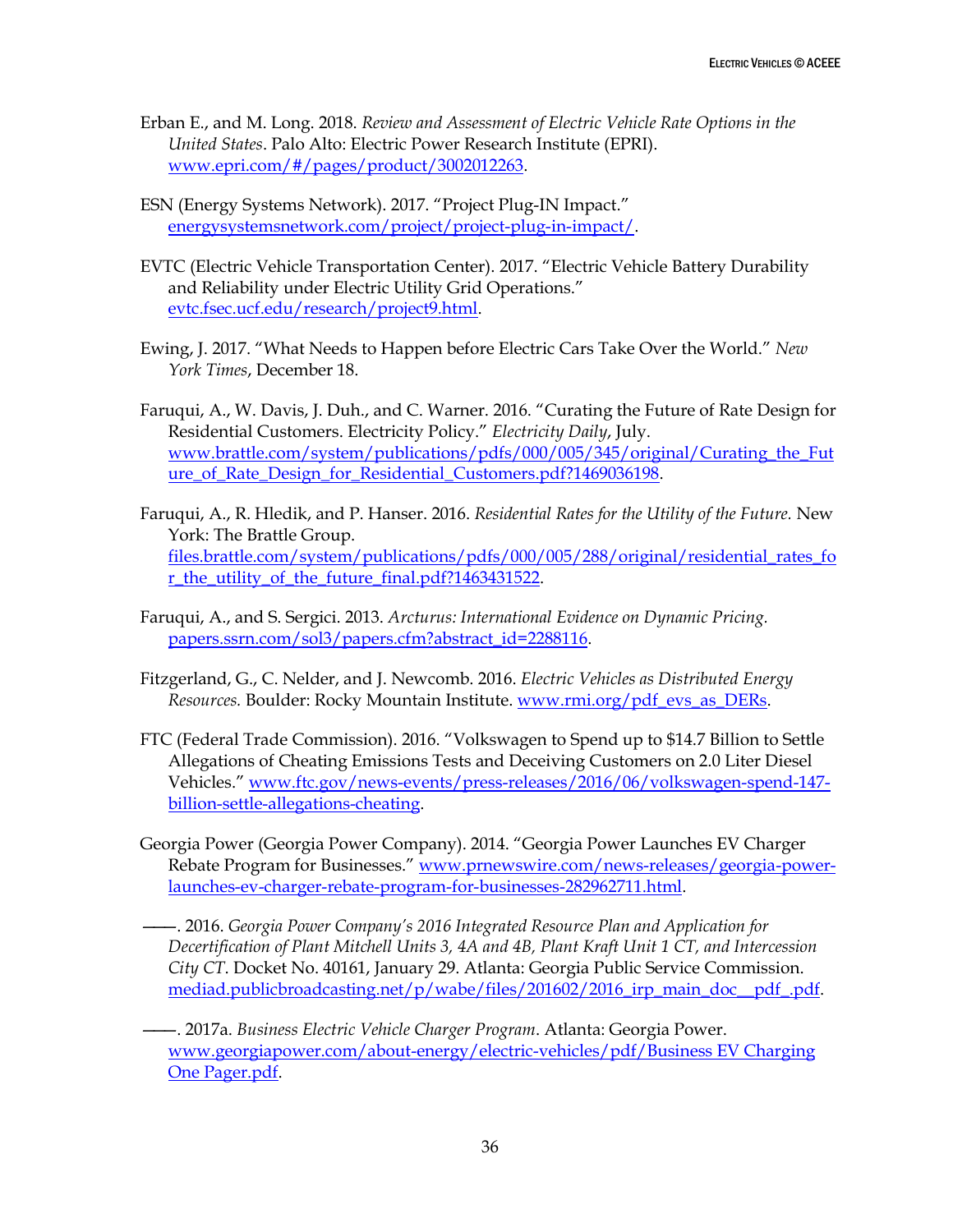———. 2017b. *Eligible Clean Cities Georgia Stakeholders & Georgia Power Customers Can Save \$10,000 Off MSRP on a New 2017 Nissan Leaf*. Atlanta: Georgia Power. [www.georgiapower.com/about-energy/electric-vehicles/pdf/Clean-georgia-](https://www.georgiapower.com/about-energy/electric-vehicles/pdf/Clean-georgia-2017Apr.pdf)[2017Apr.pdf.](https://www.georgiapower.com/about-energy/electric-vehicles/pdf/Clean-georgia-2017Apr.pdf)

- 2017c. "Fleet Enhancements and Reduced Idling." Accessed October. [www.georgiapower.com/environment/fleet.cshtml.](https://www.georgiapower.com/environment/fleet.cshtml)
- ———. 2017d. "Pricing and Rates." [www.georgiapower.com/residential/rate](https://www.georgiapower.com/residential/rate-plans/home.cshtml)[plans/home.cshtml.](https://www.georgiapower.com/residential/rate-plans/home.cshtml)
- ———. 2017e. "Sign Up for the Georgia Power Card and Start Charging on Our Network Today." Accessed October. [georgiapower.chargepoint.com/.](http://georgiapower.chargepoint.com/)
- GPSC (Georgia Public Service Commission). 2017. "Electric." Accessed October. [www.psc.state.ga.us/electric/electric.asp.](http://www.psc.state.ga.us/electric/electric.asp)
- Go Green Autos. 2017. "Battery Lease Explained." Accessed December. [www.gogreenautos.co.uk/buyers-guide/battery-lease-explained.](https://www.gogreenautos.co.uk/buyers-guide/battery-lease-explained)
- Gunther, M. 2013. "Why a Highly Promising Electric Car Start-Up Is Failing." *Yale Environment 360*, March 5. [e360.yale.edu/features/gunther\\_why\\_israel\\_electric\\_car\\_startup\\_better\\_place\\_failed.](https://e360.yale.edu/features/gunther_why_israel_electric_car_startup_better_place_failed)
- HECO (Hawaiian Electric Company). 2017. "Electric Vehicles: Residential Rates." [www.hawaiianelectric.com/clean-energy-hawaii/electric-vehicles/electric-vehicle](https://www.hawaiianelectric.com/clean-energy-hawaii/electric-vehicles/electric-vehicle-rates-and-enrollment/residential-rates)[rates-and-enrollment/residential-rates.](https://www.hawaiianelectric.com/clean-energy-hawaii/electric-vehicles/electric-vehicle-rates-and-enrollment/residential-rates)
- HEI (Health Effects Institute). 2010. *Traffic-Related Air Pollution: A Critical Review of the Literature on Emissions, Exposure, and Health Effects*. Boston: HEI. [www.healtheffects.org/publication/traffic-related-air-pollution-critical-review](https://www.healtheffects.org/publication/traffic-related-air-pollution-critical-review-literature-emissions-exposure-and-health)[literature-emissions-exposure-and-health.](https://www.healtheffects.org/publication/traffic-related-air-pollution-critical-review-literature-emissions-exposure-and-health)
- Hickenlooper, J., C. Otter, S. Bullock, B. Sandoval, S. Martinez, G. Herbert, and M. Mead. 2017. "Memorandum of Understanding between Colorado, Idaho, Montana, Nevada, New Mexico, Utah and Wyoming: Regional Electric Vehicle Plan for the West." [www.colorado.gov/governor/sites/default/files/rev\\_west\\_plan\\_mou\\_10\\_3\\_17\\_final\\_f](https://www.colorado.gov/governor/sites/default/files/rev_west_plan_mou_10_3_17_final_for_signature1.pdf) [or\\_signature1.pdf.](https://www.colorado.gov/governor/sites/default/files/rev_west_plan_mou_10_3_17_final_for_signature1.pdf)
- Hledik, R., A. Faruqui, and C. Warner. 2017. *The National Landscape of Residential TOU Rates: A Preliminary Summary*. New York: The Brattle Group. [files.brattle.com/files/12658\\_the\\_national\\_landscape\\_of\\_residential\\_tou\\_rates\\_a\\_prelim](http://files.brattle.com/files/12658_the_national_landscape_of_residential_tou_rates_a_preliminary_summary.pdf) [inary\\_summary.pdf.](http://files.brattle.com/files/12658_the_national_landscape_of_residential_tou_rates_a_preliminary_summary.pdf)
- Howland, E. 2017. "Oregon PUC Reviews Utility Electric Vehicle Proposals." [www.publicpower.org/periodical/article/oregon-puc-reviews-utility-electric-vehicle](https://www.publicpower.org/periodical/article/oregon-puc-reviews-utility-electric-vehicle-proposals)[proposals.](https://www.publicpower.org/periodical/article/oregon-puc-reviews-utility-electric-vehicle-proposals)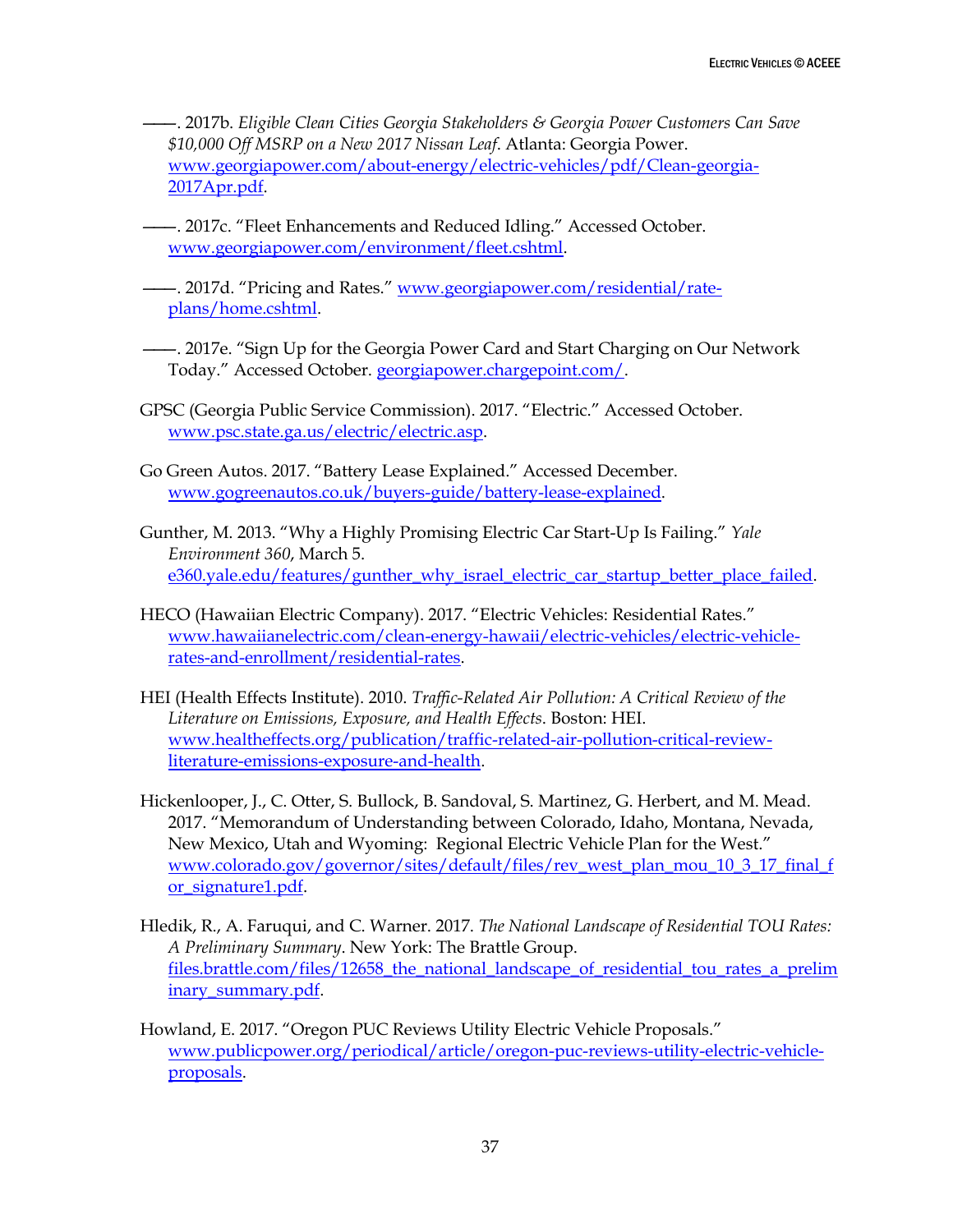IEA (International Energy Agency). 2016. *Global EV Outlook 2016: Beyond One Million Electric Cars*. Paris: IEA.

[www.iea.org/publications/freepublications/publication/Global\\_EV\\_Outlook\\_2016.pdf](https://www.iea.org/publications/freepublications/publication/Global_EV_Outlook_2016.pdf)

- Indianapolis. 2012. "Mayor Ballard Announces Plan to Modernize City Fleet to Plug-Ins/Non-Oil Fuel by 2025." [www.indy.gov/News Items/PR --](http://www.indy.gov/News%20Items/PR%20--%2012%2012%2012%20EV%20Release.pdf) 12 12 12 EV Release.pdf.
- IPL (Indianapolis Power and Light). 2013. *Electric Vehicle Program 2013 Report*. Indianapolis: IPL.

[www.iplpower.com/Business/Programs\\_and\\_Services/43960\\_IPL\\_Electric\\_Vehicle\\_20](https://www.iplpower.com/Business/Programs_and_Services/43960_IPL_Electric_Vehicle_2013_Final/) [13\\_Final/.](https://www.iplpower.com/Business/Programs_and_Services/43960_IPL_Electric_Vehicle_2013_Final/)

- ———. 2016. *2016 Integrated Resource Plan, Public Version*. Indianapolis: Indiana Utility Regulatory Commission. [www.in.gov/iurc/files/ipl%202016%20irp\\_without%20attachments.pdf.](https://www.in.gov/iurc/files/ipl%202016%20irp_without%20attachments.pdf)
- ———. 2017. "Electric Vehicle Charging." Accessed December. [www.iplpower.com/Business/Programs\\_and\\_Services/Electric\\_Vehicle\\_Charging\\_and](http://www.iplpower.com/Business/Programs_and_Services/Electric_Vehicle_Charging_and_Rates/) [\\_Rates/.](http://www.iplpower.com/Business/Programs_and_Services/Electric_Vehicle_Charging_and_Rates/)
- ITF (International Transport Forum). 2016. *Shared Mobility: Innovation for Liveable Cities*. Paris: ITF. [www.itf-oecd.org/sites/default/files/docs/shared-mobility-liveable](https://www.itf-oecd.org/sites/default/files/docs/shared-mobility-liveable-cities.pdf)[cities.pdf.](https://www.itf-oecd.org/sites/default/files/docs/shared-mobility-liveable-cities.pdf)
- Jacobson, L. 2015. "Using Electric Vehicles for Demand Response: How EVs Can Be a Grid Resource for Proactive Utilities." *E-Source*, March. [www.esource.com/printpdf/197701.](http://www.esource.com/printpdf/197701)
- Kane, M. 2017. "Renault Leases 100,000th EV Battery, Offers ZOE Upgrades to 41 kWh Packs." *InsideEVs*, March 28. [insideevs.com/renault-leases-100000th-ev-battery-offers](https://insideevs.com/renault-leases-100000th-ev-battery-offers-zoe-upgrades-to-41-kwh-packs/)[zoe-upgrades-to-41-kwh-packs/.](https://insideevs.com/renault-leases-100000th-ev-battery-offers-zoe-upgrades-to-41-kwh-packs/)
- KCC (Kansas Corporation Commission). 2016. *Order Denying KCP&L's Application for Approval of Its Clean Charge Network Project and Electric Vehicle Charging Station Tariff*. Docket No. 16-KCPE-160-MIS, September 13. Topeka: KCC. [www.eenews.net/assets/2016/09/19/document\\_cw\\_01.pdf.](https://www.eenews.net/assets/2016/09/19/document_cw_01.pdf)
- Klippenstein, M. 2017. "Electric Vehicle Sales in the United States: 2017 Half-Year Update." *FleetCarma*, September 11. [www.fleetcarma.com/electric-vehicle-sales-united-states-](https://www.fleetcarma.com/electric-vehicle-sales-united-states-2017-half-year-update/)[2017-half-year-update/.](https://www.fleetcarma.com/electric-vehicle-sales-united-states-2017-half-year-update/)
- Lambert, F. 2017. "San Francisco Plans to Require That All New Buildings and Parking Be '100% Electric Vehicle Ready.'" *Electrek*, March 1[. electrek.co/2017/03/01/san-francisco](https://electrek.co/2017/03/01/san-francisco-electric-vehicle-charging-ready/)[electric-vehicle-charging-ready/.](https://electrek.co/2017/03/01/san-francisco-electric-vehicle-charging-ready/)
- Lazar, J., and W. Gonzalez. 2015. *Smart Rate Design for a Smart Future.* Montpelier, VT: Regulatory Assistance Project. [raponline.org/document/download/id/7680.](http://raponline.org/document/download/id/7680)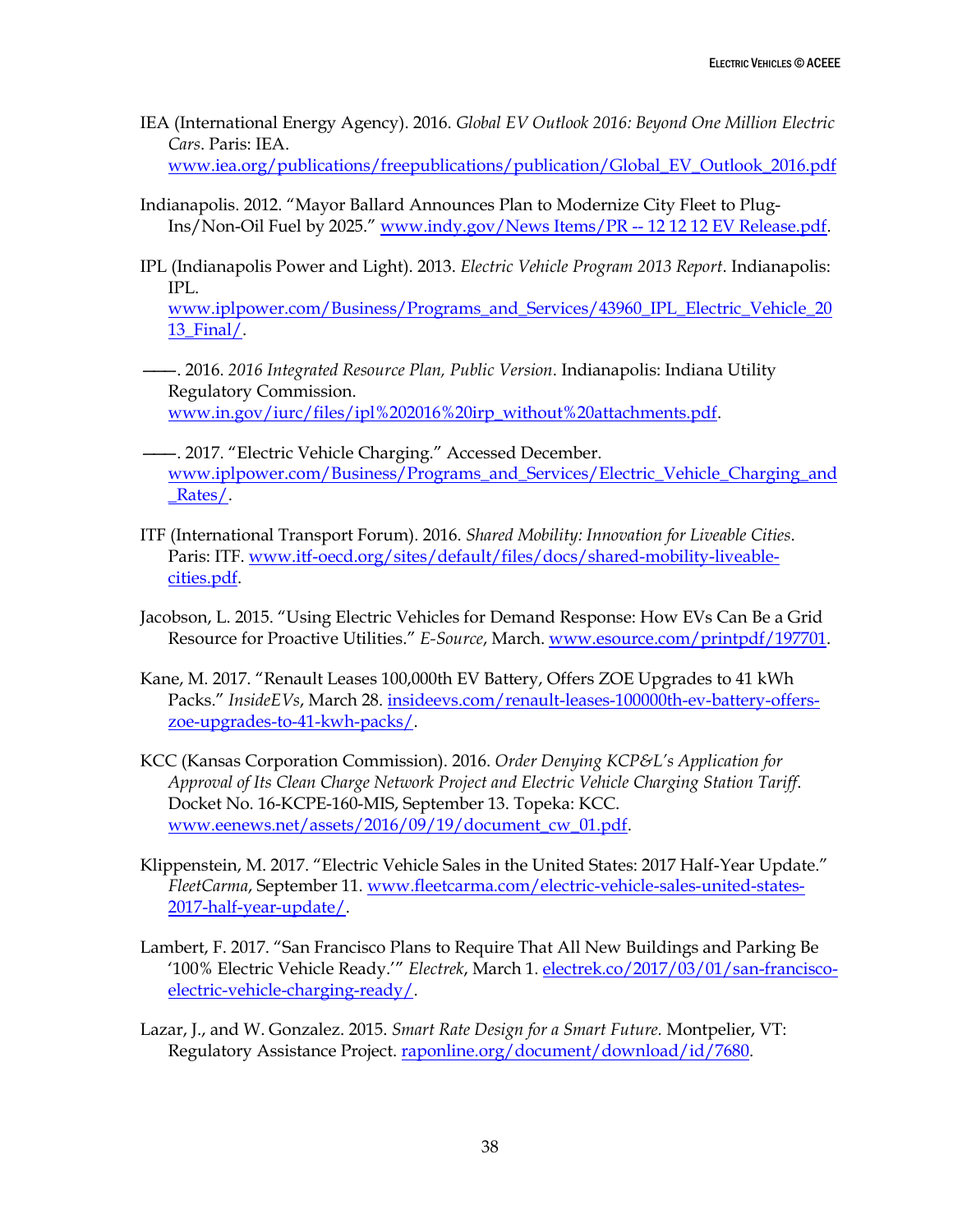- McDonald, D. 2017. "Electric Utility Led EV Incentive Programs Help Grid Stability, Reduce Emissions, Manage Costs, and Provide Greater Efficiency." *FleetCarma,* July 24. [www.fleetcarma.com/electric-utility-led-ev-incentive-programs-grid-stability](https://www.fleetcarma.com/electric-utility-led-ev-incentive-programs-grid-stability-emissions/)[emissions/.](https://www.fleetcarma.com/electric-utility-led-ev-incentive-programs-grid-stability-emissions/)
- McDonald, Z. 2016. "Which Utilities Offer Time-of-Use Rates for Electric Vehicles?" *FleetCarma,* January 13. [www.fleetcarma.com/utility-time-of-use-plug-in-vehicles/.](https://www.fleetcarma.com/utility-time-of-use-plug-in-vehicles/)
- Melaina, M., and J. Eichman. 2015. "California Statewide PEV Infrastructure Assessment." June. National Renewable Energy Laboratory (NREL). [www.nrel.gov/docs/fy15osti/64512.pdf.](http://www.nrel.gov/docs/fy15osti/64512.pdf)
- Meyers, E. 2017. *Beyond Load Growth: The EV Managed Charging Opportunity for Utilities*. Washington, DC: SEPA (Smart Electric Power Alliance). [sepapower.org/knowledge/beyond-load-growth-ev-managed-charging-opportunity](https://sepapower.org/knowledge/beyond-load-growth-ev-managed-charging-opportunity-utilities/)[utilities/.](https://sepapower.org/knowledge/beyond-load-growth-ev-managed-charging-opportunity-utilities/)
- MRSC (Municipal Research and Services Center). 2017. "Planning for Electric Vehicles." [mrsc.org/Home/Explore-Topics/Environment/Energy-Topics/Planning-for-Electric-](http://mrsc.org/Home/Explore-Topics/Environment/Energy-Topics/Planning-for-Electric-Vehicles.aspx)[Vehicles.aspx.](http://mrsc.org/Home/Explore-Topics/Environment/Energy-Topics/Planning-for-Electric-Vehicles.aspx)
- Mulkern, A. 2018. "Utilities to Spend \$41M on Electric Vehicle Projects." *Climatewire*, January 12. [www.eenews.net/climatewire/stories/1060070867/feed.](file:///C:/Users/Fred/Dropbox/ACEEE/Siddiq/www.eenews.net/climatewire/stories/1060070867/feed)
- Multi-State ZEV Task Force. 2014. "Multi-State ZEV Task Force." [www.zevstates.us/.](https://www.zevstates.us/)
- Nadel, S. 2017. *Electricity Consumption and Peak Demand Scenarios for the Southeastern United States.* Washington, DC: ACEEE. [aceee.org/research-report/u1704.](https://aceee.org/research-report/u1704)
- Navigant. 2017. "More than 37 Million Plug-in Electric Vehicles Are Expected to Be in Use in 2025." [www.navigantresearch.com/newsroom/more-than-37-million-plug-in-electric](https://www.navigantresearch.com/newsroom/more-than-37-million-plug-in-electric-vehicles-are-expected-to-be-in-use-in-2025)[vehicles-are-expected-to-be-in-use-in-2025.](https://www.navigantresearch.com/newsroom/more-than-37-million-plug-in-electric-vehicles-are-expected-to-be-in-use-in-2025)
- Nissan USA and Duke Energy. 2017. *Turn Over a New Leaf and Save*. Franklin, TN: Nissan USA. Charlotte, NC: Duke Energy. [greaterindiana.com/wp](http://greaterindiana.com/wp-content/uploads/2017/03/Nissan-LEAF-Discount-Duke-Energy-Customers.pdf)[content/uploads/2017/03/Nissan-LEAF-Discount-Duke-Energy-Customers.pdf.](http://greaterindiana.com/wp-content/uploads/2017/03/Nissan-LEAF-Discount-Duke-Energy-Customers.pdf)
- NPR (National Public Radio). 2017. "In America's Heartland, A Power Company Leads Charge for Electric Cars." *All Things Considered*, February 14. [www.npr.org/sections/alltechconsidered/2017/02/14/514517425/in-americas](http://www.npr.org/sections/alltechconsidered/2017/02/14/514517425/in-americas-heartland-a-power-company-leads-charge-for-electric-cars)[heartland-a-power-company-leads-charge-for-electric-cars.](http://www.npr.org/sections/alltechconsidered/2017/02/14/514517425/in-americas-heartland-a-power-company-leads-charge-for-electric-cars)
- NYC (The City of New York). 2017. "Leading the Charge: Mayor Announces Fast-Charging EV Hubs in All 5 Boroughs." [www1.nyc.gov/office-of-the-mayor/news/600-](http://www1.nyc.gov/office-of-the-mayor/news/600-17/leading-charge-mayor-fast-charging-ev-hubs-all-5-boroughs) [17/leading-charge-mayor-fast-charging-ev-hubs-all-5-boroughs.](http://www1.nyc.gov/office-of-the-mayor/news/600-17/leading-charge-mayor-fast-charging-ev-hubs-all-5-boroughs)
- NYSERDA (New York State Energy Research and Development Authority). 2012. *EV-Ready Codes for the Built Environment: Electric Vehicle Supply Equipment Support Study*. Prepared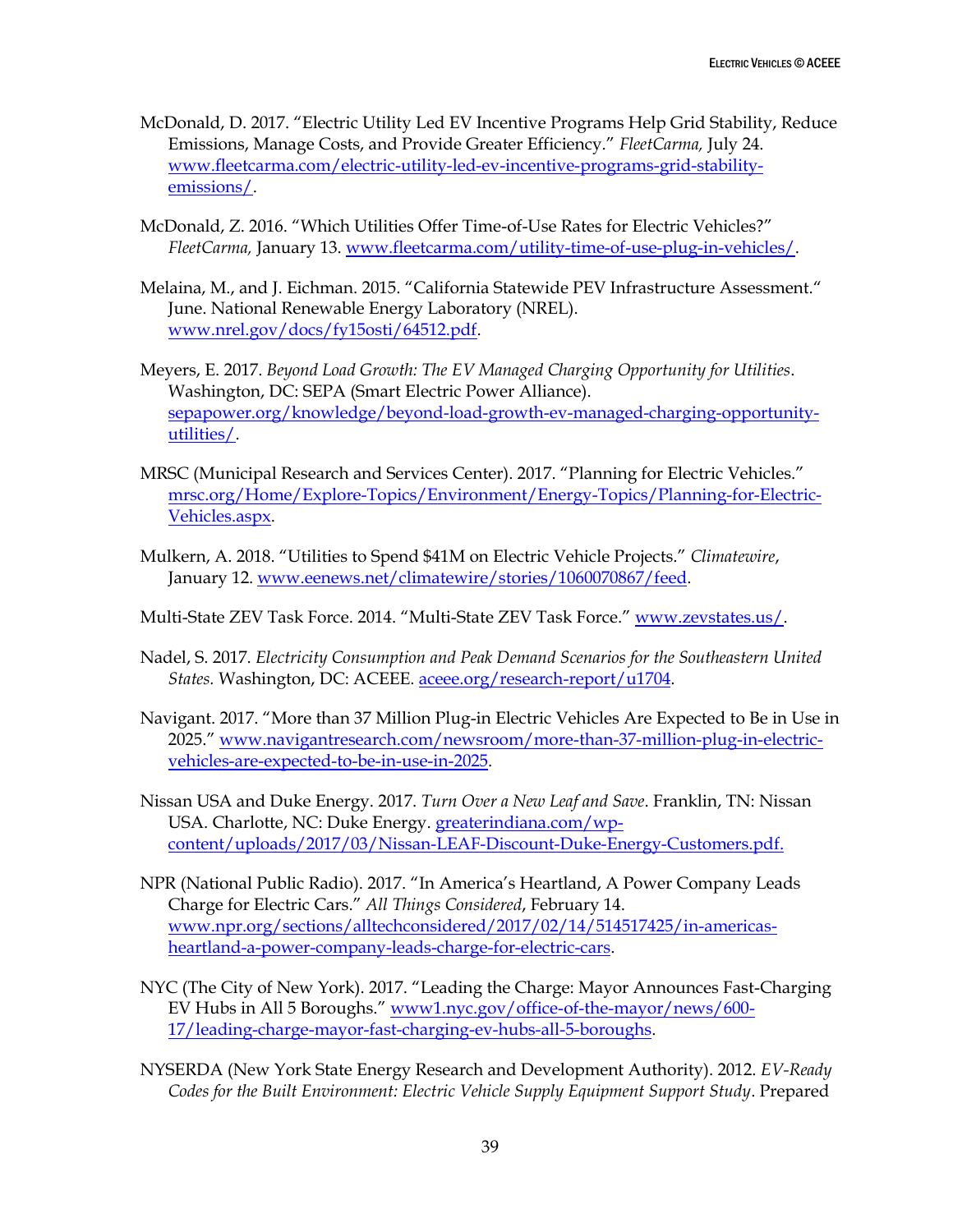by WXY Architecture + Urban Design and Energetics Incorporated. Albany: NYSERDA. [www.transportationandclimate.org/sites/default/files/EV-](http://www.transportationandclimate.org/sites/default/files/EV-Ready_Codes_for_the_Built_Environment_0.pdf)[Ready\\_Codes\\_for\\_the\\_Built\\_Environment\\_0.pdf.](http://www.transportationandclimate.org/sites/default/files/EV-Ready_Codes_for_the_Built_Environment_0.pdf)

- ———. 2017. "Case Studies of Public Access Charging Stations." [www.nyserda.ny.gov/Researchers-and-Policymakers/Electric-Vehicles/Case-](https://www.nyserda.ny.gov/Researchers-and-Policymakers/Electric-Vehicles/Case-Studies/Public-Access-Locations)[Studies/Public-Access-Locations.](https://www.nyserda.ny.gov/Researchers-and-Policymakers/Electric-Vehicles/Case-Studies/Public-Access-Locations)
- PG&E (Pacific Gas & Electric Company). 2017. *Residential Time-of-Use Electric Rates Effective March 2017*. San Francisco: PG&E. [www.pge.com/tariffs/ResTOU\\_170301-1712231.xls.](https://www.pge.com/tariffs/ResTOU_170301-1712231.xls)
- PGE (Portland General Electric Company). 2016. *Schedule 38: Large Nonresidential Optional Time-of-Day Standard Service (Cost of Service).* Portland, OR: PGE. [www.portlandgeneral.com/our-company/regulatory-documents/tariff.](https://www.portlandgeneral.com/our-company/regulatory-documents/tariff)
- PNNL (Pacific Northwest National Laboratory). 2016. *VTO Vehicle to Building Integration Pathway*. Washington, DC: DOE. [energy.gov/sites/prod/files/2016/06/f33/vs181\\_pratt\\_2016\\_p\\_web.pdf.](https://energy.gov/sites/prod/files/2016/06/f33/vs181_pratt_2016_p_web.pdf)
- Powers, C. 2015. *Finding the Funds: Options for State Plug-in Electric Vehicle Programs*. Washington, DC: Georgetown Climate Center. [www.georgetownclimate.org/files/report/GCC-Finding the Funds-April 2015.pdf.](http://www.georgetownclimate.org/files/report/GCC-Finding%20the%20Funds-April%202015.pdf)
- RAP (Regulatory Assistance Project). 2017. *Getting from Here to There: Regulatory Considerations for Transportation Electrification*. Montpelier, VT: RAP. [www.raponline.org/wp-content/uploads/2017/06/RAP-regulatory-considerations](http://www.raponline.org/wp-content/uploads/2017/06/RAP-regulatory-considerations-transportation-electrification-2017-may.pdf)[transportation-electrification-2017-may.pdf.](http://www.raponline.org/wp-content/uploads/2017/06/RAP-regulatory-considerations-transportation-electrification-2017-may.pdf)
- Relf, G., B. Baatz, and S. Nowak. 2017. *2017 Utility Energy Efficiency Scorecard*. Washington, DC: ACEEE. [aceee.org/research-report/u1707.](http://aceee.org/research-report/u1707)
- Ribeiro, D., T. Bailey, A. Drehobl, J. King, S. Samarripas, M. Shoemaker, S. Vaidyanathan, W. Berg, and F. Castro-Alvarez. 2017. *The 2017 City Energy Efficiency Scorecard.*  Washington, DC: ACEEE. [aceee.org/research-report/u1705.](https://aceee.org/research-report/u1705)
- Ruiz, P. 2016. "V2G Moves from Laboratory to Practice in Air Force Demo." *The Fuse*, February 17. [energyfuse.org/v2g-moves-from-laboratory-to-practice-in-air-force](http://energyfuse.org/v2g-moves-from-laboratory-to-practice-in-air-force-demo/)[demo/.](http://energyfuse.org/v2g-moves-from-laboratory-to-practice-in-air-force-demo/)
- Salisbury, M., and W. Toor. 2016. *How Leading Utilities are Embracing Electric Vehicles*. Boulder: SWEEP (Southwest Energy Efficiency Project). [www.swenergy.org/data/sites/1/media/documents/publications/documents/How\\_](http://www.swenergy.org/data/sites/1/media/documents/publications/documents/How_Leading_Utilities_Are_Embracing_EVs_Feb-2016.pdf) [Leading\\_Utilities\\_Are\\_Embracing\\_EVs\\_Feb-2016.pdf.](http://www.swenergy.org/data/sites/1/media/documents/publications/documents/How_Leading_Utilities_Are_Embracing_EVs_Feb-2016.pdf)
- SCAG (Southern California Association of Governments). 2012. *Southern California Plug-in Electric Vehicle Readiness Plan: Model Zoning Ordinance and Building Codes*. Prepared by Luskin Center for Innovation, UCLA Luskin School of Public Affairs. Los Angeles: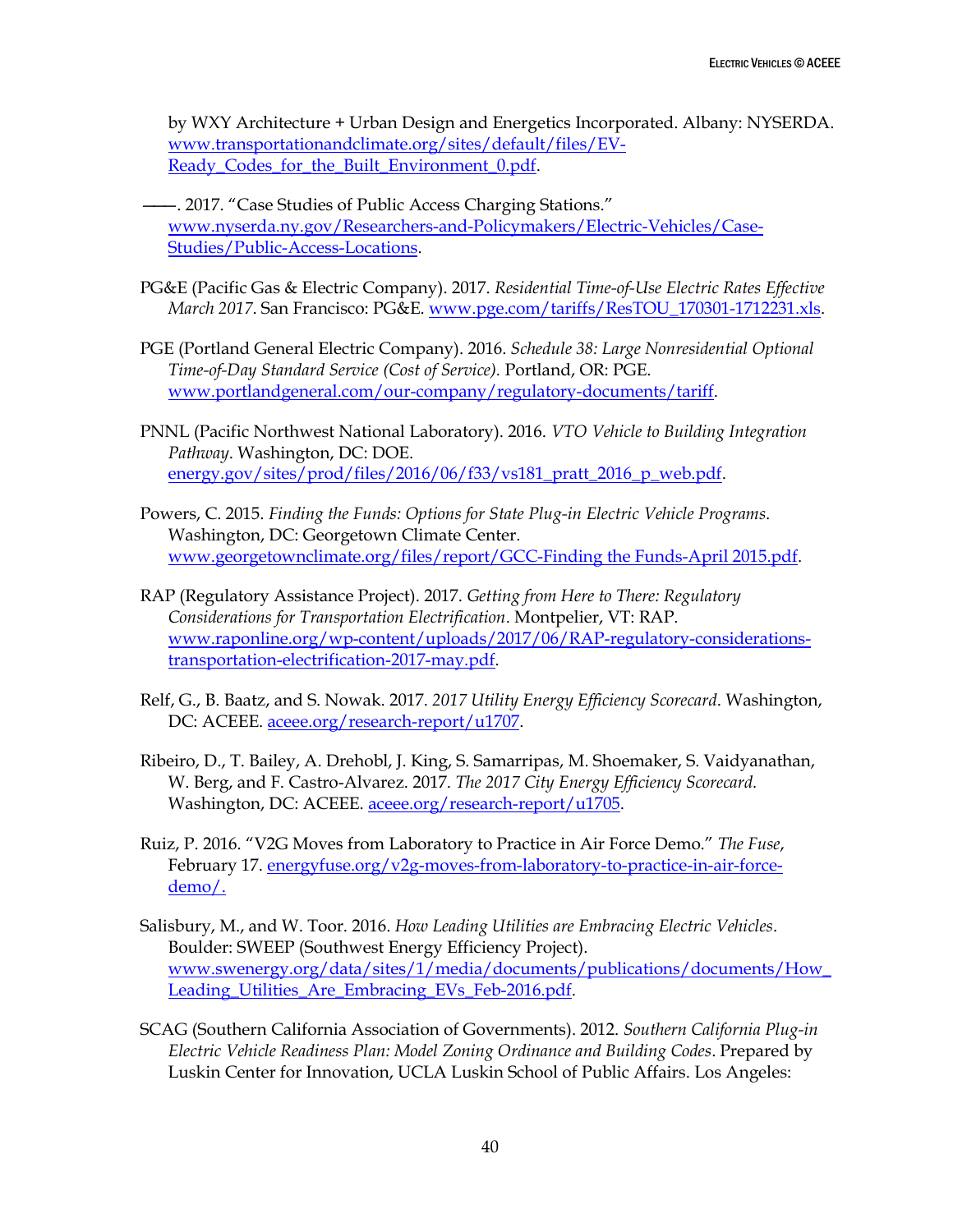SCAG. [sustain.scag.ca.gov/Documents/SCAG\\_PEV\\_Plan-](http://sustain.scag.ca.gov/Documents/SCAG_PEV_Plan-Zoning_and_Bldg_Codes.pdf)Zoning and Bldg Codes.pdf.

- SCE (Southern California Edison). 2016. *Southern California Edison Plug-In Electric Vehicle (PEV) Smart Charging Pilot*. San Francisco: CPUC. [www3.sce.com/sscc/law/dis/dbattach5e.nsf/0/B2DF49B34871148088257FBE0073125F](http://www3.sce.com/sscc/law/dis/dbattach5e.nsf/0/B2DF49B34871148088257FBE0073125F/$FILE/R1309011-A1410014-SCE%20PEV%20Smart%20Charging%20Pilot%20Final%20Report%20.pdf) [/\\$FILE/R1309011-A1410014-SCE PEV Smart Charging Pilot Final Report .pdf.](http://www3.sce.com/sscc/law/dis/dbattach5e.nsf/0/B2DF49B34871148088257FBE0073125F/$FILE/R1309011-A1410014-SCE%20PEV%20Smart%20Charging%20Pilot%20Final%20Report%20.pdf)
- ———. 2017a. "Charge Ready Support." Accessed December. [www.sce.com/wps/portal/home/business/electric-cars/Charge-Ready/Charge-](https://www.sce.com/wps/portal/home/business/electric-cars/Charge-Ready/Charge-Ready-Support/)[Ready-Support/.](https://www.sce.com/wps/portal/home/business/electric-cars/Charge-Ready/Charge-Ready-Support/)
- ———. 2017b. "Electric Vehicles: The Benefits." Accessed December. [www.sce.com/wps/portal/home/residential/electric-cars/benefits-and-incentives.](https://www.sce.com/wps/portal/home/residential/electric-cars/benefits-and-incentives/!ut/p/b1/04_Sj9CPykssy0xPLMnMz0vMAfGjzOINLdwdPTyDDTwtQtxdDTydvA0swwKMjN08DYAKIoEKDHAARwNC-sP1o_ApMTE3R1fgHmRuZODpFebq4-9kaGRgYQRVYOlu4Orh5Q9UEBJobOBpHGjgF-zoaGxg)
- ———. 2017c. "Residential Rate Plans." Accessed December. [www.sce.com/wps/portal/home/residential/rates.](https://www.sce.com/wps/portal/home/residential/rates)
- ———. 2017d. "Submetering & Billing for Electric Vehicles." Accessed December. [www.sce.com/wps/portal/home/residential/electric-cars/residential-rates/ev](https://www.sce.com/wps/portal/home/residential/electric-cars/residential-rates/ev-submeter-pilot)[submeter-pilot.](https://www.sce.com/wps/portal/home/residential/electric-cars/residential-rates/ev-submeter-pilot)
- 2018. "Who We Are." Accessed January. [www.sce.com/wps/portal/home/about](http://www.sce.com/wps/portal/home/about-us/who-we-are)[us/who-we-are.](http://www.sce.com/wps/portal/home/about-us/who-we-are)
- SCE, SDG&E, and PG&E. 2016. *Joint IOU Electric Vehicle Load Research Report*. Rulemaking 13-11-007, December 30. San Francisco: CPUC. [docs.cpuc.ca.gov/PublishedDocs/Efile/G000/M171/K806/171806139.PDF.](http://docs.cpuc.ca.gov/PublishedDocs/Efile/G000/M171/K806/171806139.PDF)
- Schaal, E. 2016. "5 Ways Governments Can Benefit from Electric Vehicle Fleets." *FleetCarma,*  May 25. [www.fleetcarma.com/government-benefit-electric-vehicle-fleets/.](https://www.fleetcarma.com/government-benefit-electric-vehicle-fleets/)
- SDG&E (San Diego Gas & Electric). 2016. "SDG&E to Install Thousands of Electric Vehicle Charging Stations." [www.sdge.com/newsroom/press-releases/2016-01-28/sdge-install](https://www.sdge.com/newsroom/press-releases/2016-01-28/sdge-install-thousands-electric-vehicle-charging-stations)[thousands-electric-vehicle-charging-stations.](https://www.sdge.com/newsroom/press-releases/2016-01-28/sdge-install-thousands-electric-vehicle-charging-stations)
- ———. 2017. *Schedule TOU-DR—Residential Time of Use Service Effective 9/1/2017*. San Diego: SDG&E. [www.sdge.com/sites/default/files/regulatory/09-01-17 Schedule TOU-DR](https://www.sdge.com/sites/default/files/regulatory/09-01-17%20Schedule%20TOU-DR%20Total%20Rates%20Table.pdf)  [Total Rates Table.pdf.](https://www.sdge.com/sites/default/files/regulatory/09-01-17%20Schedule%20TOU-DR%20Total%20Rates%20Table.pdf)
- Shulock, C. 2016. *Manufacturer Sales under the Zero Emission Vehicle Regulation: 2012 Expectations and Governors' Commitments versus Today's Likely Outcomes*. New York: NRDC (Natural Resources Defense Council). [www.nrdc.org/sites/default/files/media](https://www.nrdc.org/sites/default/files/media-uploads/nrdc_commissioned_zev_report_july_2016_0.pdf)[uploads/nrdc\\_commissioned\\_zev\\_report\\_july\\_2016\\_0.pdf.](https://www.nrdc.org/sites/default/files/media-uploads/nrdc_commissioned_zev_report_july_2016_0.pdf)
- Silver Spring Networks. 2010. *The Dollars—and Sense—of EV Smart Charging: Thinking through the Options for Utility Integration of Electric Vehicles.* Redwood City, CA: Silver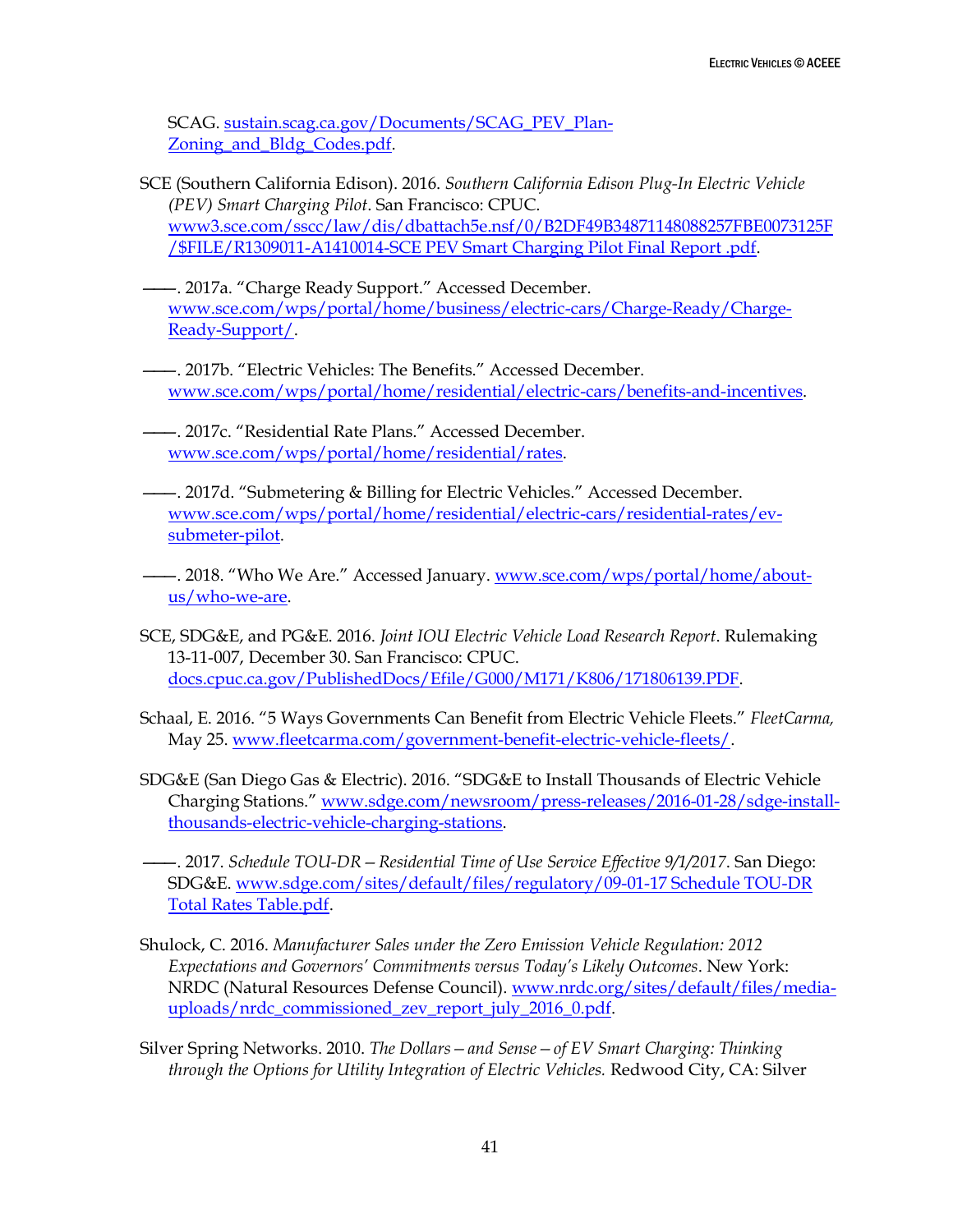Spring Networks. [evchargingpros.com/wp-content/uploads/2015/06/Silver-Spring-](http://evchargingpros.com/wp-content/uploads/2015/06/Silver-Spring-Dollars-and-Sense-of-Smart-EV-Charging.pdf)[Dollars-and-Sense-of-Smart-EV-Charging.pdf.](http://evchargingpros.com/wp-content/uploads/2015/06/Silver-Spring-Dollars-and-Sense-of-Smart-EV-Charging.pdf)

- Smart Cities Council. 2017. "Edison Electric Institute Joins SCC, Helping to Elevate Smart Cities." [na.smartcitiescouncil.com/article/edison-electric-institute-joins-scc-helping](https://na.smartcitiescouncil.com/article/edison-electric-institute-joins-scc-helping-elevate-smart-cities)[elevate-smart-cities.](https://na.smartcitiescouncil.com/article/edison-electric-institute-joins-scc-helping-elevate-smart-cities)
- SMUD (Sacramento Municipal Utility District). 2016. "EV Incentive Application." [www.smud.org/en/residential/environment/plug-in-electric-vehicles/drive-electric](https://www.smud.org/en/residential/environment/plug-in-electric-vehicles/drive-electric-incentive-application.htm)[incentive-application.htm.](https://www.smud.org/en/residential/environment/plug-in-electric-vehicles/drive-electric-incentive-application.htm)
- Steward, D. 2017. *Critical Elements of Vehicle-to-Grid (V2G) Economics.* Golden, CO: NREL (National Renewable Energy Laboratory). [www.nrel.gov/docs/fy17osti/69017.pdf.](https://www.nrel.gov/docs/fy17osti/69017.pdf)
- St. John, J. 2017. "California Utilities Seek \$1B to Build Out Electric Vehicle Infrastructure." *Greentech Media*, January 24. [www.greentechmedia.com/articles/read/california](https://www.greentechmedia.com/articles/read/california-utilities-seek-1b-to-build-out-electric-vehicle-infrastructure#gs.IdX73h4)[utilities-seek-1b-to-build-out-electric-vehicle-infrastructure -](https://www.greentechmedia.com/articles/read/california-utilities-seek-1b-to-build-out-electric-vehicle-infrastructure#gs.IdX73h4) gs.IdX73h4.
- Trabish, H. 2017. "Can California Hit 1.5M Zero-Emission Vehicles by 2025?" *Utility Dive,*  April 27. [www.utilitydive.com/news/can-california-hit-15m-zero-emission-vehicles-by-](https://www.utilitydive.com/news/can-california-hit-15m-zero-emission-vehicles-by-2025/441020/)[2025/441020/.](https://www.utilitydive.com/news/can-california-hit-15m-zero-emission-vehicles-by-2025/441020/)
- UBS Research. 2017. "Could EVs be Part of the Infrastructure Goodies?" *US Electric Utilities & IPPS*, February.
- Uhlenhuth, K. 2017. "Another Midwest Utility Dealt a Setback on Electric Vehicle Charging Stations." *Midwest Energy News*, April 24. [midwestenergynews.com/2017/04/24/another-midwest-utility-dealt-a-setback-on](http://midwestenergynews.com/2017/04/24/another-midwest-utility-dealt-a-setback-on-electric-vehicle-charging-stations/)[electric-vehicle-charging-stations/.](http://midwestenergynews.com/2017/04/24/another-midwest-utility-dealt-a-setback-on-electric-vehicle-charging-stations/)
- USGBC (US Green Building Council). 2017. "Green Vehicles." Accessed December. [www.usgbc.org/credits/new-construction-core-and-shell-schools-new-construction](https://www.usgbc.org/credits/new-construction-core-and-shell-schools-new-construction-retail-new-construction-healthca-25)[retail-new-construction-healthca-25.](https://www.usgbc.org/credits/new-construction-core-and-shell-schools-new-construction-retail-new-construction-healthca-25)
- VEC (Vermont Electric Cooperative). 2017. "Vermont Electric Cooperative Announces 2017 Energy Transformation Program." [www.vermontelectric.coop/community](https://www.vermontelectric.coop/community-resources/latest-news/155-vermont-electric-cooperative-announces-2017-energy-transformation-program-helping-members-to-reduce-carbon-emissions)[resources/latest-news/155-vermont-electric-cooperative-announces-2017-energy](https://www.vermontelectric.coop/community-resources/latest-news/155-vermont-electric-cooperative-announces-2017-energy-transformation-program-helping-members-to-reduce-carbon-emissions)[transformation-program-helping-members-to-reduce-carbon-emissions.](https://www.vermontelectric.coop/community-resources/latest-news/155-vermont-electric-cooperative-announces-2017-energy-transformation-program-helping-members-to-reduce-carbon-emissions)
- VEIC (Vermont Energy Investment Corporation) and RAP (Regulatory Assistance Project). 2015. *In the Driver's Seat: How Utilities and Consumers Can Benefit from the Shift to Electric Vehicles.* Burlington: VEIC. Montpelier: RAP. [www.veic.org/documents/default](https://www.veic.org/documents/default-source/resources/reports/veic-rap-utilities-consumers-ev-benefits-report.pdf?sfvrsn=2)[source/resources/reports/veic-rap-utilities-consumers-ev-benefits-report.pdf?sfvrsn=2.](https://www.veic.org/documents/default-source/resources/reports/veic-rap-utilities-consumers-ev-benefits-report.pdf?sfvrsn=2)
- Vermont PUC (Vermont Public Utility Commission). 2017. "State of Vermont Public Utility Commission: Renewable Energy Standard." [puc.vermont.gov/electric/renewable](http://puc.vermont.gov/electric/renewable-energy-standard)[energy-standard.](http://puc.vermont.gov/electric/renewable-energy-standard)